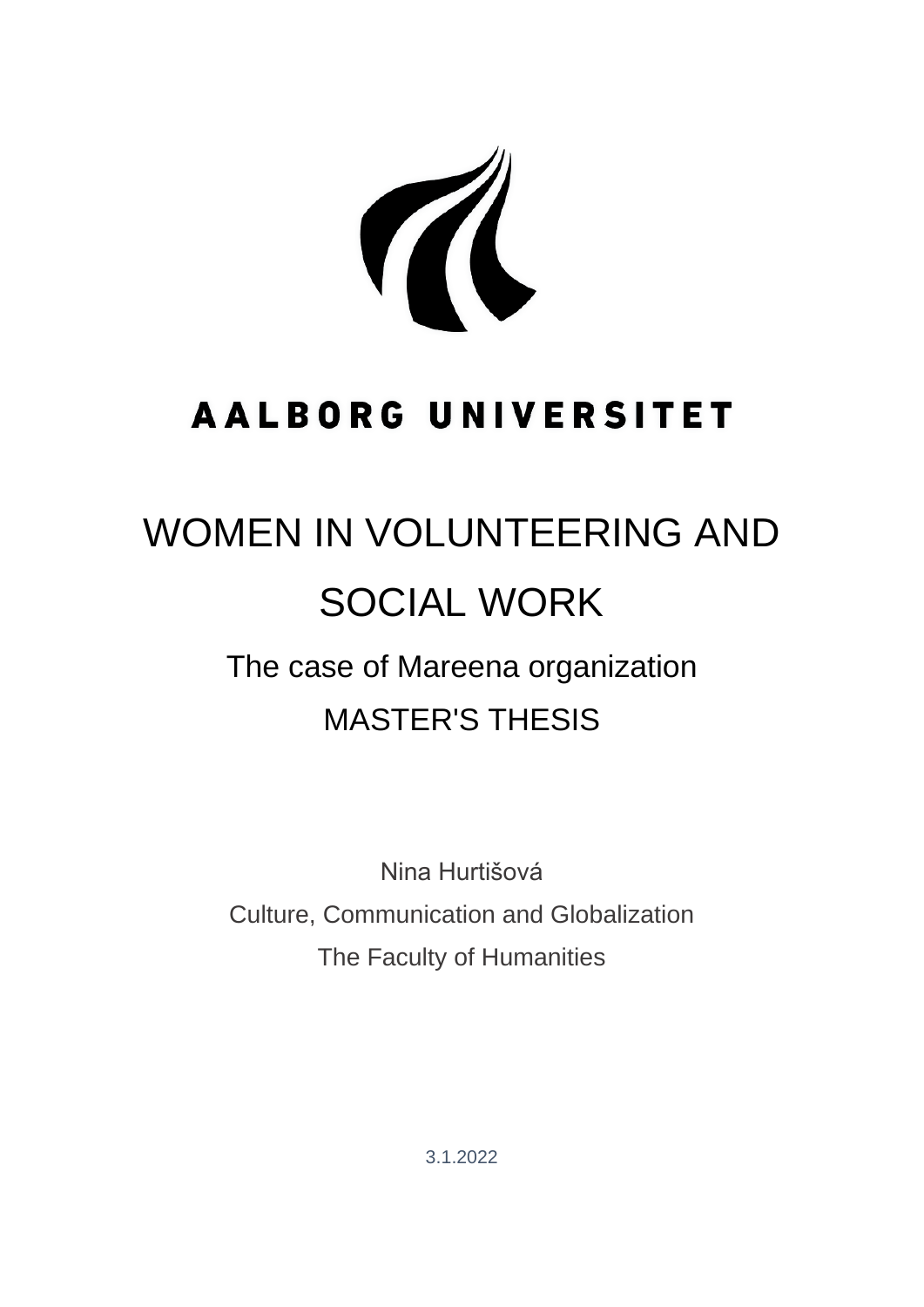## Abstract

The aim of this research is to observe the tendencies and inclinations of women for volunteering and social work. As the research question implies, we are focusing on the case study of a pro-migrant organization Mareena located in Slovakia. Even though Slovakia does not struggle with great amounts of refugees coming to the country, there is a migrant community that requires tolerant and respectful approach, help and guidance. This is the main reason why Mareena was established in 2015 after the migration crisis outburst. The organization led exclusively by women seeks to assist the refugees on their way to integration and assimilation to the new country and its culture. Activities similar to these are crucial, especially in the countries like Slovakia where the fear of the unknown is significant. Slovakia is considered a religious and traditional country, therefore, the perception of refugees is not positive. The goals of Mareena are met with the help of discussions, various projects, cultural events and other activities where local people have the opportunity to meet with foreigners and observe what the similarities between them are. This way, the organization is trying to minimize the gaps between them and build "bridges" that connect everyone. We initiate this thesis with a hypothesis assuming that women indeed have a bigger tendency to work in the social work sector. This thesis offers a theoretical background of the NGOs, volunteering, social work, the functioning of organizations helping the refugees but most importantly it investigates the role and the importance of women and their engagement in the third sector. After the literature review of the themes mentioned above, the research will be extended by the practical part consisting of interviews with employees and volunteers of Mareena. Those interviews allow us to acquire an insight into the organization, its work environment and the realities of the women employed in the third sector. Afterwards, the thesis continues with an analysis of the given interviews where we take a closer look at the opinions and perceptions of their activities and position within the non- governmental sector. The thesis attempts to discover whether there are unequal ratios of women and men in this sector, whether one of the genders is more prone to this kind of career and if so, what are the influences and reasons for it. At the end of the research, the reader should be acquainted with the background information about the NGO sector, the engagement of women in the third sector and the results of our research based on the combination of the primary and secondary sources. This data collection should aim to answer the initial research question.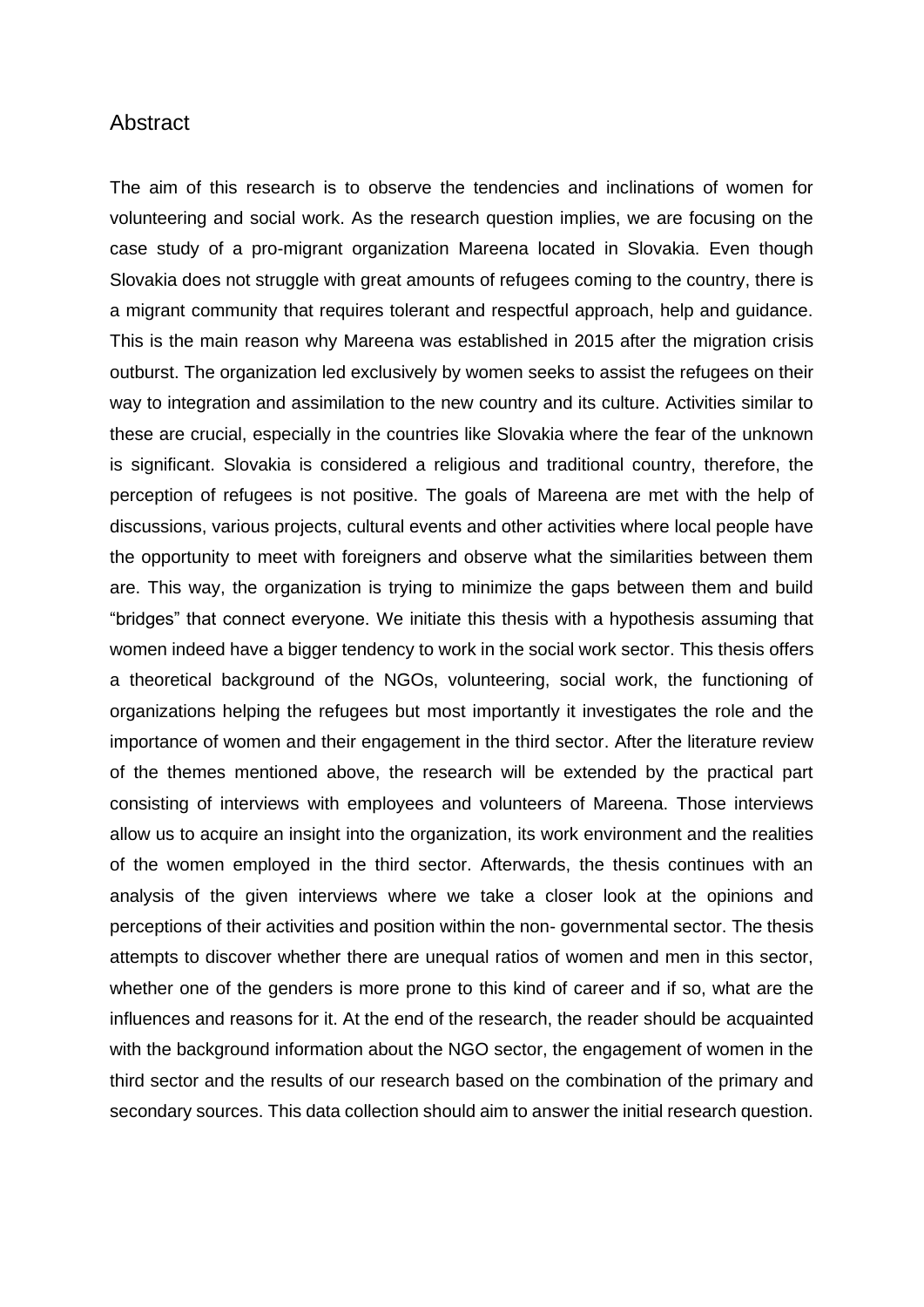| Table of contents |  |
|-------------------|--|
|                   |  |
|                   |  |
|                   |  |
|                   |  |
|                   |  |
|                   |  |
|                   |  |
|                   |  |
|                   |  |
|                   |  |
|                   |  |
|                   |  |
|                   |  |
|                   |  |
|                   |  |
|                   |  |
|                   |  |
|                   |  |
|                   |  |
|                   |  |
|                   |  |
|                   |  |
|                   |  |
|                   |  |
|                   |  |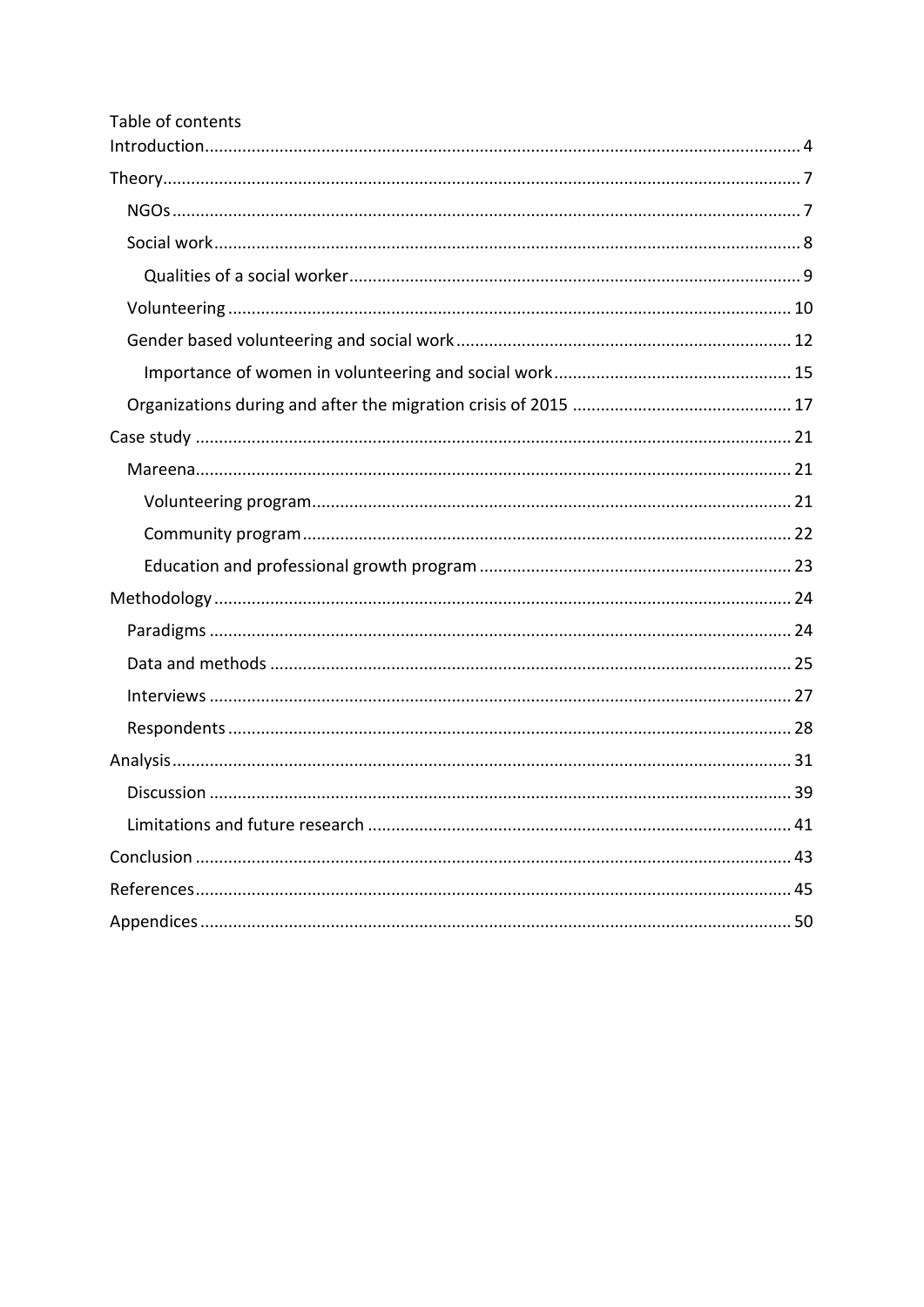### Research question:

*"What are the inclinations of women for volunteering and social work?" (in analysis of pro-migrant organization in Slovakia- Mareena)*

# <span id="page-3-0"></span>Introduction

Non-governmental organizations create a vital part of today's society. Civil associations, such as NGOs, are found especially in cultures where social or civilizational changes are taking place. One of its roles is to be active where the state lacks enough participation. It is precisely the gap between the state and the market that allows for the establishments of NGOs. In the case of NGOs, the main aim is to improve the quality of life of citizens and society as a whole. The issue arises when it comes to finances and salaries in the third sector and social work environment. It is believed that it requires a certain amount of empathy, social awareness and motivation. However, it is well known that participation of young adults in volunteer activities has a positive impact on their sense of active citizenship. People with volunteering experiences showcase more empathy and sensitivity towards the needs of others and of the society as a whole which benefits greatly from their engagement. It is especially the resolution of social issues when volunteering proves to be effective and beneficial. When it comes to the activities of NGOs, their main occupations mostly consist of the development and protection of cultural values, humanitarian help, protection of the environment, complementary education for children and young adults and providing of social services.

As it is obvious and commonly presented, women are considered significantly important participants of the third sector and its operations. This might be caused by biological predispositions, social expectations, upbringing and many other factors. In any case, women are known to be active and dedicated social workers and volunteers in various areas. However, these are assumptions that we will be trying to support, prove or falsify by the end of the thesis. Our final objective is to discover whether there is a gender more prone to volunteer activity and social work and what are the influences.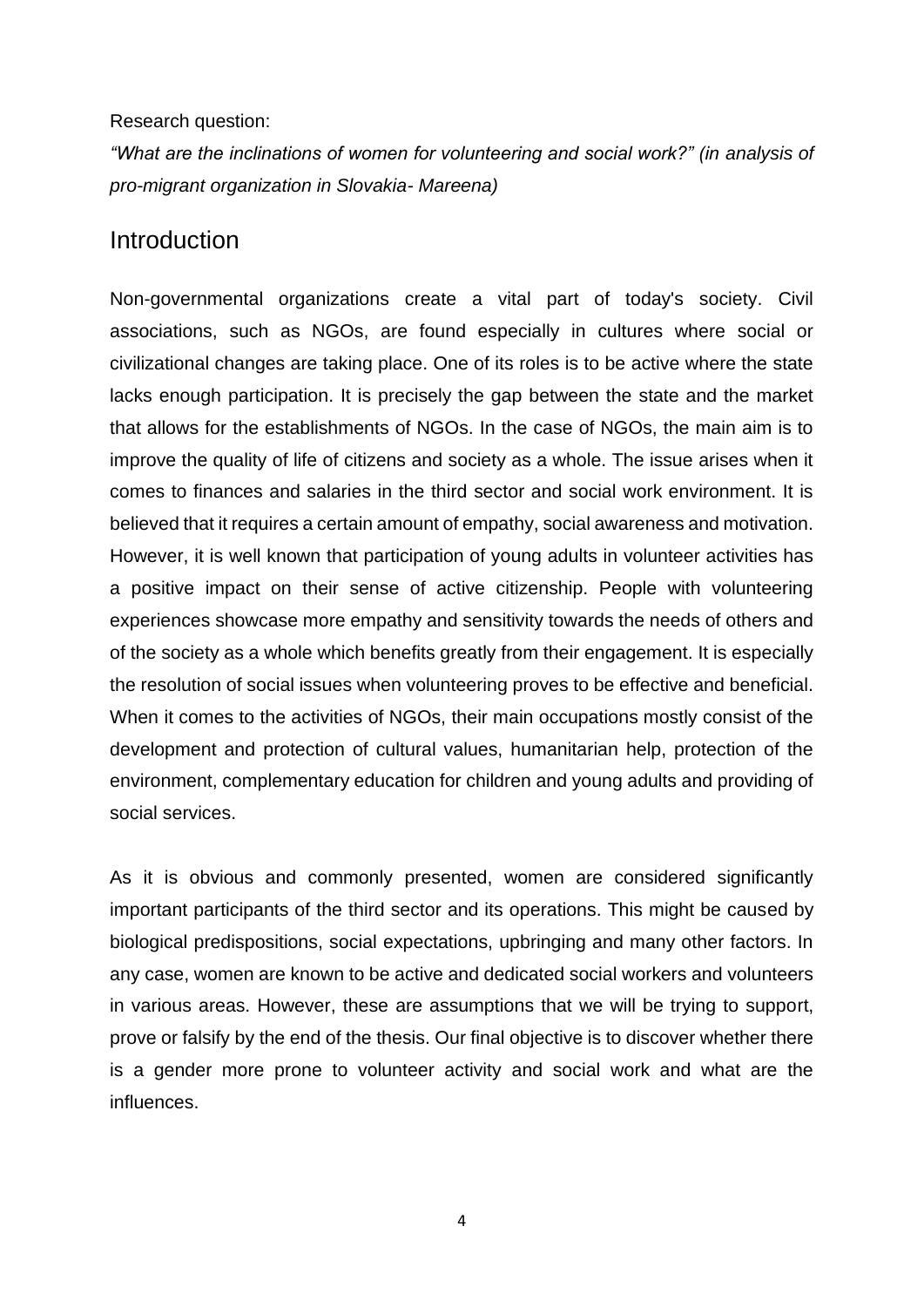In this thesis, firstly we will be focusing on the general definition of NGOs, volunteering, social work and their role in society, the legal conditions of such organizations and their overall impact throughout the years. Later, we will be looking at the reaction of organizations around the events of the 2015 migration crisis. The main theoretical part will belong to the topic of women working and volunteering in the third sector and their motivations and predispositions for this kind of work. As a case study, we will be using the example of the non-governmental organization Mareena operating in Slovakia, specifically in three cities- Bratislava, Košice and Nitra. The organization was established in 2017 and consisted of women employees since the beginning. Even the volunteers of Mareena are mainly women. Their main focus is the integration of migrants in the Slovak territory with the help from individual and community volunteers. Their activity consists of help with Slovak and English language, assistance with integration process including visits of labour offices, police stations and various administration offices that lack services offered in English language, therefore making it difficult for migrants to communicate their needs with them. Mareena also attempts to present migrants and their cultures to the Slovak nation and make them more open to different cultures by organizing various events such as concerts, food festivals, discussions, summer camps and many more. The main goal is to make the integration process easier and to create common paths for migrants and locals.

In order to understand why women are commonly prone to volunteering and social work, we will have to observe their motives and personal attitudes. After presenting Mareena in the theoretical part, for the empirical one, we decided to collect a small number of semi-structured interviews where we ask my colleagues from the organization about their background, motivations and other opinions on whether there is an inequality in ratio of women to men in this sector. The analysis of the responses will be focusing on their stances, the achievements and the impact their job position has on society in their opinions and other insights. We will be collecting the data from secondary sources such as articles and research for the theoretical part alongside with collecting information from interviews with chosen female employees and volunteers of the organization. We will be offered responses from official employees but also volunteers who participate in the activities of Mareena only in their free time and for free. This way, we will be able to compare the outcomes from two points of view.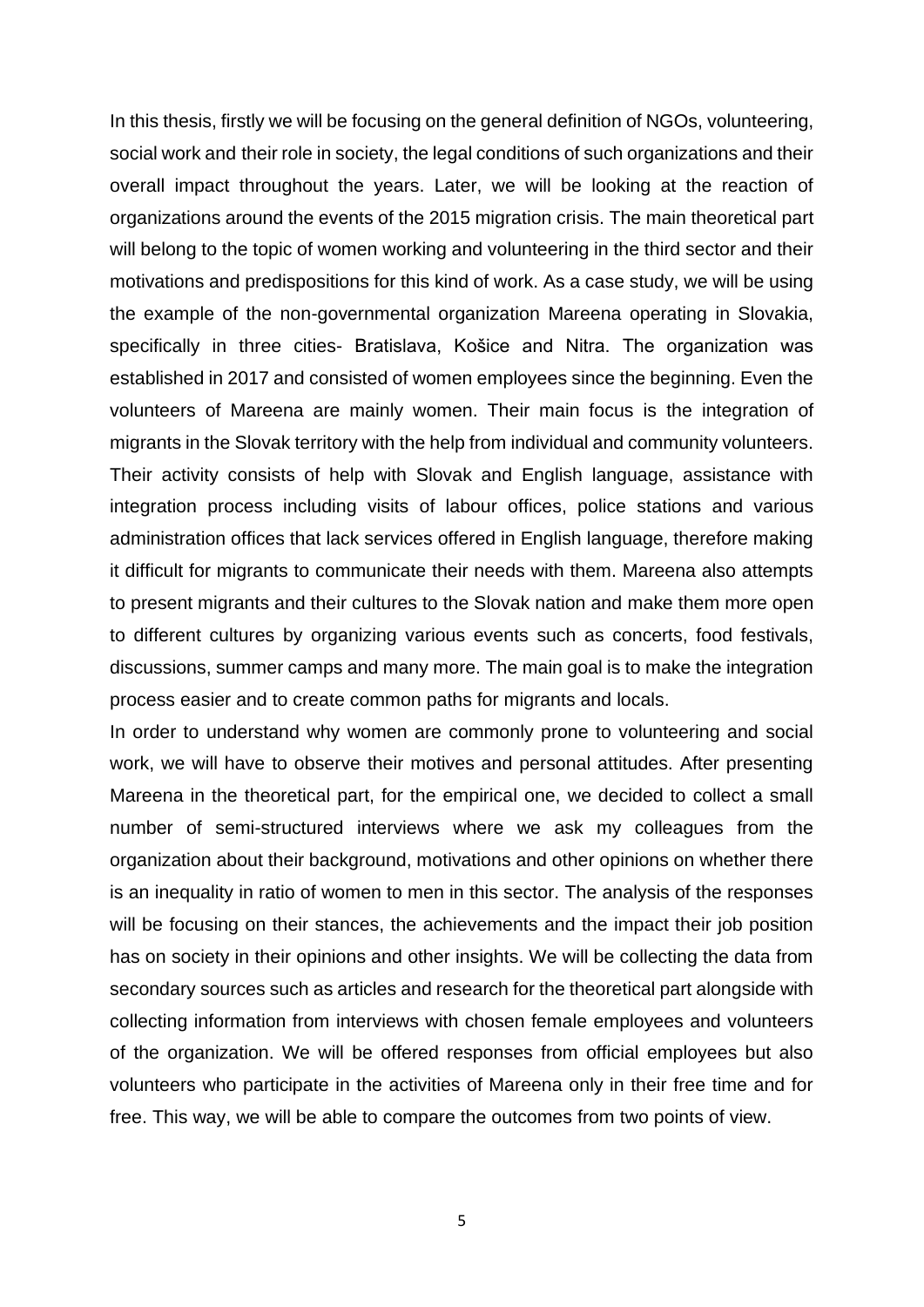The reason behind this particular choice of interest for my thesis is my personal experience with the organization. At the moment, I am an active member of a volunteer programme in Mareena. So far it has been an extremely enlightening experience. It has shown me a new perspective on migration processes and the importance of diversity and community. I consider the activity of such organizations essential for our society. It spreads awareness and knowledge while mitigating the fear of the unknown that is commonly present in Slovakia and among its nation. I had the opportunity to meet many interesting and inspirational people, to obtain knowledge on cultures and customs that I was not familiar with before. This way, I am becoming more open, respectful and understanding towards foreign cultures and people coming from unfamiliar environments. Moreover, I have been able to observe the dynamics and relations among inspirational women working for Mareena and how much time and effort is put in this type of career. Since my studies on AAU have been focused on migration and gender studies, Mareena fits the requirements for the relevancy of the topic. The organization is founded and led solely by women while their target group consists of migrants. The topic enables me to observe two of my main academic interests at the same time and therefore is creating the perfect combination for my studies. For that reason, I have chosen to answer the following research question: *"What are the inclinations of women for volunteering and social work?" (in analysis of pro-migrant organization in Slovakia- Mareena)*

Our hypothesis for this master thesis assumes that there are certain trends and habits in volunteer practice. The hypothesis expects the secondary sources such as researches and statistics alongside with the results of our own smaller research to show that women have the tendency to volunteer more and are more prone to a career in social work. At the end of the thesis, when we reveal our results and findings, we will be able to say whether the hypothesis was relevant and what are the directions of the issue.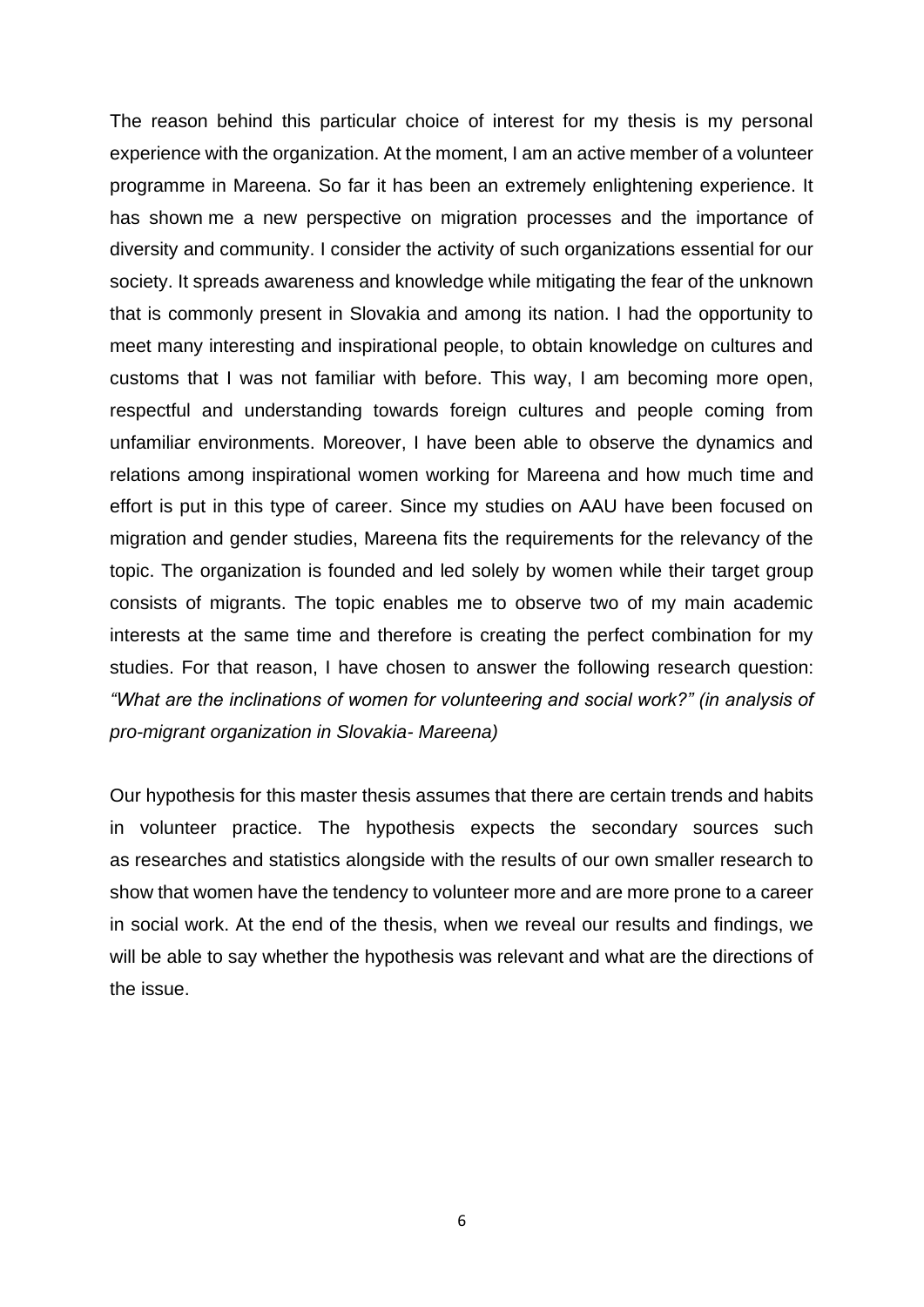# <span id="page-6-0"></span>Theory

Theoretical part of this master thesis will present fundamental information about nongovernmental organizations, social work and volunteering. We believe that in order to understand the connections between women and volunteering and social work, it is inevitable and important to provide definitions and attributes of those activities. After exploring the characteristics of NGO's, volunteering and social work, the thesis will discuss gender based volunteering and the role and importance of women participating in in the third sector as well as the reaction of organizations to the 2015 migration crisis. This part will give us an idea of the connections and circumstances needed to introduce our case study later on.

## <span id="page-6-1"></span>NGOs

Civil society is a crucial pillar of democracy. It represents the third sector coexisting with the government and the market. Non-governmental organizations consist of civil society organizations, foundations, non-capital funds and non-governmental organizations. Those associations are active in the spheres of education, charity work, social work, children and youth activities, health care, environment, culture, sport, recreation, human rights, minorities or local communities.

The term NGO started being used alongside with the formation of the UN. It is relatively difficult to precisely define NGOs since the term carries various connotations. However, the closest we can get to defining NGOs is characterising their main features. In order to make it as understandable as possible, it is important to state that NGOs consist of a group of people working together on the regular basis towards the same goal without an aim of earning money, obtaining a position in government or practising illegal actions. NGOs are generally not linked to the government, they are non-profit, non-violent and they cannot show signs of political party. If the organization meets those requirements, it is accepted by the United Nations. There are different types of non-governmental organizations with different attributes (Kütting, 2002).

Non-governmental sector is characterized by a higher level of effectiveness in comparison with the public sector. This is caused by greater flexibility, less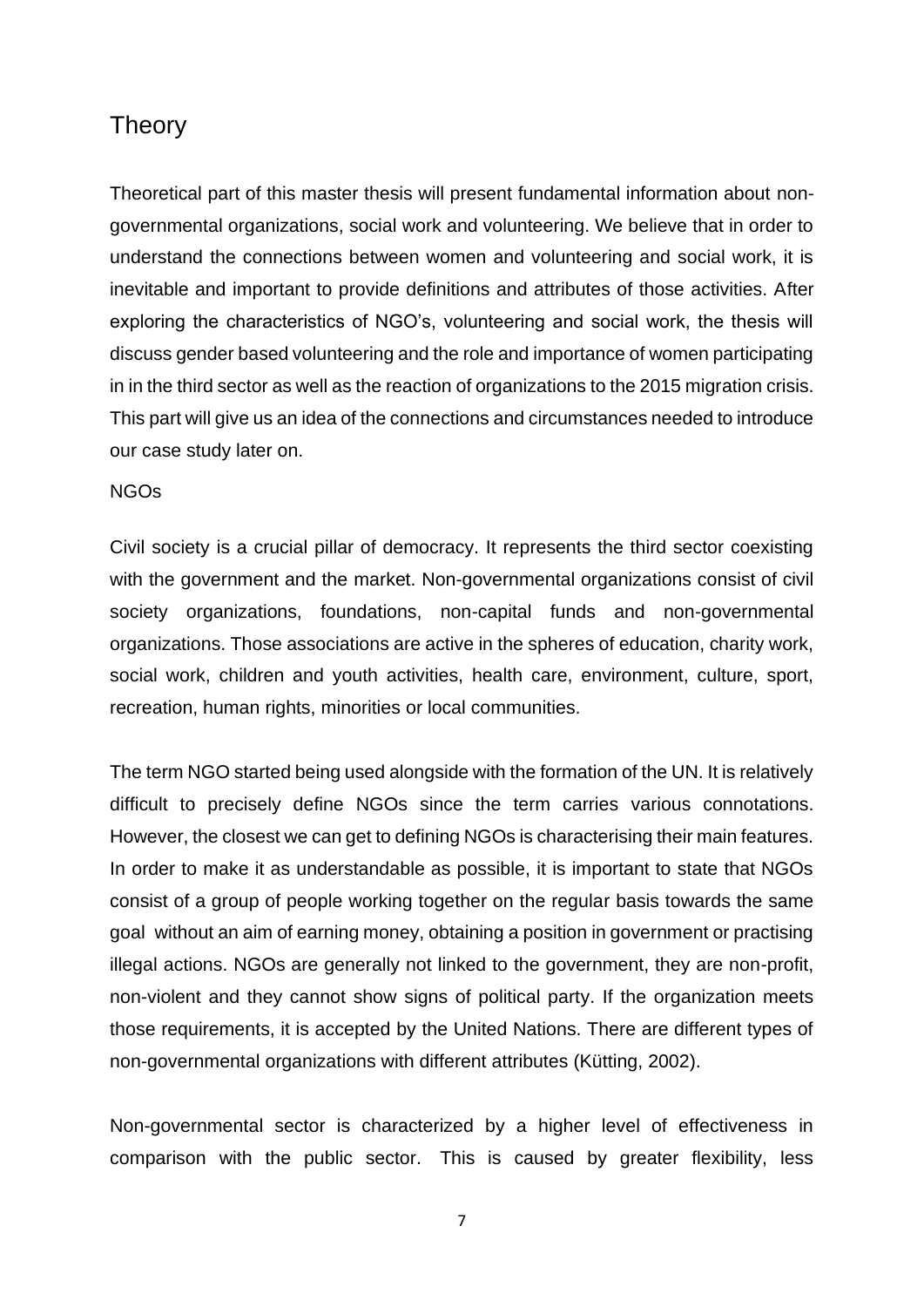bureaucracy, engagement of volunteers and an ability to combine various sources of financing. The main idea of the non-governmental sector is based on the involvement in areas which are not attractive enough for entrepreneurs while providing ideal conditions for non-governmental activities.

## <span id="page-7-0"></span>Social work

According to the book "What is Professional Social Work?" by Malcolm Payne, social work is "a service and practice using social and psychological sciences in interpersonal interactions with people, especially from deprived social groups and experiencing practical and emotional difficulties in social relationships." (Payne, 2006, p.5) The author also mentions that social work focuses on three main targets: keeping everything within social structures under control and offering social welfare effectively, helping individuals achieve fulfilment and control over their lives and supporting change in the society (Payne, 2006).

It is important for any social worker or a social work organization to find the equilibrium between those practices notably because social work activities hold a significant responsibility in the process of development and social progress and finding its place within the work market (Pawar & Cox, 2005).

Social work is performed by social workers. Those people can obtain a regular salary for their job or perform for free as a result of volunteering. Apart from social workers, social work can be also offered by family members or people employed in a different welfare area (Banks, 2020).

Charity Organization Society and Settlement House Movement from the 19th century are considered to be the direct forerunners of social work in the USA and Europe. The settlement houses were mainly focused on art, theatre or drama but the main idea is very similar to social work we know nowadays. The shift forward of social work started happening because of the increase of social issues caused by the immigration and industrialization at the end of the 19th century. Labour market also needed to expand and fight poverty influenced by the war so the new work opportunities within social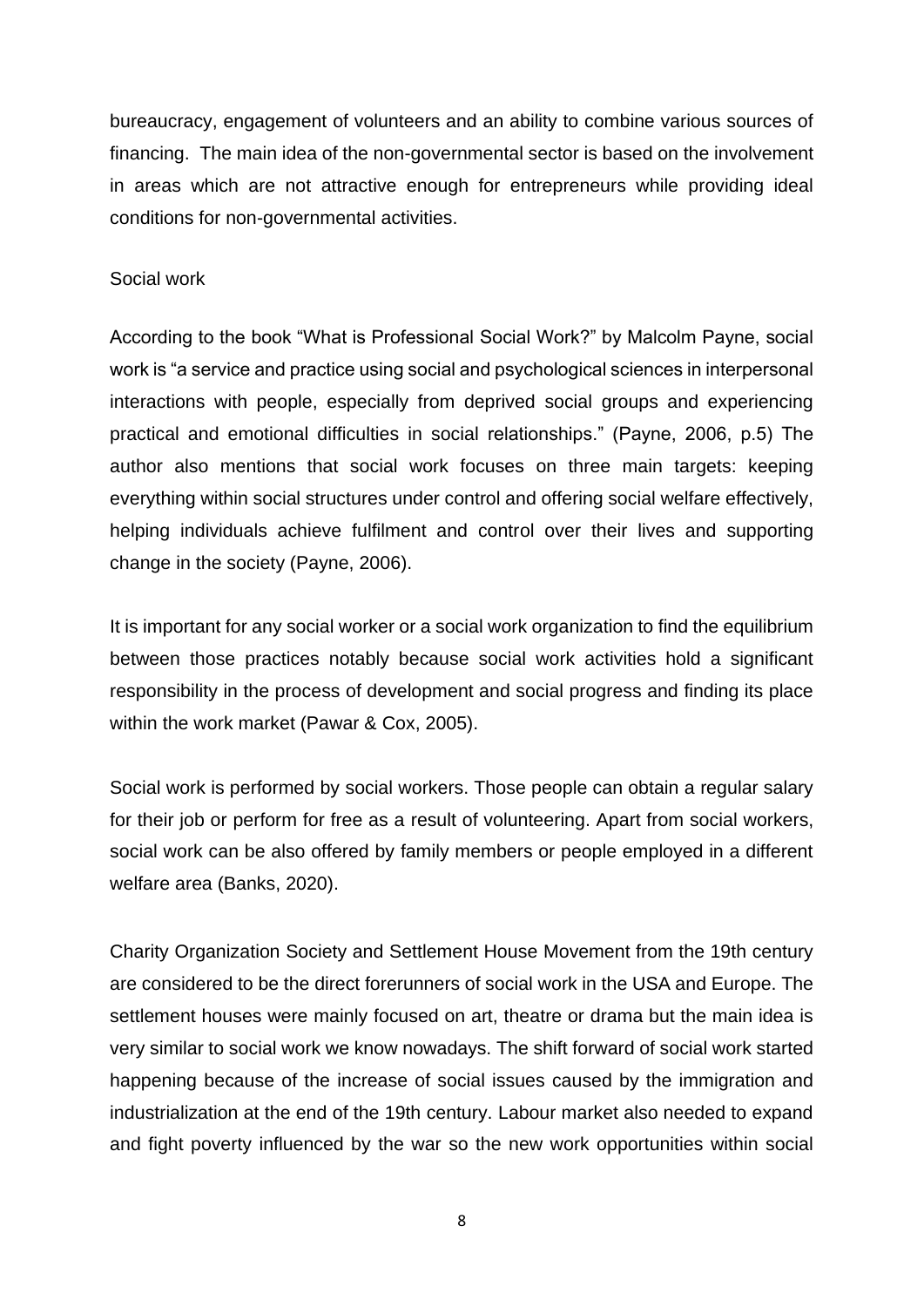work were welcomed. The first official social work schools started emerging around the same time (Giamocucci, 2021).

It is obvious from various written records that the history of social work comes from charity work. This charity work has always been targeted at groups of people in need or disadvantaged people. Majority of charitable activities were provided by women for free. Theoretically speaking, social work is linked to social systems, social justice and injustice, human behaviour and traditions. Since social work connects both professional employment and natural human values including compassion and empathy, people have always found it complicated to draw the line and set the exact rules and definitions of social work. It can therefore be difficult to proceed in professionalizing social work. However, certain experts claim that it is exactly the imprecision that allows social work to expand and grow. Despite its development in the West, social work as a profession has soon spread to the other corners of the world and acquired a specific form adjusted to each culture (Dahle, 2021).

## <span id="page-8-0"></span>Qualities of a social worker

Social worker is anyone who practices the activities characterized as social work, however, on the contrary from a volunteer, social workers are either getting paid or are at least bound by a contract. Job positions in social work are considered professional. Those workers should have an adequate education that makes them suitable for the job. Social workers stand against social issues such as poverty, trauma, lack of education, unemployment etc. and help people facing those problems solve them. There are different areas in which workers intervene and therefore many different types of social workers. Based on the occupation they can be helping with family and school issues, mental health and addiction issues, medical issues in general, community problems or even traumas after serving in the military (Banks, 2020).

Adequate and sufficient education is one of the primary and most important qualities of a good social worker. Education provides them with knowledge, ethics and principles on how to respect, help and improve. Academic background and materials offer students improvement of their competences and self-development. However, it is important to have the natural attributes and predispositions to become a social worker.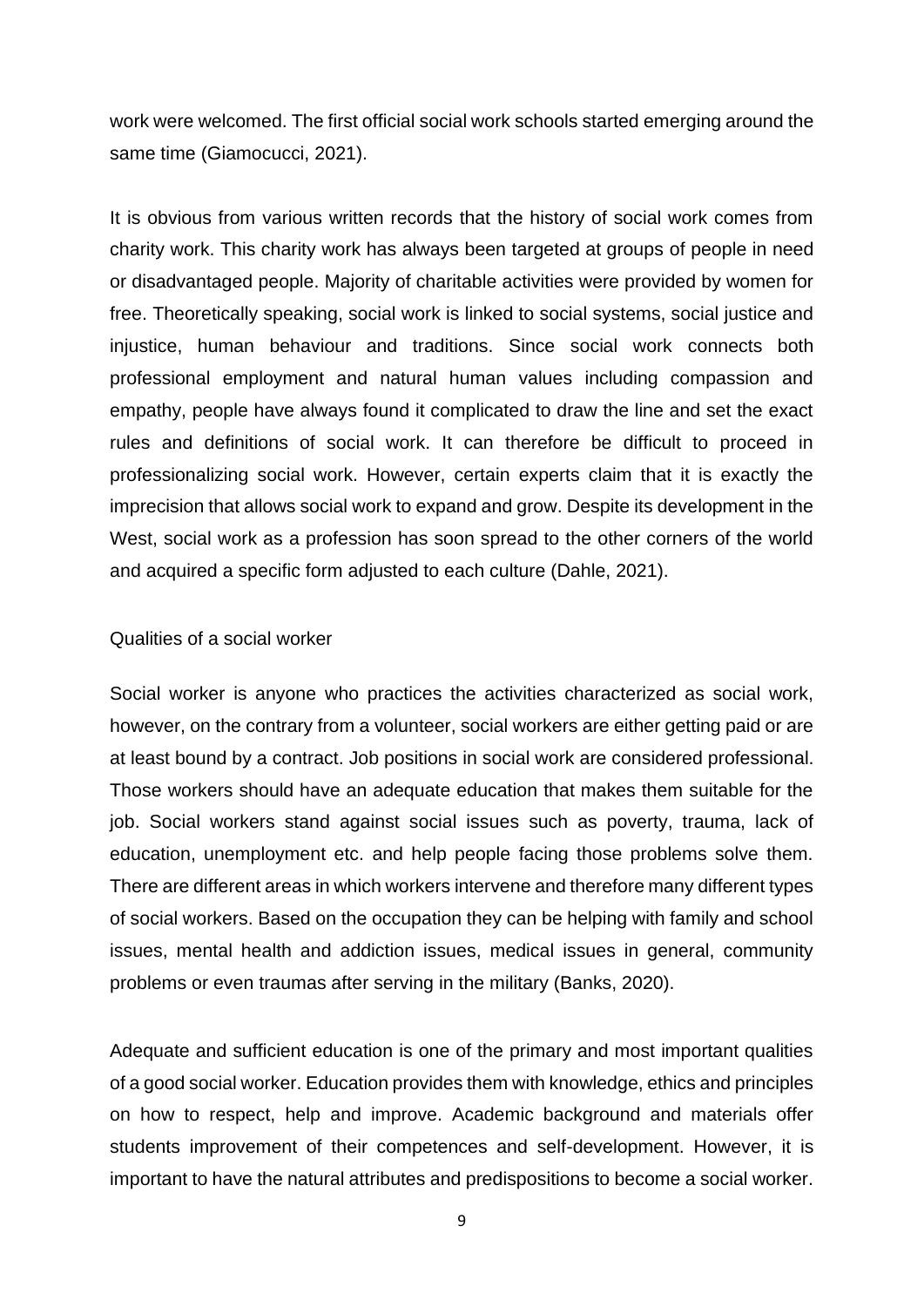In this type of work, the majority of knowledge can be offered through personal experience and work practice while being guided towards their potential. When hiring new employees, organizations seek to find people willing to learn and sacrifice, people with motivation, morals, adequate persona and professional views. Those might be even more important than actual facts about social work practice. That is why personal interviews are important. They reveal the potential and personal qualities of a social worker that knows how to deal with vulnerable people requiring special care and attitude (Kam, 2019).

## <span id="page-9-0"></span>Volunteering

The National Council for Voluntary Organisations (2018) defines volunteering as any kind of activity that includes putting time and effort without any financial compensation. This unpaid activity should be provided from one's free will and somehow benefit the society, environment or an individual. There are two main types of volunteering: formal and informal. Formal volunteering is arranged through official organization. Other forms of volunteering are for example any social action or community work.

Volunteering has a long history in the areas of organization, economy and sociology. It is a symbol of community togetherness provided by different mediators in various ways. In the past, people used to sacrifice and commit their free time into issues that they found concerning and helped people in need therefore, modern volunteering does not differ from this concept in many ways (Wemlinger & Berlan, 2015).

The Guidance Note by the UN Volunteers from 2009 introduces a typology for volunteering dividing it into the following four categories:

- Philanthropy and service to others: This type of volunteering is the most expanded and is usually arranged with the help of organizations and associations. Its main aim is to target a specific problem or a specific marginalized group of people and offer them help.
- Advocacy and campaigning: This includes advocacy groups and the main focus is to assure or to restrain change in various forms.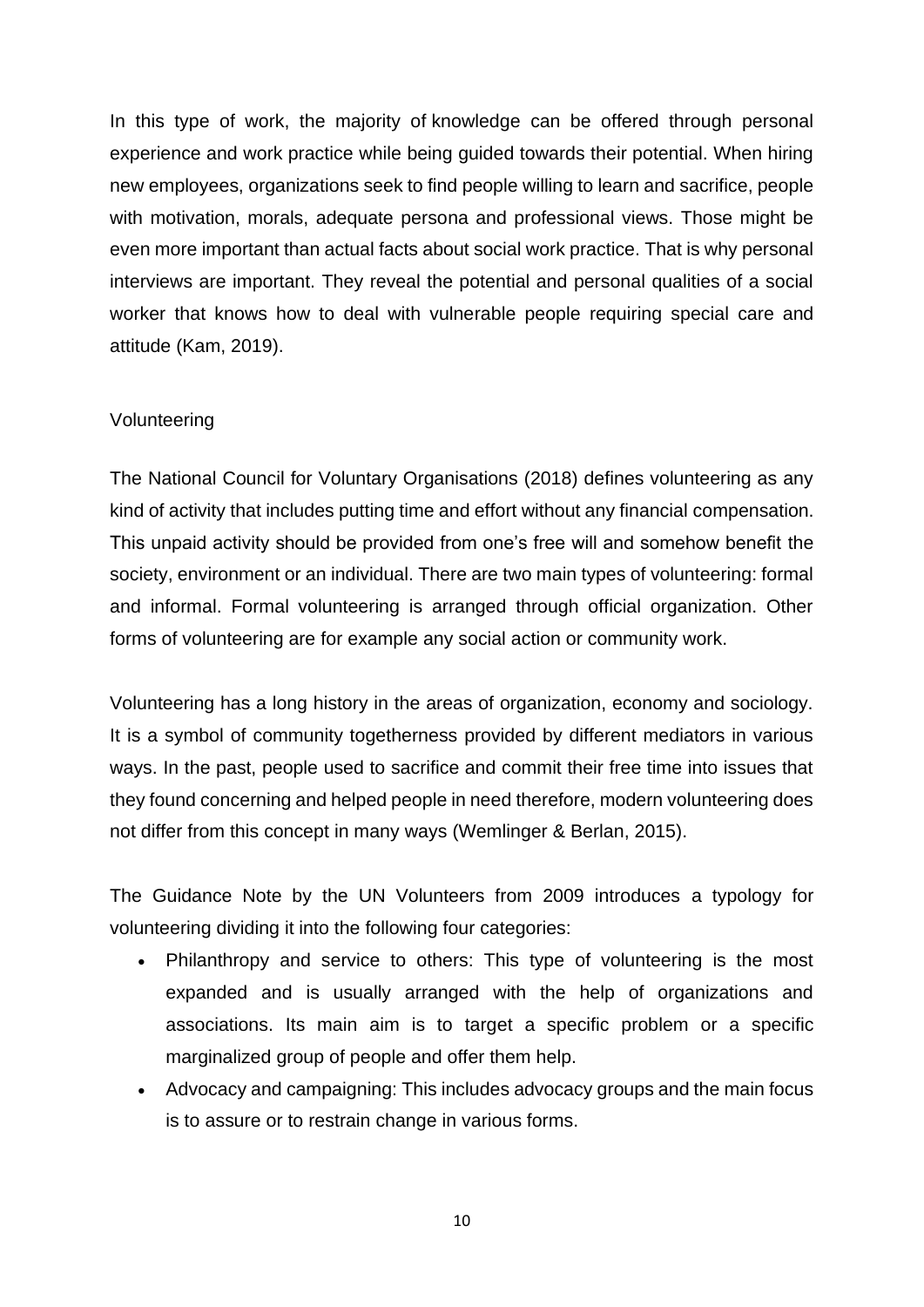- Mutual aid/self-help: This represents the informal grouping of individuals with similar interests with the aim of approaching a certain issue that everyone from the group is facing, therefore they are able to help each other.
- Civic participation: This kind of volunteering associates people with skills useful for political activities or activities including various decision-making processes. (UN Volunteers, 2009).

According to Safrit and Merill (2002), volunteering disposes of four defining principles that distinguishes it from other social activities:

1. Volunteering requires active participation, involvement and certain amount of time and effort dedicated to the activity. The volunteer is never perceived as a sponsor.

2. None of the volunteering activities are enforced. Every volunteer has their personal motives for the work and chooses to do so willingly.

3. Volunteer activity is not conditioned by financial gain. The volunteer can obtain certain remunerations but those serve for alimentation or accommodation, not as a salary. Financial gain should never be the main motivation for volunteering.

4. The main objective of volunteering is common wellbeing or common good. The ideal combination is common good and a certain amount of self-profit. However, the outcomes should exceed the profit of an individual.

The overall estimation of global volunteering activity is worth 2.4% of global GDP. The majority of volunteer work is performed locally and without supervision from an organization which makes up for approximately 70%. This type of work is slightly difficult to study since most of it is not as visible as official volunteering in organizations (United Nations Development Programme, 2019).

Eurostat statistics from 2015 show that numerous member states of the European Union have proven to have a relatively high interest in both formal and informal volunteering. Those countries included Finland with 74.2% of informal volunteering, Netherlands with 40.3% of formal volunteering and Sweden that demonstrated 70.4% of informal and 35.5% of formal volunteering participation. While in these countries, the volunteering activity is gaining more and more popularity, in countries such as Cyprus, Malta and Romania, the interest is very low. The reasons behind those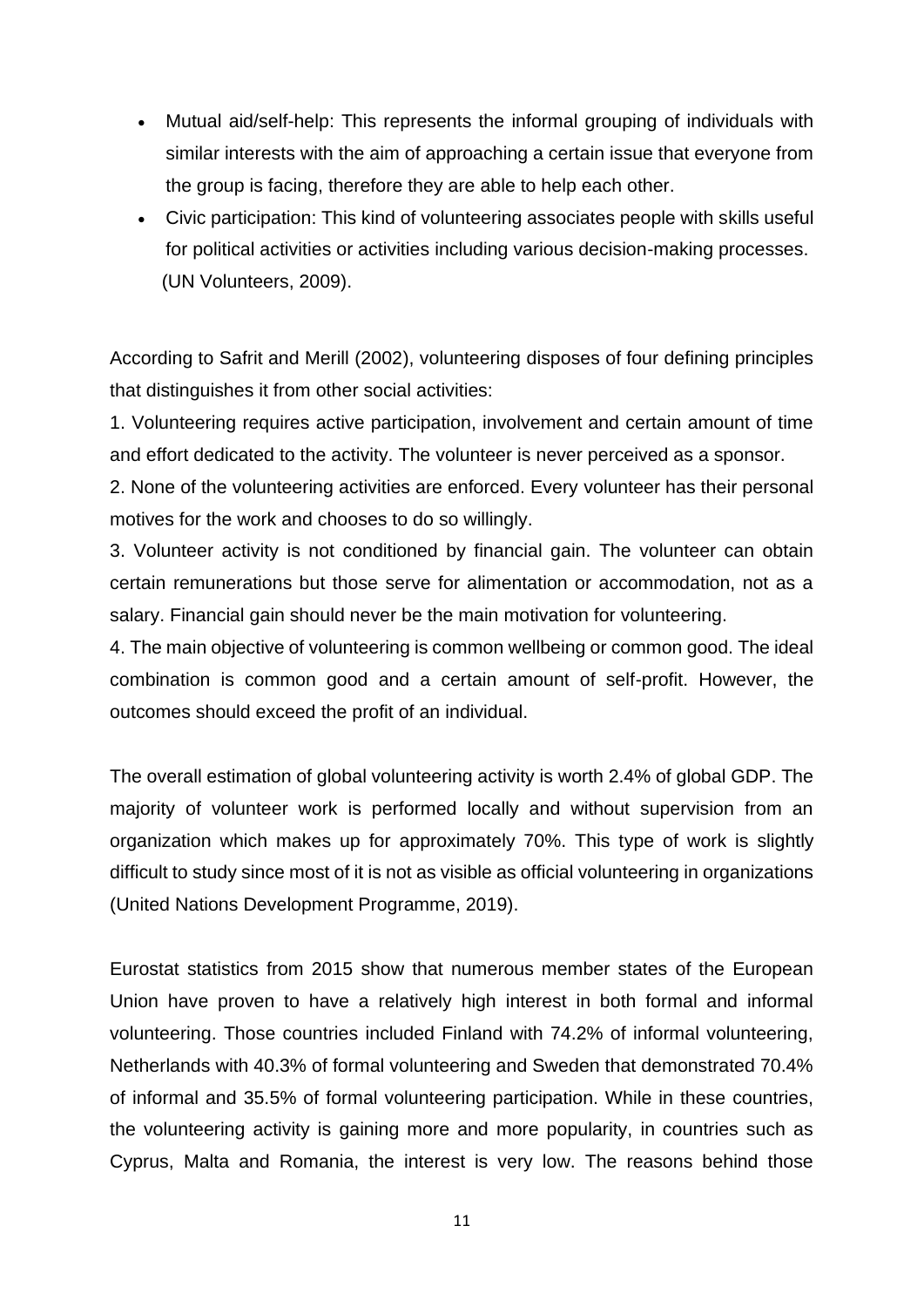contrasts might be caused by the culture, mentality or social rules of the given country. The interest in volunteer work also comes from education. Statistics show that 28.4% of volunteers reached tertiary education while 11.5% of them obtained primary or lower secondary education. Eurostat also claims that the most active volunteer group are elderly people, especially those from 65 to 74 years. This group is engaging in both formal and informal volunteering activities. The category of young people from 16 to 28 years comes right behind them while being followed by people in the active age of 25 to 64 (Eurostat, 2017).

What makes volunteering different from the past and also more accessible is the presence of technologies. According to UN Volunteers, around 12,000 internet users from 187 countries all around the world volunteer online every year. This type of volunteering is provided by the UN online volunteering platform. Volunteering facilitated through the internet offers opportunities like graphic design, creating websites or writing different articles and papers. This type of volunteering brings experiences and opportunities to people who are in some kind of disadvantage and could not actively volunteer because of it (Millora, 2020).

<span id="page-11-0"></span>Gender based volunteering and social work

In this part of the thesis, we will observe the role and importance of women in volunteering, social work and the third sector in general. As we already mentioned earlier, volunteering is significantly popular among women. In this section, we will take a closer look at the reasons behind this tendency as well as the official statistics stated in various researches.

According to the UNV's official volunteerism reports from 2015 and 2018, there are visible inequalities in the volunteering spheres. It states that volunteerism is one of the most important tools for dealing with crises, especially those including economic and social issues. However, the distribution of this type of work is not even in many aspects. We will be focusing on the aspect of gender inequality within volunteerism. If we look at volunteer work from a global point of view, we can generally assume that women provide a majority of services. Many researches show that women take up 57% of overall volunteer work globally. While that is important information, it is essential to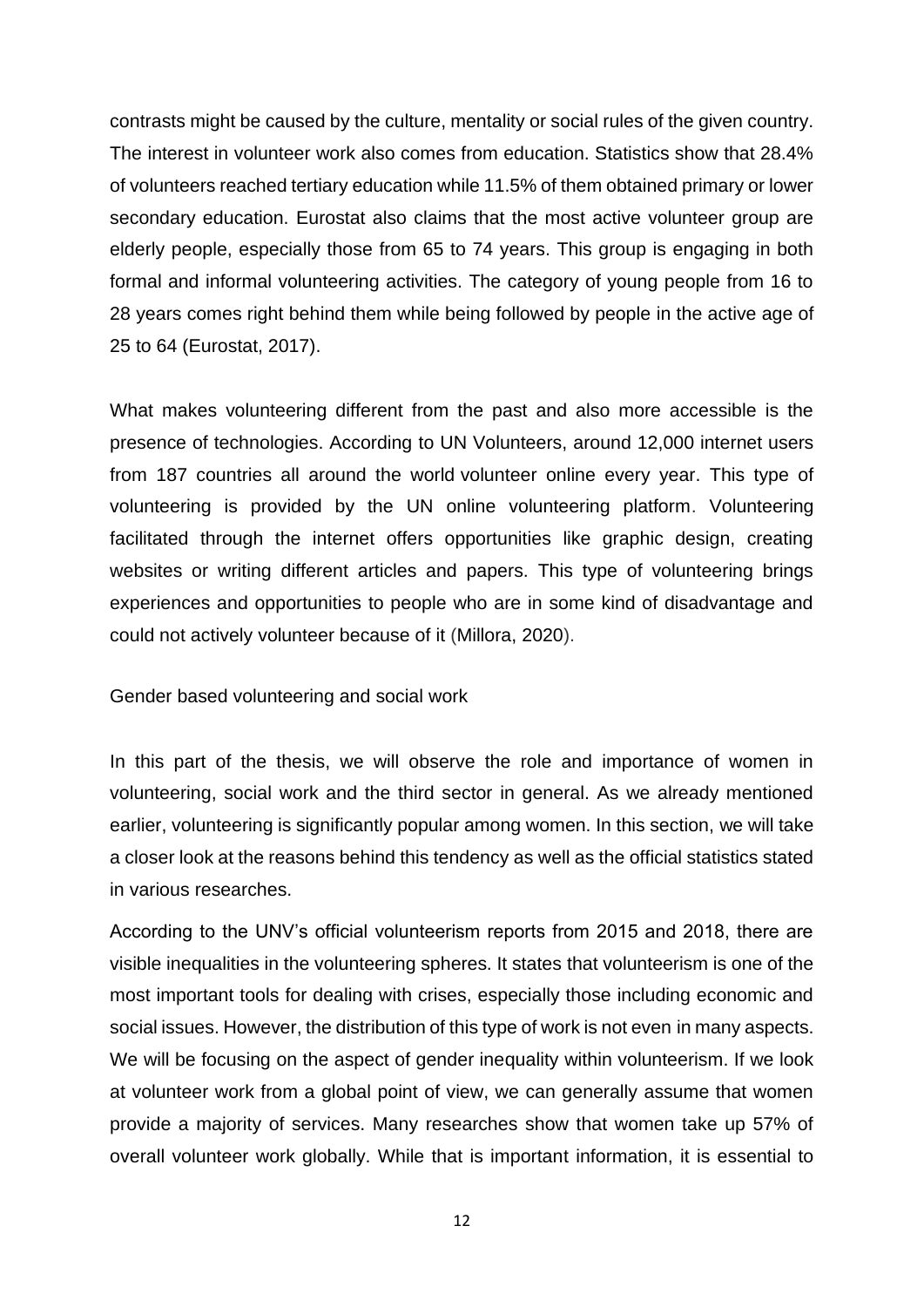differentiate between formal and informal volunteer work. Informal volunteering receives less financial support and less protection and therefore is not too common. The percentage of women participating in volunteer work tends to be higher within informal volunteering which includes local communities and their own families. On the other hand, the difference between men and women offering formal volunteer work through the official organizations is less significant. As an example, we can use the informal volunteer activity of the Caribbean and Latin America where women provide more than 70% of those services (United Nations Development Programme, 2019).

If we take a look at the graph below published on the official UN Volunteers website, we can observe that the ratio between men and women in the volunteering sector varies from region to region around the world. As we already mentioned, Latin America has a higher percentage of female volunteers in contrast to West and Central Africa where the percentage of male volunteers rises up to 59%. The natural difference in volunteering occurs in the way women and men perform their volunteer activities, how much time they are willing to sacrifice or how much energy they put in the work (Borromeo, 2021).



## **Distribution of women and men UN** volunteers across regions

## Figure 1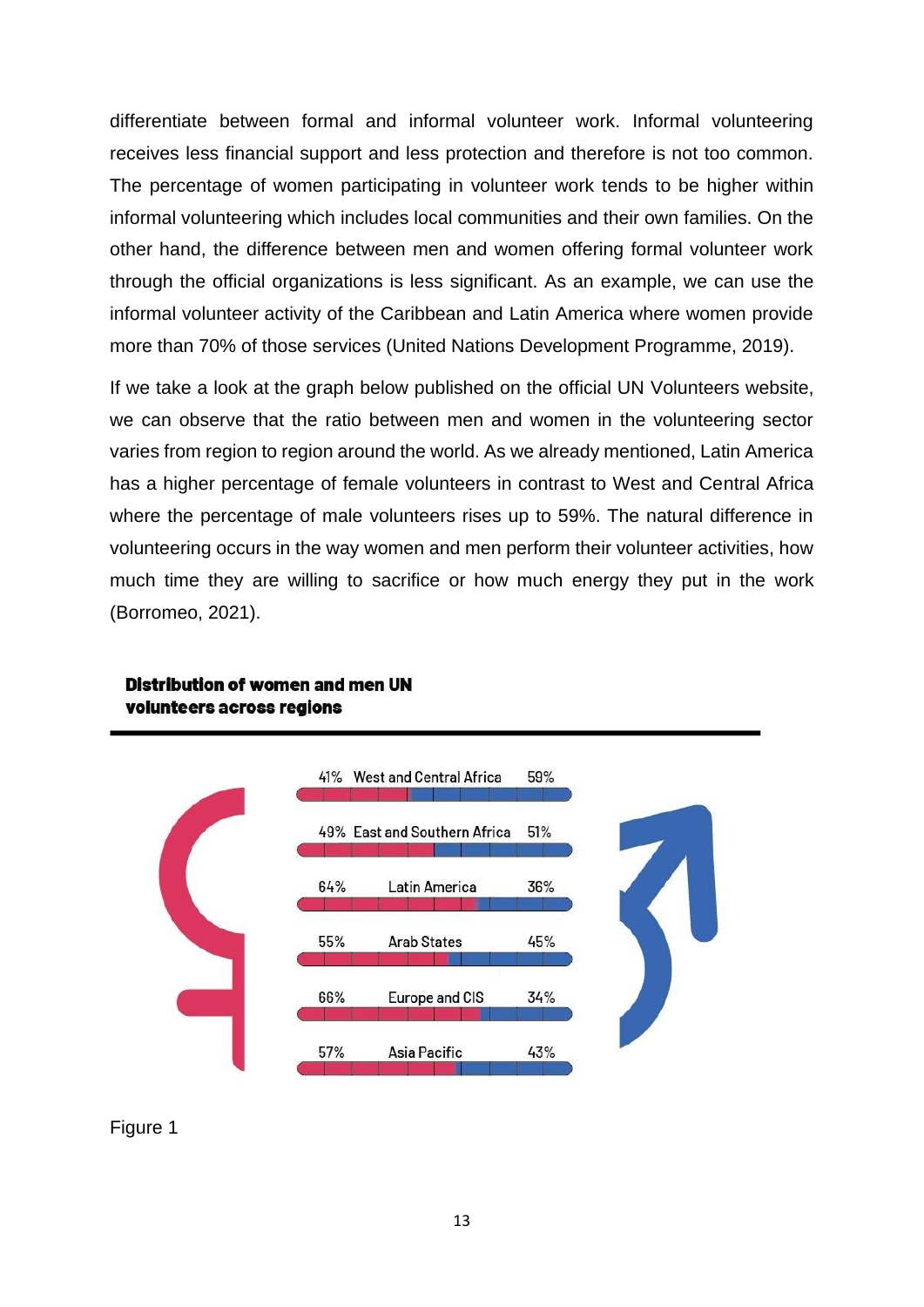As we would expect, just like every other sphere, the volunteering sphere also experiences segregation based on gender. There are certain roles in volunteering that can be directly associated with gender or other social categories such as class or age. While there can be exceptions, it is common for women to engage and volunteer in social and health issues which are usually unpaid while men prefer to participate in spheres such as technologies, economy and science (Borromeo, 2021).

These tendencies for segregation are linked to traditional gender roles of our society which vary from country to country. Since those gender roles are embedded in our minds from a very early age, women are naturally driven towards certain volunteering habits, roles and positions and the organizations they choose to work for may be different than those chosen by men.

If we look at the many researches that have been worked on in order to find out what the difference between men and women in volunteering, we can observe mixed results. One thing that the findings agree on is that there is a difference in the attitude of men and women towards volunteering, social work and the responsibilities linked to it. Other influences for these differences such as professional careers and the responsibilities put upon both gender within the family and household are also often mentioned (Wemlinger & Berlan, 2015).

One of the most important influences is the impact volunteer work has on women's social life. When it comes to this argument, it is important to look at the history. In the past, volunteering did not represent professionalism but it offered women a getaway from their household responsibilities and allowed them to show society that they are able to handle both their family lives and other activities while being beneficial for the society. While family was still a priority for these women, they chose to offer their potential in a different way as well. Those were women's attempts to find their role on the labour market without being judged for abandoning their families. Depending on the point of view, we could argue that this attitude deepened the differences and inequalities between men and women in times when minimizing them was more important than ever. However, the counterargument is that volunteerism in the past provided women with useful skill sets and background for future work opportunities. It was a great opportunity for inexperienced women to acquire knowledge that would one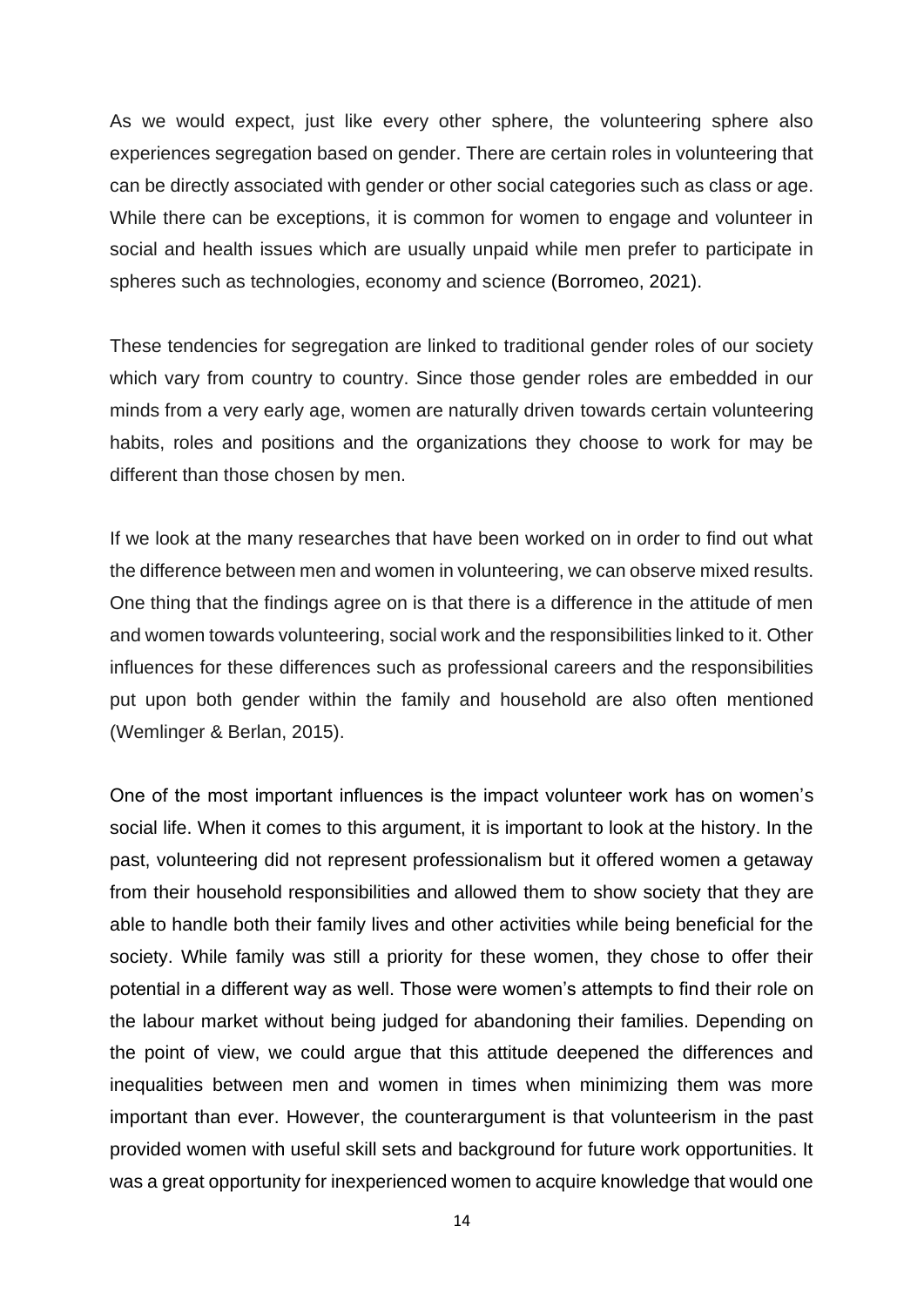day help them integrate into the labour market with paid positions. Moreover, it was proven that educated women with volunteering activities focused more on the new skills such as management instead of white-collar job positions that were typical for women. Either way, volunteering was an act of compromise for women. For wives and mothers who were expected and forced to sacrifice their dream careers for family and lead a stay-at-home life, it was the only chance to gain skills and contacts. Women have always been put in a position where nothing was promised or guaranteed and especially in the past, when they were forced to count on their husbands, volunteering presented an alternative in case they become widowed or divorced. It offered them value (Kaminer, 1984).

Continuing to compare the volunteering and social work habits of women and men, we will take a closer look at Taniguchi and his work. Taniguchi (2006) presents employment and possible unemployment as the main influence on volunteering. In case of women, unemployment or part-time work increases the chances of them starting a volunteering activity and putting more energy and time into it, however when it comes to men, their professional work situation does not seem to make a difference. Many researchers claim that volunteerism can represent a natural instinct for women. Being told to be good mothers, wives and care-takers from an early age makes them more prone to being interested in such work. As we already mentioned, this idea is rooted in history and is difficult to let go of. While women are expected to take care of family and household, men are traditionally taught to secure the family financially therefore they prefer to look for professional and highly paid job positions instead of volunteering for the benefit of society. In general, women have proven to spend more time on offering informal support as for example taking care of the elderly members of the family which is also considered a type of volunteer work even though it can feel like a natural thing to do and is commonly taken for granted (Taniguchi, 2006).

<span id="page-14-0"></span>Importance of women in volunteering and social work

As we have observed in the previous part, women create an essential part of volunteering work with their abilities and predispositions. In the following paragraph, we will focus on the reasons women should be encouraged and engaged in volunteer and social work and what exactly is their contribution.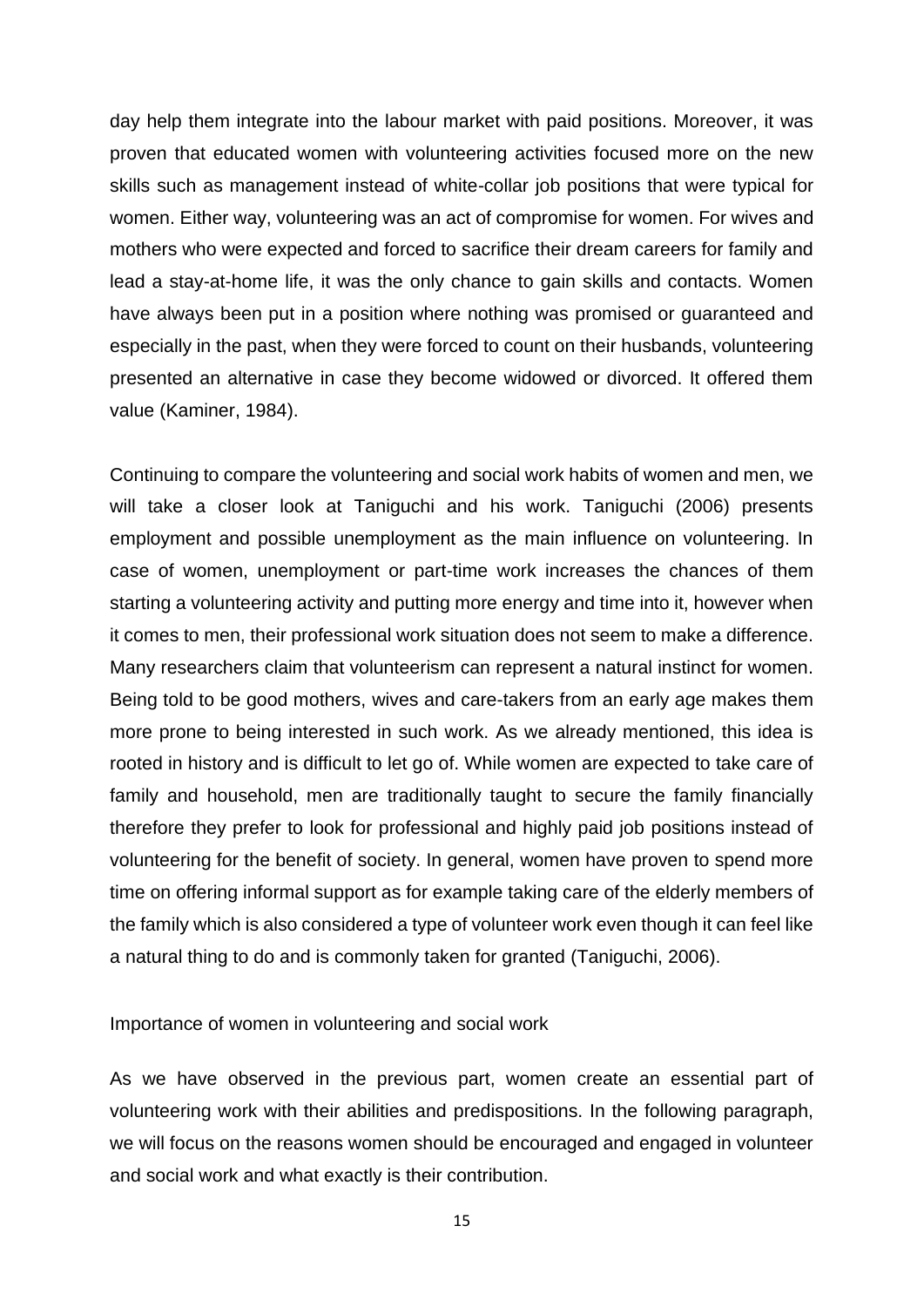Women's presence in volunteering brings them newly obtained skills and offers them a sense of empowerment, especially for those coming from cultures where women are not welcomed to work professionally. Women volunteers are significantly important in the areas of developing countries where they are able to help their communities and improve the living conditions of local people. This way, volunteering contributes to the increase of gender equality since it enables female volunteers to showcase their potential. Giving women opportunities and visibility also helps to decrease violence against them (UN Volunteers, 2021).

If we look at the example of female volunteers in Nepal focusing on community improvement, we can observe the proof of positive impact on the status of women within their society. They are given the opportunity to help each other by educating others from disadvantaged environments about female reproductive health and other overlooked topics. Another example of women's participation in volunteering comes from Iran. Establishment of Volunteer Health Workers provided women with a newly acquired role in the society while enabling both genders to apply their rights. However, gender inequality is present here as well because of traditions and social habits that guide women to prioritise community issues over those concerning health and reproductive rights (UN Volunteers, 2021).

Numerous humanitarian organizations including Finnish Red Cross claim that the active involvement of women in social work and the actual process of program planning is essential in order to target and acknowledge the problems that would be otherwise overlooked by men. Women play an essential role when tackling and solving issues such as sexual health, reproductive and menstrual health and least but not last, sexual violence and violence against women. It is inevitable to reach women affected by those issues without involving female workers in the process.

This is partially caused by religious and social rules in certain countries and cultures. As an example, we can use Muslim countries where women are not always allowed to receive help from male humanitarian workers and therefore their options become limited to only women workers and their assistance. It is especially in countries where women experience oppression that their involvement in volunteering activities enables them to find their stance and voice (Saarikoski, 2019).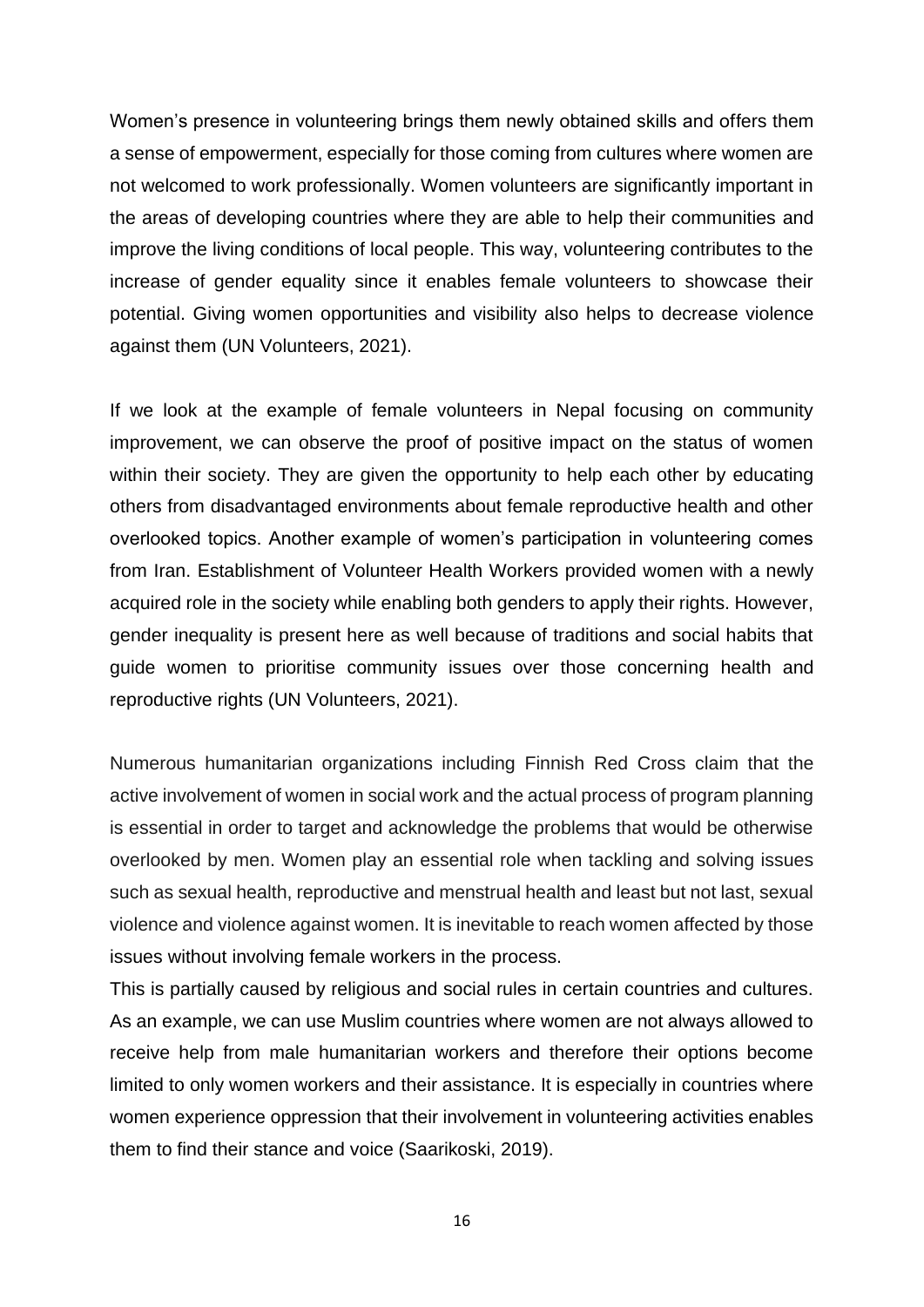It is well known that social workers possess qualities like good listening, being exceptional communicators, being able to find consensus and look at things from different perspectives. They do not avoid conflicts and are good team workers. For this reason, women are naturally good social workers. Women in general demonstrate qualities for leadership which are beneficial for social work and volunteering. Those qualities include soft skills, listening and communication skills, effectiveness and compassion toward others. They also tend to apply a fair attitude and are more prone to competitiveness which leads to positive outcomes. Some of the main priorities for women are usually equality and justice (Lipkin, 2019).

## <span id="page-16-0"></span>Organizations during and after the migration crisis of 2015

In 2015, Europe was hit with a migration crisis. Great amount of refugees were fleeing their countries due to hostile environments, bad living conditions, wars and conflicts. They were trying to cross the borders and enter Europe with the vision of a better life. This situation required the assistance of humanitarian workers and organizations. In those times, their activities were more important than ever before. The circumstances caused the establishment of many new pro-migrant organizations but also it fuelled the activism of those already existing. Since the topic of our case study is Mareena, the pro-migrant organization operating in Slovakia, it is relevant to take a closer look at how the migration crisis of 2015 influenced the humanitarian organizations and associations and their engagement. After all, Mareena also started its activities as a reaction to the migration crisis.

The 2015 migration crisis in Europe caused a humanitarian disaster after more than 911,000 refugees escaped Syria, Iraq and Afghanistan due to political conflicts and around 3,550 people lost their lives on the run. The main journeys chosen by the refugees went through the Mediterranean Sea to Italy or through Turkey to the shores of Greece. The influx of migrants became the number one issue of the European Union (Spindler, 2015).

Pro-migration associations and organizations generally face insufficient support and financial aid. Even though the damages that the migration crisis of 2015 brought were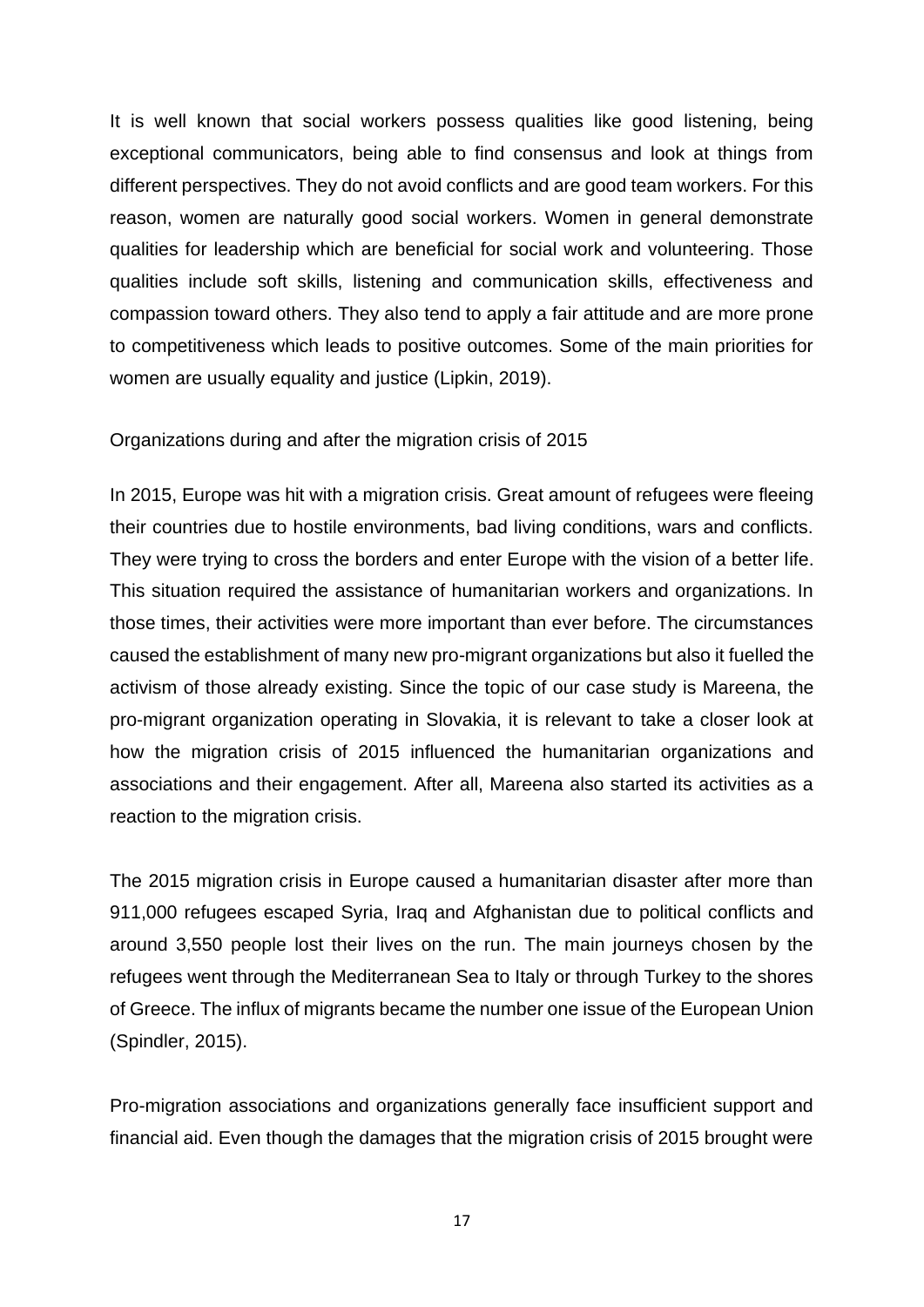catastrophic, the increase of the financial support did not grow significantly. However, the actions were undertaken to mitigate the consequences of the situation.

One of the main interventions was implemented by the Justice and Home Affairs Council in July of 2015. The Council agreed to the measures concerning relocating the refugees located in Italy and Greece and offer them international protection within the next two years (European Commission, 2015).

Between the years 2017 and 2018, the pro-migration sector monitored an increased financial aid from foundations and various grants. The support grew by 40%. Even though concerning the critical situation, the third sector would need more, it was a positive improvement (National Committee For Responsive Philanthropy, 2020).

It is important to mention the actors that were able to intervene the most during the crisis. Those were the international organizations that were able to participate in helping all around Europe. There are two types of international organizations: governmental and non-governmental. Their engagement is employed within more countries and can be happening at micro or macro levels. Another ability of organizations is to intervene in the process of adjusting meanings, norms and data collection that can be crucial while helping during the humanitarian crisis (Kentikelenis & Shriwise, 2016).

Now that the role and power of organizations is clarified, it is important to mention some of the international organizations that played a crucial part during the helping process of the migration crisis in 2015.

## Red Cross

The Red Cross has been active in Greece, Italy, Macedonia and Serbia. The volunteers provided by the Red Cross made sure that the refugees were offered essential supplies such as water and alimentation. Apart from helping within Europe, The Red Cross and its branches from all around the world travelled voluntarily into the affected regions (Syria, Iraq…) and provided health services and items used in the households alongside with water and food to those that were displaced within their own country (Red Cross Canada, 2015).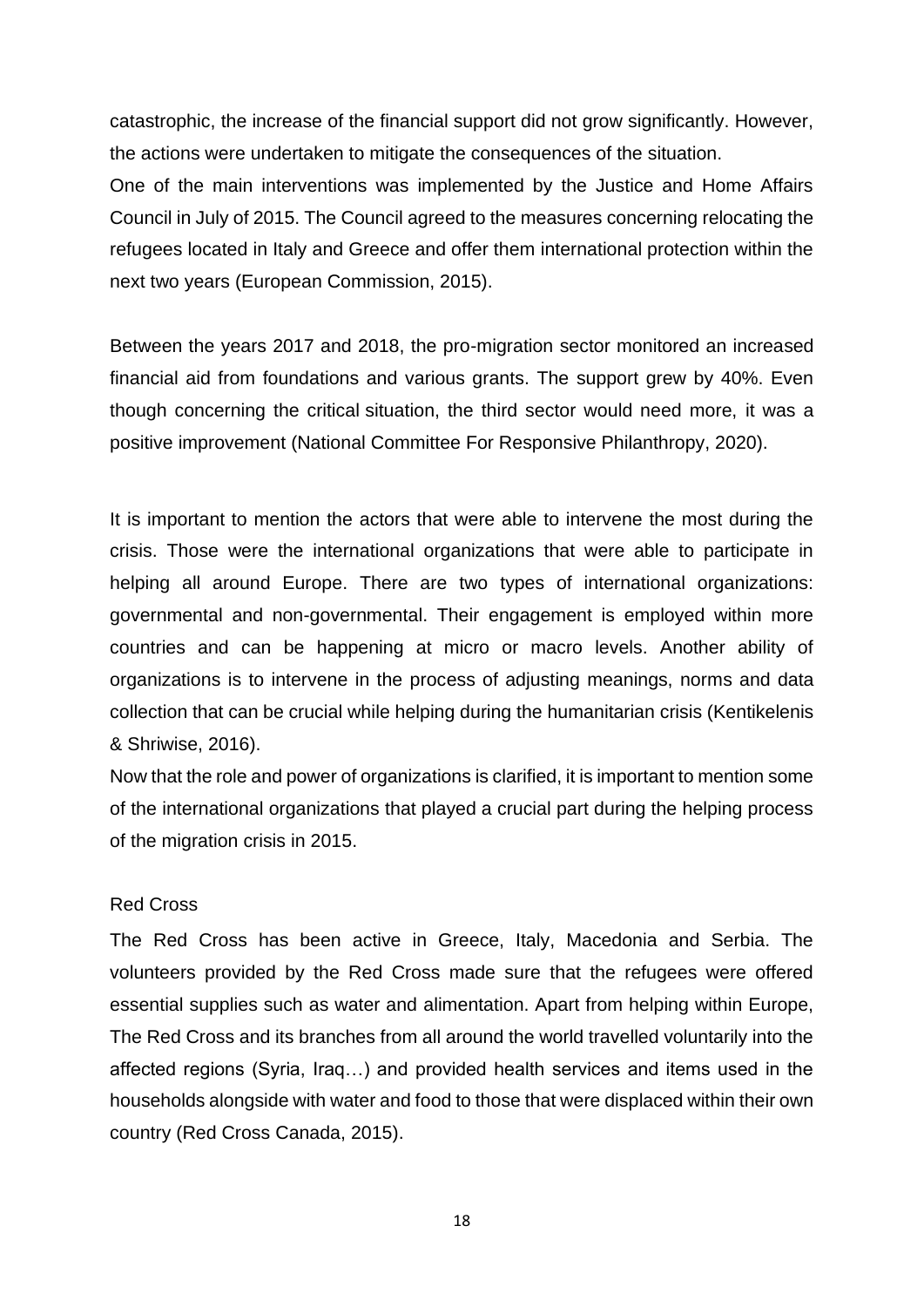#### International Organization for Migration (IOM)

The International Organization for Migration adopted a leading role during the migration crisis of 2015. They were focusing mainly on policies and collection of data on the number of refugees and what geographical routes they were choosing. Moreover, the head office of IOM implemented the process of keeping the data on numbers of deceased or lost individuals during their migration route. This would give the organization the opportunity to develop an effective policy that could prevent more deaths. OMI's contribution in the migration crisis also included sending teams of professional humanitarian workers to the affected areas to provide health services. The financial budget for those humanitarian operations in 2015 was 856.9 million dollars which was 14% more than in 2014 (Kentikelenis & Shriwise, 2016).

### World Health Organization (WHO)

The World Health Organization also known as WHO started a Migration and Health Task Force as a reaction to the migration crisis in Europe. Their assistance consisted of services and support towards the need of refugees, offering medical assistance, training the humanitarian and medical workers, coming up with aid campaigns, providing equipment and spreading useful information among refugees. The European branch of WHO organized a special gathering to discuss migration in Europe and the health of refugees. The outcome of this meeting was a framework that promised collaboration and participation of European countries that would secure refugee health (Kentikelenis & Shriwise, 2016).

### Médecins Sans Frontières (MSF)

This French organization claims that its main aim is to avoid deaths of people in all spheres of social issues and they do so by helping individuals in need of health care. The MSF provides migrants with mental and physical health assistance and works internationally. After going through the distressful journey, refugees are usually faced with trauma and they are physically exhausted, therefore the immediate medical assistance is crucial. The assistance during the biggest crisis was offered throughout the whole migrant journey especially in the receiving countries such as Italy, Croatia, Slovenia, Greece, Serbia and France where the help was required the most. Their priority is the coordination of help and assistance in cooperation with local authorities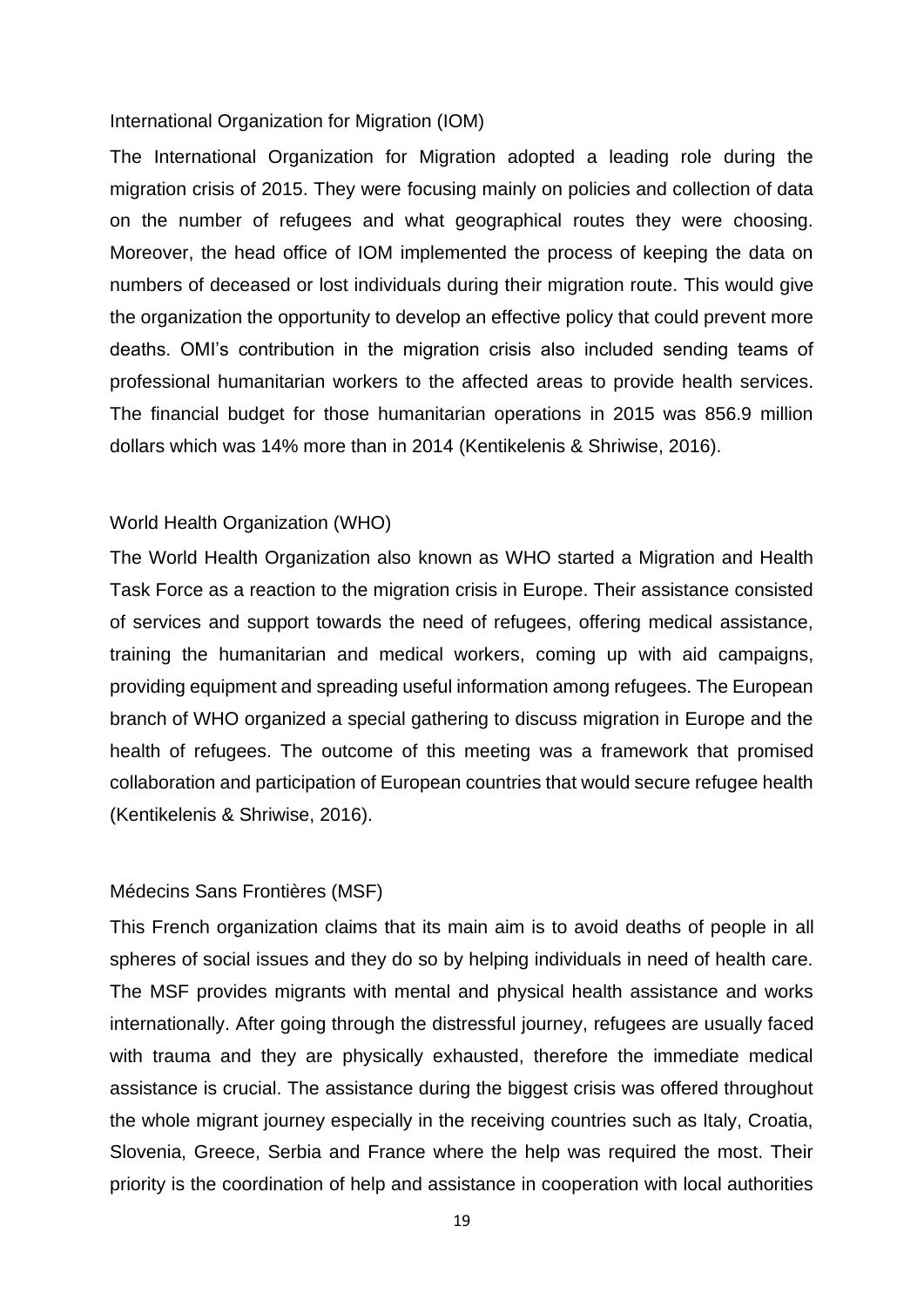of a given country. Migration crisis of 2015 led MSF to initiate rescue operations located in the Mediterranean in an attempt to find lost refugees. Their operations were successful as by the end of 2015, they managed to rescue more than 18.000 people. In order to make these rescues even more efficacious, the organization decided to offer local fishermen trainings and taught them how to react in such situations as they are often exposed to refugees trying to cross the borders (Kentikelenis & Shriwise, 2016).

## Open Society Foundations (OSF)

The primary contribution of the Open Society Foundations in the area of migration is advocacy and proposal of grants. It offers the collection of medical records, sponsorship of medical NGOs around Europe. As an example, we can mention that OSF funded an Italian organization called Doctors for Human Rights that provided asylum seekers and migrants with mental health assistance. Another type of intervention provided by OSF is development of policies concerning medical conditions, protection of sex workers. Lastly, the organization focuses on advocacy of disadvantaged people and provides them with medical help (Kentikelenis & Shriwise, 2016).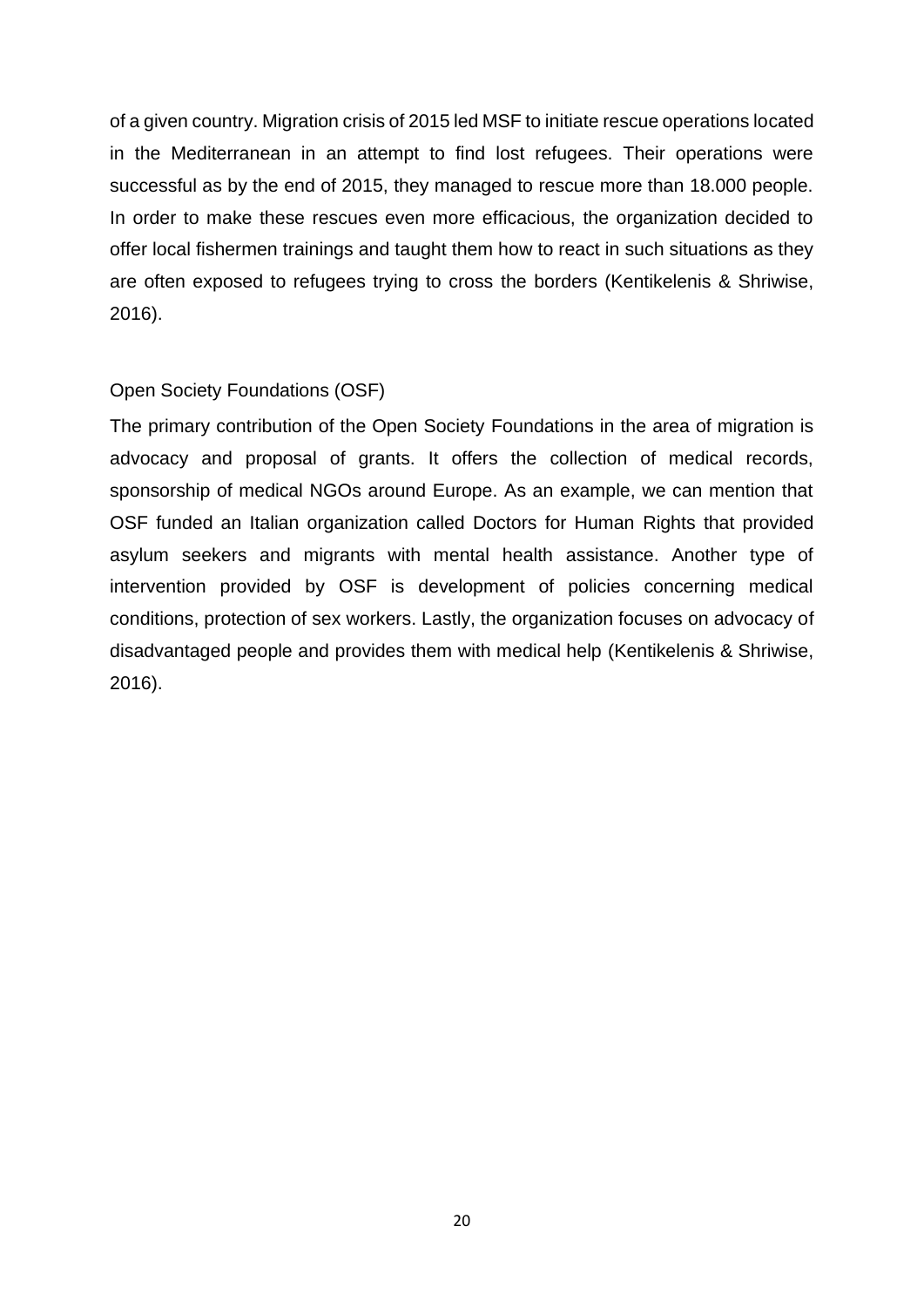# <span id="page-20-0"></span>Case study

#### <span id="page-20-1"></span>Mareena

Mareena is a Slovak non-governmental organization led by women with its headquarters in the capital of Slovakia - Bratislava, operating in 2 other cities - Nitra and Košice. The organization was officially established in 2017 but the activities started in 2015 as a reaction to the migration crisis of the same year. The original objective of the initiative was to accumulate a large group of people willing to help one hundred refugees from Syria and Iraq that would be potentially accepted by the Slovak government. However, that would later adjust to the situation and Mareena started gathering various volunteers (Bán, 2021).

According to Mareena, their main vision is making Slovakia a safe and respectful home for people of all nationalities, religions and ethnicities. The official website claims that their primary motives are to support and improve the relations between Slovak and foreign communities, to spread awareness about the topic of diversity and integration and to provide opportunities for migrants to be actively participating in Slovak society. The official statement explains that their target group is society in general. Mareena facilitates the integration process and creates an amicable environment through educational activities, assistance, volunteering program and community activities.

They are actively cooperating with other Slovak and international non-governmental organizations as well as with partner organizations from countries belonging to V4. One of the main tools utilized in Mareena is the knowledge obtained from observing other countries and their way of handling migration policies and integration processes. The employees and volunteers of Mareena make sure their activities are effective, helpful and adequate (Mareena, 2021).

The organization officially runs three main types of programs: community program, volunteering program and lastly education and professional growth program.

#### <span id="page-20-2"></span>Volunteering program

This program connects various people with passion for social and community work. As it is evident from its name, participation in this program is not financially evaluated. At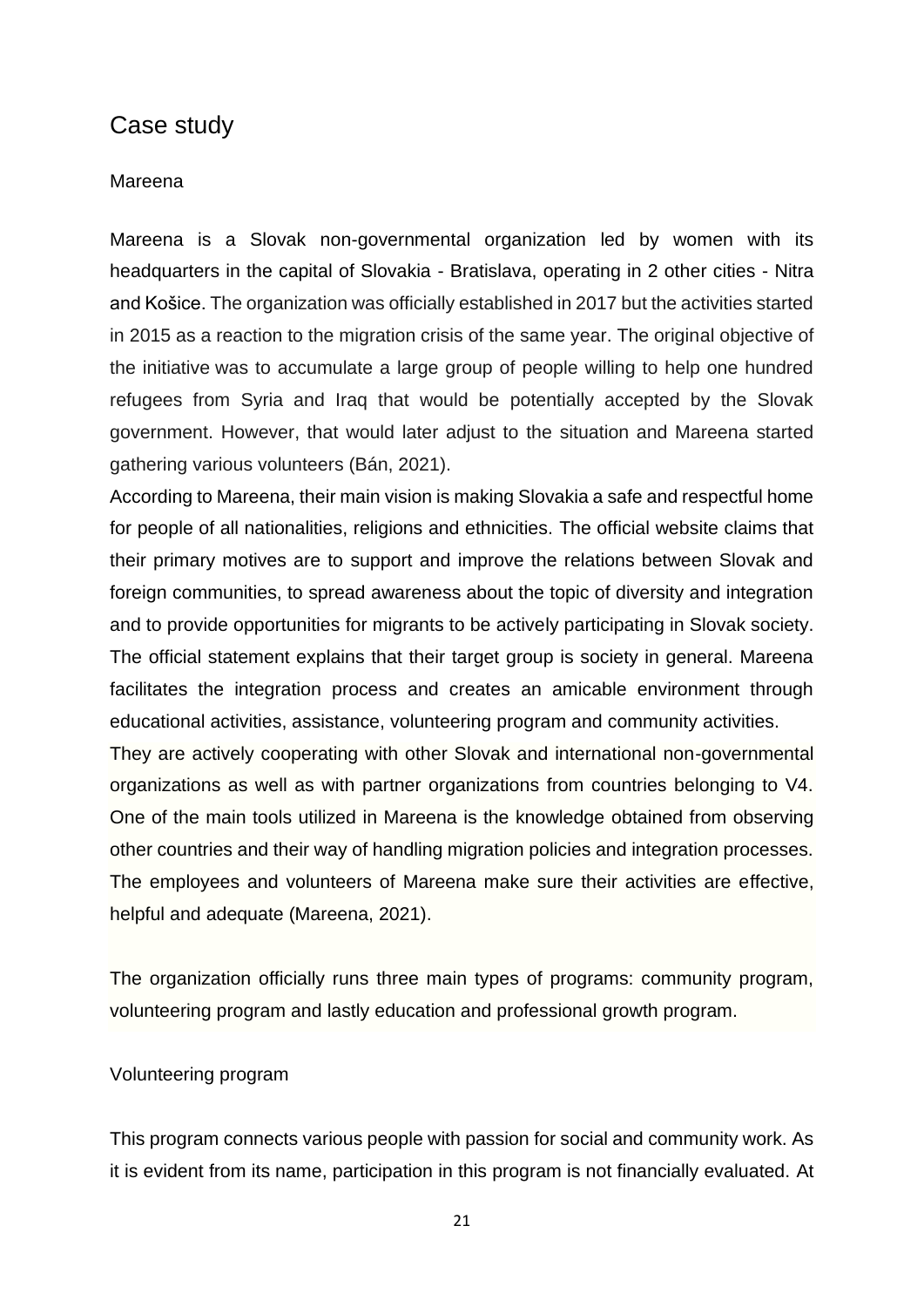the moment, Mareena gathers 55 volunteers of which 48 are women and only 7 are men. There are two types of volunteers- individual and community volunteers and their activities vary according to the needs of the refugees.

According to the official report from 2019, the interest in volunteering program has grown in recent years. The volunteers are willing to provide refugees with necessary support and to offer their time and energy into activities such as development of language skills, acquisition of new contacts, assistance during official processes, tutoring of children and other individual needs. Community volunteers actively participated in the organization of community events (Mareena, 2019).

#### <span id="page-21-0"></span>Community program

The aim of community activities is to connect individuals as well as organizations that are interested in migration issues. Mareena established the first community centre in Bratislava in 2017 that serves as a venue for community gatherings of foreigners but also locals. Those take place multiple times a month and offer activities such as community dinners, thematic parties, movie screenings or public debates. The community centre is considered a safe place for people who are in need of help, direction and guidance after arriving in a new country.

One of the most popular community activities for both volunteers and clients are summer camps for children. The camp is designated for both foreign and Slovak children where the social barriers are overcome since they are offered various activities and therefore can improve their language skills in a friendly, fun and non-formal way. Slovak children are given a chance to explore foreign cultures of their friends while recognizing the similarities and differences between them. One of the biggest events of the year organized by Mareena is the multicultural Mareena Festival held in autumn. It promises to bring the whole world under one roof and presents foreign artists, cuisine, debates and therefore allows the organization to open up the topics of migration, cultures, languages and climate crisis (Mareena, 2019).

Apart from the community activities, the organization adds to the formation of an open discussion about problems and complications concerning migration and integration of foreigners in the new environment. Mareena helps migrants find their voice and place in Slovakia, however there are still obstacles to overcome and issues that foreigners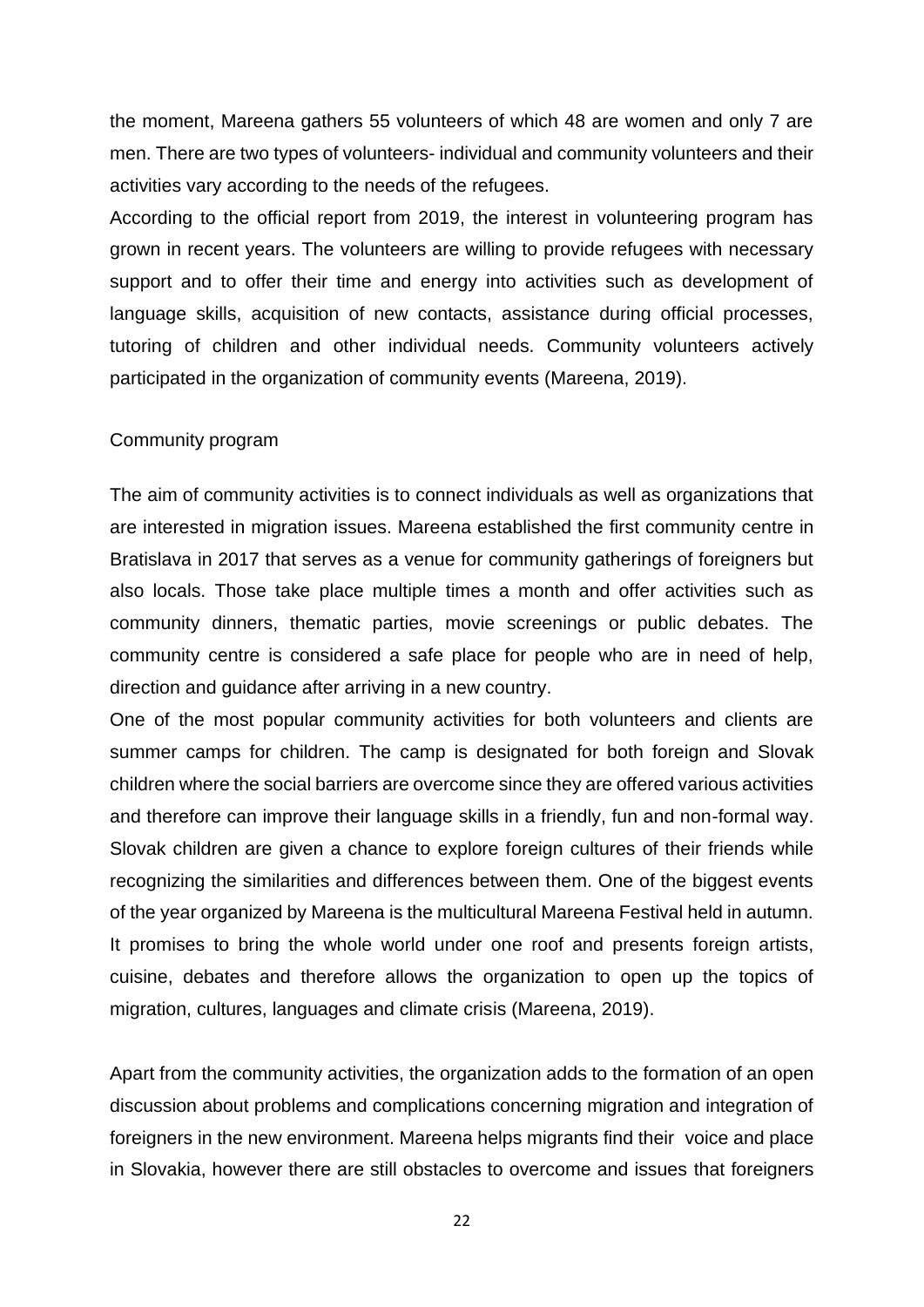are faced with that could be mitigated with tolerance and understanding. In order to create more tolerance between foreigners and locals, Mareena offers various workshops for companies or schools that teach them how to be open to the unknown. The main aspect of Mareena is that it provides foreigners with the feeling of belonging and community in which people are willing to help each other. The organization spreads the idea of mutual respect, multiculturalism and diversity (EduEra, 2019).

## <span id="page-22-0"></span>Education and professional growth program

This type of program is focused on activities offering language courses for both foreigners and Slovaks. It also provides help with career development and employment. As a part of the program, Mareena brought courses of English and Slovak language alongside an Arabic language course for beginners that was taught by foreigners. These took place in Bratislava and Nitra (Mareena, 2019).

In the year 2019, Mareena focused on eight new projects that were financed by local and European funds. Thanks to those funds, the organization was able to present and implement a crowdfunding campaign concentrated on the support of the many activities Mareena is currently doing but also plans to do in the future. Those key projects are oriented towards the support of social inclusion and integration of the small community of migrants living in Slovakia. Four of the projects are financed by Erasmus+ and by the "Right, equality and citizenship of European Union programme". The rest of the projects gain finances from the Slovak Ministry of Justice, the city of Bratislava, EEA and Norway Grants and the European Students' Union (Mareena, 2019).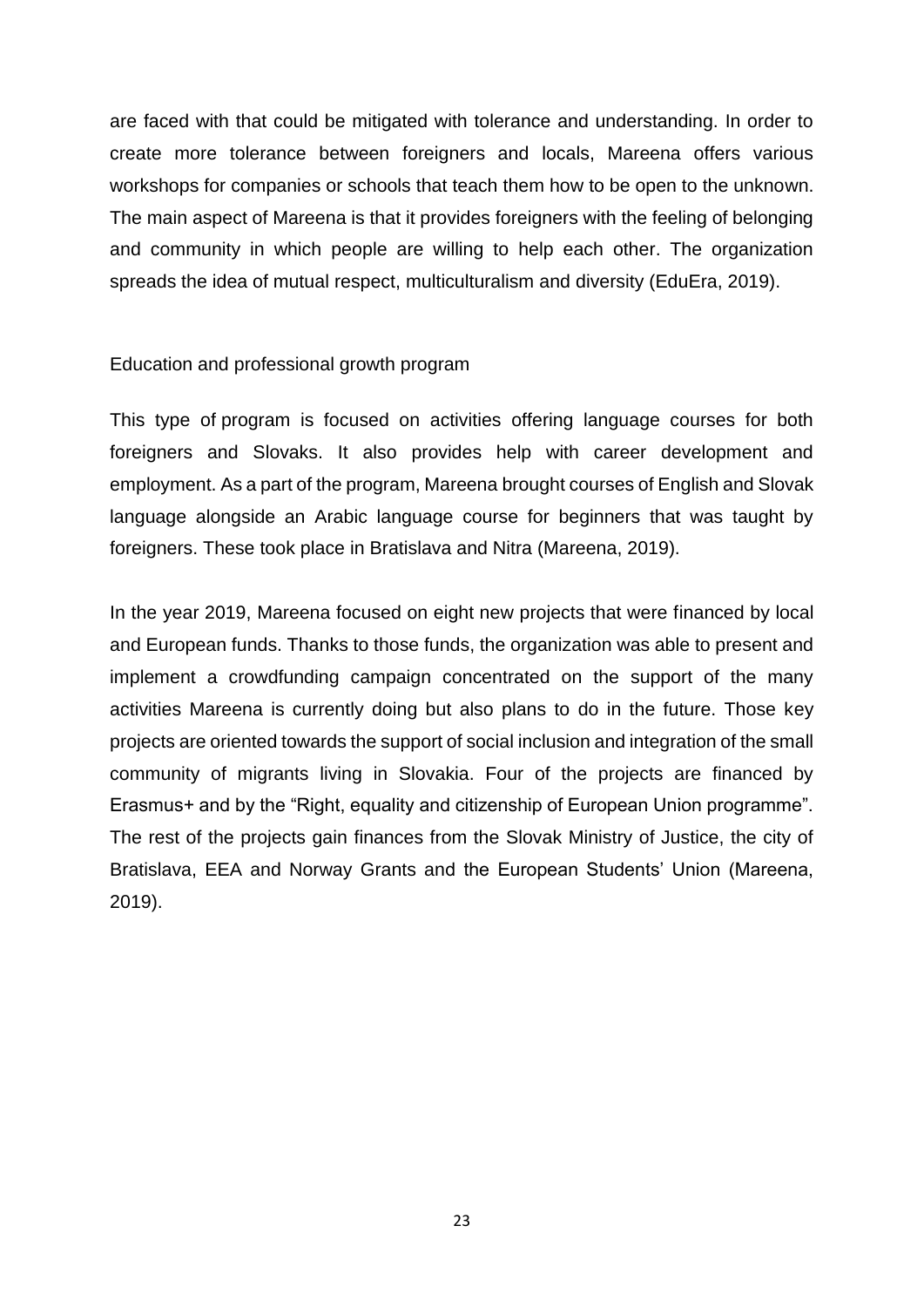# <span id="page-23-0"></span>**Methodology**

In the following part, we will be explaining the methods and methodological process used in the thesis. We will take a closer look at the data collection, research method and theories that were useful throughout the process of conducting the study.

## <span id="page-23-1"></span>Paradigms

At the beginning of the thesis, we decided to work with deductive theory. This theory stands for the basic relation between theory and social research. Based on the information that is already known, the author of the study assigns one or more hypotheses. This assumption is then followed throughout the whole process and is observed in order to finding out its relevancy. This relevancy can be proven by the adequate data collection and the analysis of the data which is a responsibility of the researcher. The use of empirical inquiry leads to the researcher using deduction to decide on the following steps and methods (Bryman, 2016).

We initiated the thesis by creating a hypothesis about women and their tendency to work as volunteers and social workers. With the help of pre-existing secondary sources such as studies and statistics alongside with the results of our interviews, we will be able to assess the verity of the given hypothesis.

Another important aspect of the thesis formation is assigning the ontological and epistemological approach. We decided to follow constructivism and interpretivism.

Constructivism is an ontological approach claiming that social phenomena are influenced by social actors. This means that the phenomena and their meanings are constantly in the state of change according to the social actors, their interactions and actions. The meanings of phenomena are also influenced by the author's perception of reality. The main idea is that we all create our own realities of the social world and social objects. This theory claims that knowledge is not perceived as definitive but rather open to alternations based on the individual and their stance (Bryman, 2016). The application of constructivism to our thesis is following. We are conducting interviews with a small sample of people that have a direct connection to volunteer activity and social work. We are focusing on their opinions and perceptions of the women's role and presence in the third sector. This way, we are looking at the social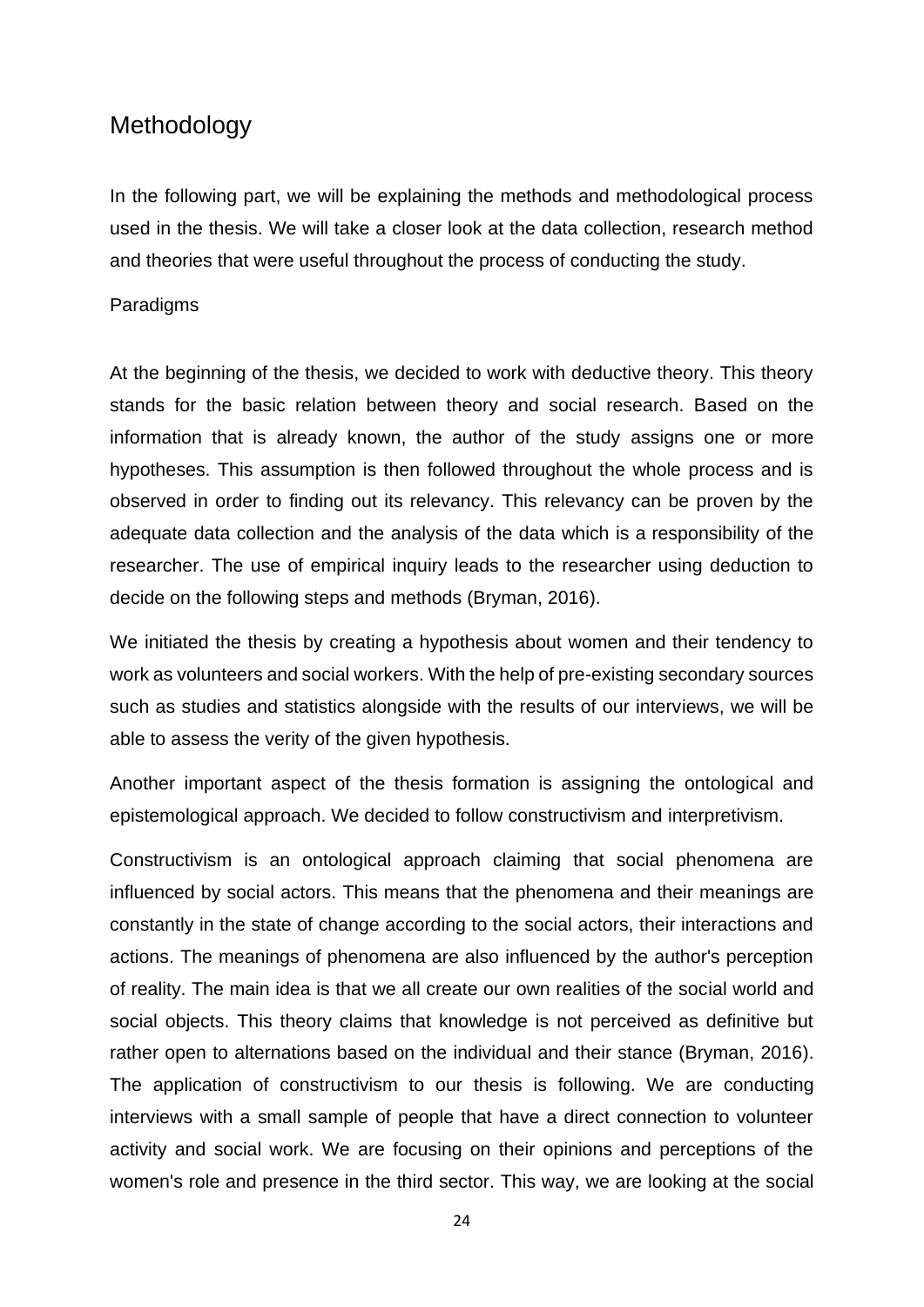realities created by them. These perceptions are usually influenced and created by certain experiences and social backgrounds. Later on, we are analysing those views on social realities and phenomena in order to obtain a better understanding of the topic.

The other paradigm we decided to apply in our thesis is interpretivism. This epistemological position serves as an opposite to positivism.

An epistemological position offers an idea of describing, predicting and analysing worldviews and opinions of the society. It helps us improve the general knowledge and the reasoning behind qualitative researching (Merriam, 2009)

The use of interpretivism allows the researcher to look at the statements of the individuals as conscious decisions and realities that are not influenced only by external effects but also by their own minds. Interpretivism sees people as complex creatures and respects the fact that they all perceive things differently. The alternative views are tolerated in this paradigm. Scientists using this approach focus on the subjective meanings of social realities (Bryman, 2016).

It is advised to use interpretivism in the qualitative research due to its focus on the close interactions with the respondents rather than on the reliability. Since our goal is to gain valuable, in-depth data about their decisions and motivations, we had to choose the approach that would enable us to see the influences behind their actions.

## <span id="page-24-0"></span>Data and methods

As it is in case of every research, we started by assigning the topic of the thesis and therefore the research question. This question allows the researcher to set an explanation of their aim and objective within the project. It is easier for the researcher to express the explicit points and goals of the research, if they use a question instead of just a statement. Hypothesis can be perceived as a part of the research question, however its task is to outline what the research might bring (Bryman, 2016).

Our research question is *"What are the inclinations of women for volunteering and social work?" (in analysis of pro-migrant organization in Slovakia- Mareena).* The research question implies that our main focus group consists of women working in the social work sphere.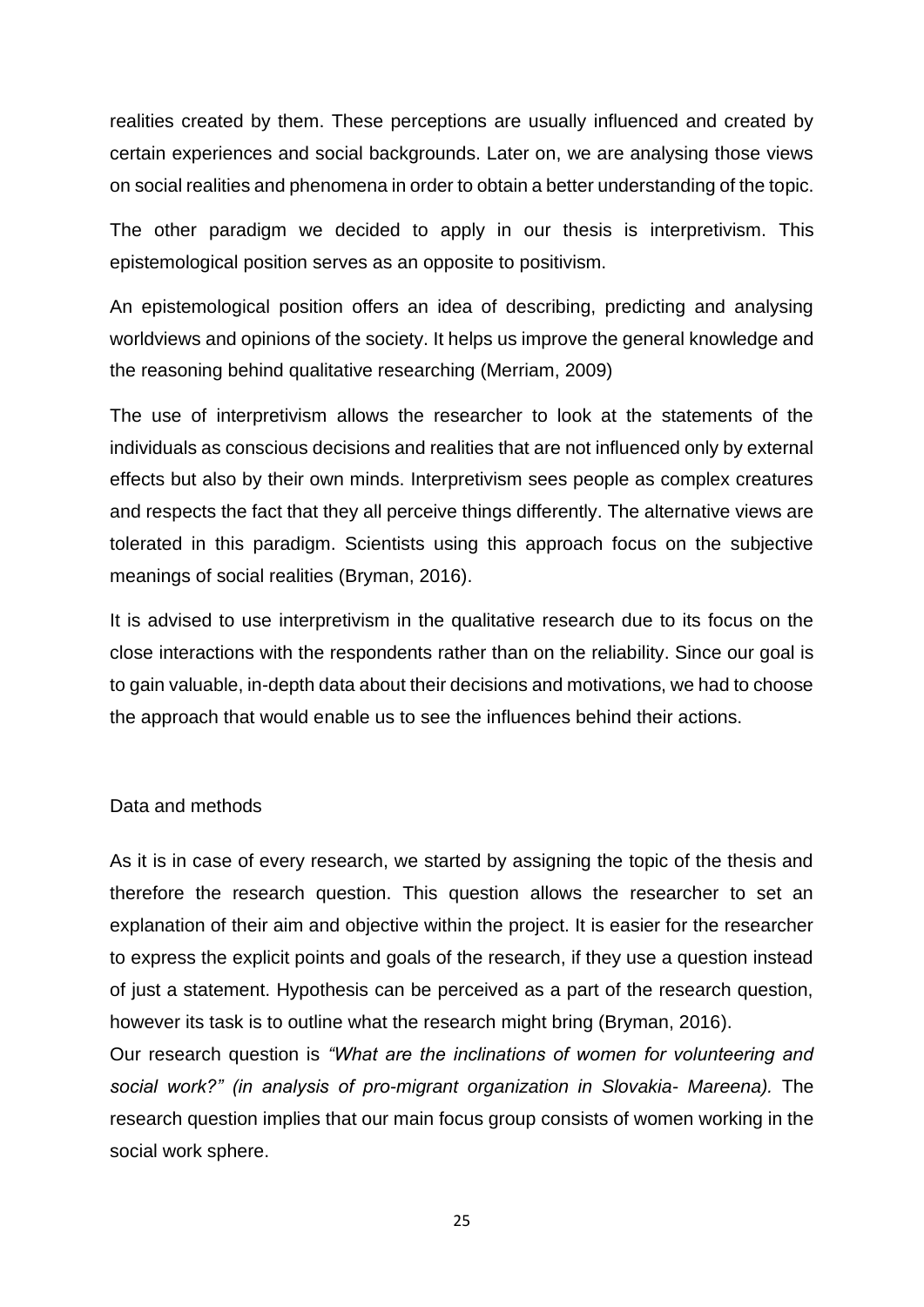In this thesis, we have two main sources of data. The first source provides us with secondary data from different researches, official statistics, articles and books. The other source offers primary data collected from the semi-structured interviews. For the collection of the secondary data, we have used the narrative review of the offered literature.

The importance of the literature review lies in the provided insight into the topic that we are interested in. It is a recapitulation of a certain amount of relevant published researches, studies and surveys. After picking those sources, it is important to objectively explore them. According to the analysis that the researches is going for, the review can be historical, systematic, narrative, theoretical or argumentative (Jahan, Naveed, Zeshan & Tahir, 2016).

The characteristics of a narrative review are more open and less formal approaches. It consists of less strict steps and the process is flexible. The author is able to focus solely on the sources and information that are useful and beneficial for the given research. Narrative review of the literature provides the reader with a discussion of the relevant themes and their theoretical background (Jahan, Naveed, Zeshan & Tahir, 2016).

After finding and reviewing the literature, we moved to the practical part of the research. This part consists of the interviews and the follow-up analysis providing us with more information about the topic. As a research tool, we chose qualitative type of research.

Qualitative research is used to achieve the knowledge based on the experiences of the people. The focus of the research is on the quality and depth of the interviews rather than the quantity. It has become a valued research tool in the last years and for that reason, it is essential to conduct it in a meaningful way in order to gain relevant results. In case of qualitative research, the main tool of the analysis is the researcher. The author uses codes, themes, analysis of the context of the data and is responsible for the quality of the results. The exact method of conducting depends on the type of qualitative research. In the process of qualitative research, it is useful to carefully explain all of the steps in details to make sure the results are considered as trustworthy as possible. The advantages of this type of research are well known. Qualitative researching offers more space for experimentation, flexibility and focuses on the opinions and attitudes of individuals. There is an opportunity to elaborate on the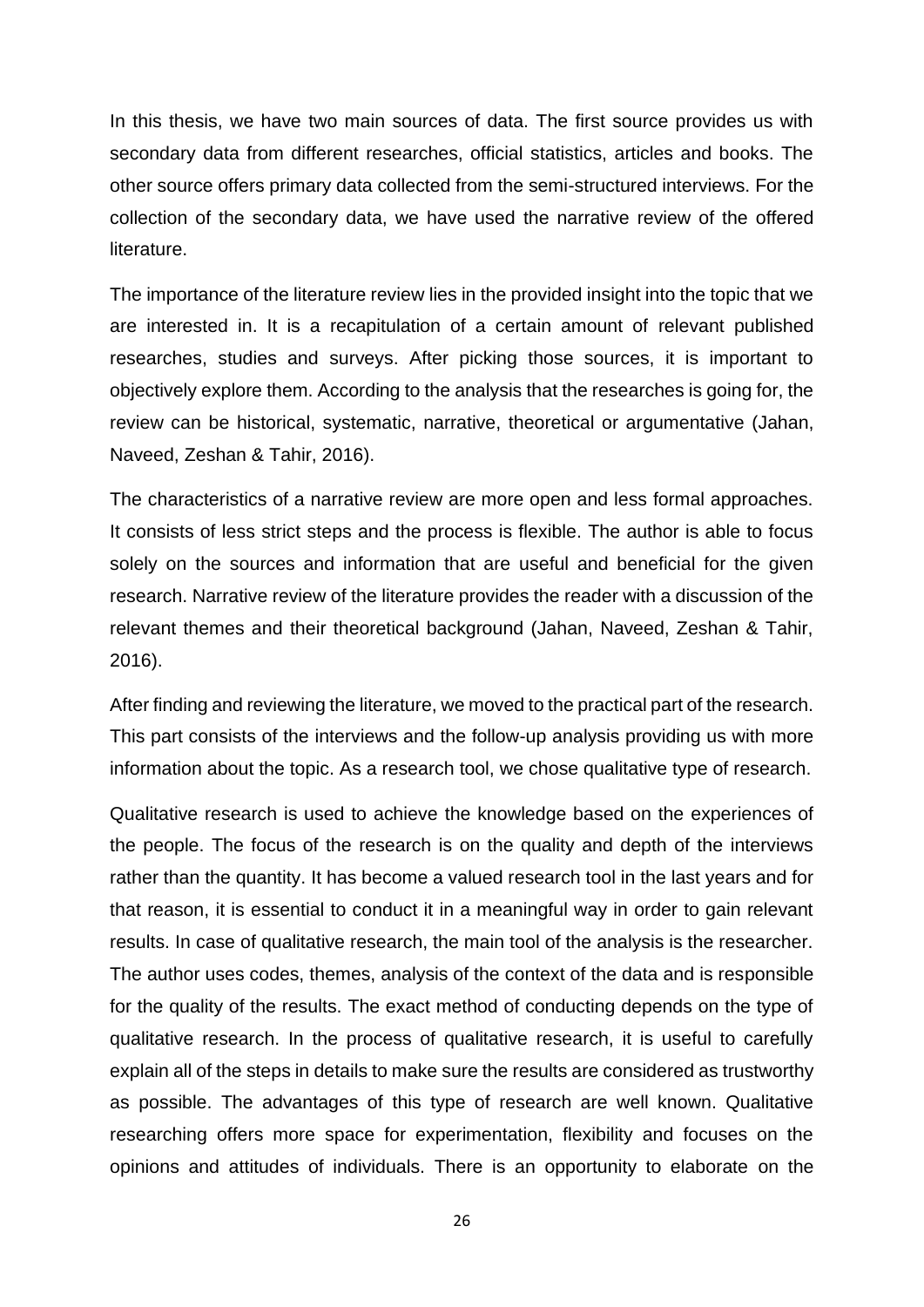answers which is not possible in case of quantitative research. It is especially useful when the research is targeted at one specific social group, however the data collection requires more time and effort (Nowell, Norris, White & Moules, 2017).

Our target group consisted of the employees and volunteers of a certain pro-migrant organization hence the qualitative research. It enabled us to focus on the processes of one organization from different points of view with the help from the employees.

## <span id="page-26-0"></span>**Interviews**

Interviews make up for an inevitable part of qualitative research. In our thesis, we decided to use semi-structured interviews.

The method of semi-structured interviews have gained a significant popularity within the field of social sciences. They are characterized by predetermined examples of questions that can be enriched with other relevant questions throughout the interview based on the flow of the conversation. The questions should be open-ended and the interview should be similar to a regular conversation. The advantage of those interviews is in the value they offer due to their subjectivity and individuality. The interview schedule provides the researcher with a certain level of support, however, the respondents are able to answer the questions in their own manner. The reason behind the positive recognition of this type of interviews among social science researchers is their separation from the various theoretical approaches used in the research field. The biggest advantage of the semi-structure qualitative interviews is that they can be used for both identifying the realities and meaning as well as how those realities are influenced by the outside world (SAGE Publications, 2018).

Down below, we can see the predetermined schedule for our semi-structure interview. The first part consists of identification questions that help us gain an overall idea of who we are working with. The following open-ended questions are prepared to help construct an image of the organization and women's realities within the organization. If the opportunity occurs, other complementary questions can be added to create a fulfilling idea and to bring us closer to answering the research question.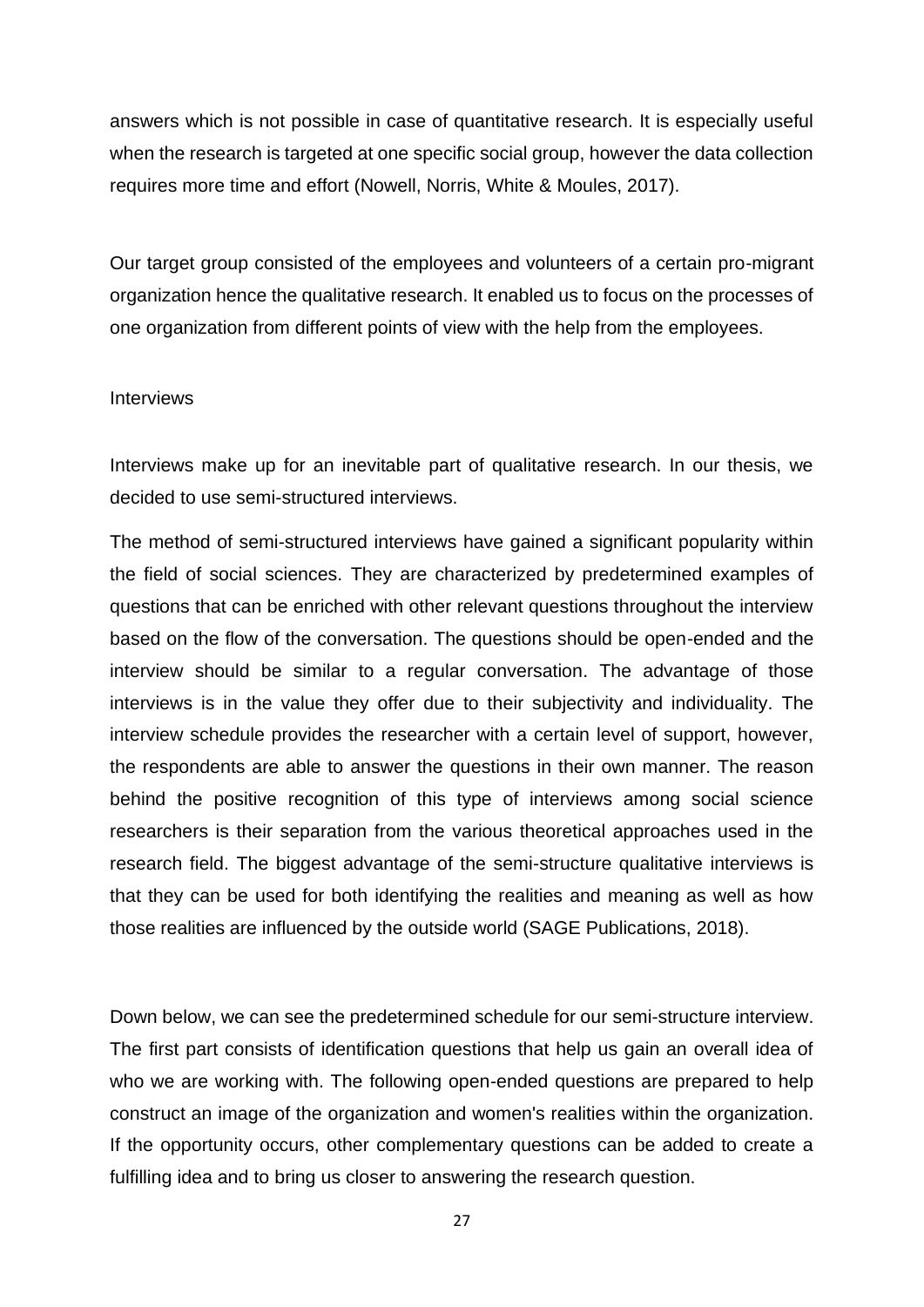Examples of the questions used for the semi-structured interviews

- 1. Age:
- 2. Nationality:
- 3. Education:
- 4. Job position:
- 5. How would you describe your role in Mareena?
- 6. How long have you been working for Mareena?
- 7. Do you have any previous history of activity in a non-governmental organization?
- 8. What was your motivation for this volunteering job?
- 9. How do you perceive the role of women within volunteering community?
- 10.Who do you think is more prone to volunteering and social work, men or women?
- 11.What do you think is the reason behind it? What are the influences behind those decisions? (For example background, social status, upbringing,...)
- 12.What would you say are pros and cons of your activity as a volunteer?
- 13.In your opinion, what kind of impact does your work activity have on Slovak society/local community?

## <span id="page-27-0"></span>**Respondents**

The direct connection to the organization has enabled us to choose four interviewees that would contribute to the process of elaborating the research. We were able to talk to three of them, two employees of the organization and one of the volunteers. Because of obvious reasons and the focus of our study, all of the chosen respondents were women. This close connection to the organization made the interviews more comfortable, open and friendly. Since the organization is led by women only, it was important to us to observe how an environment of this kind works. We were able to investigate the perception of women in social work from the point of view of those women. The interviews were conducted with the help of virtual devices in respect of the pandemic situation and the official measures. The respondents wished to stay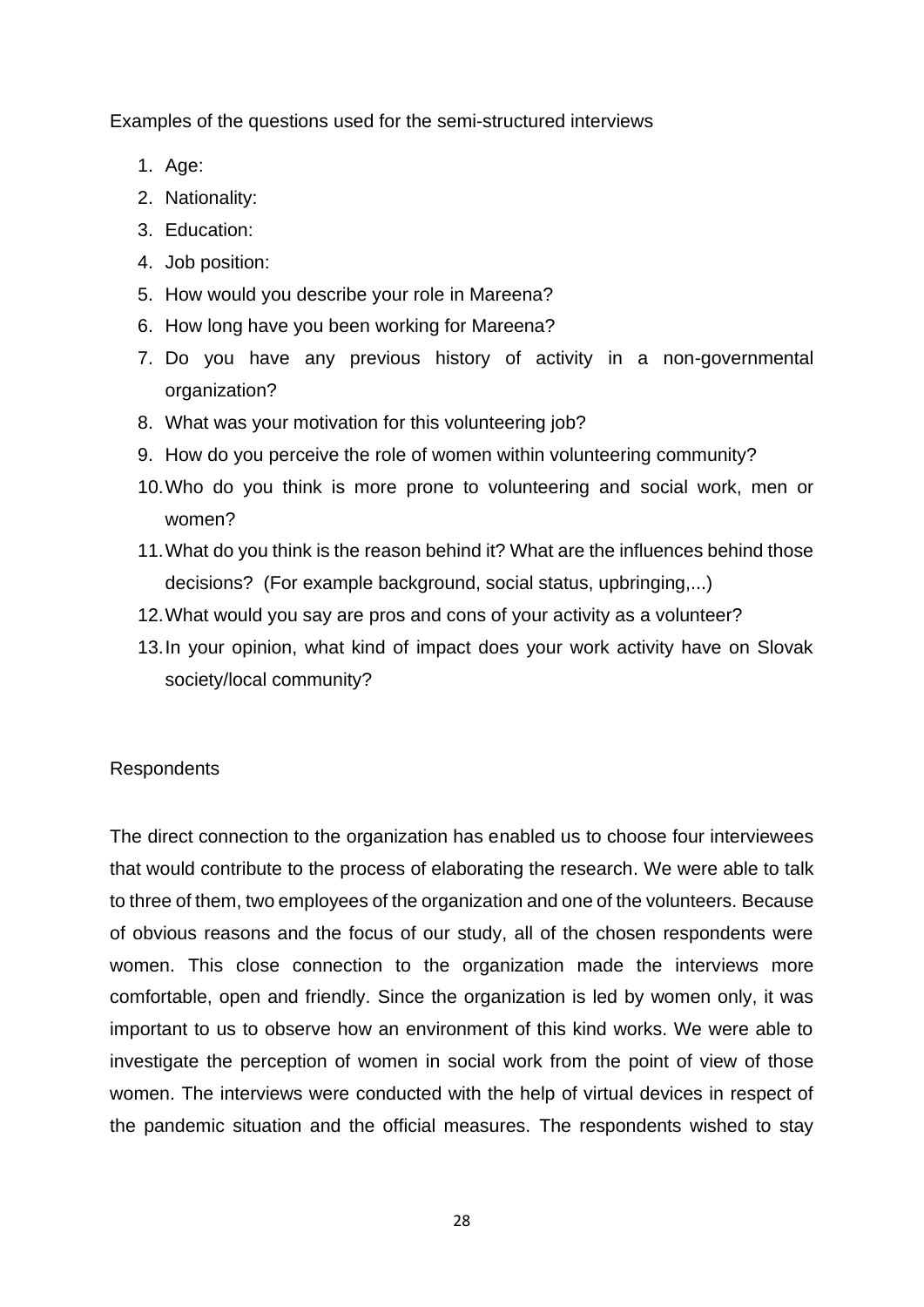anonymous and for that reason, they will be referred to as respondent A, B, C later on in the analysis of the interviews.

The next step following the thorough collection of the interviews is the analysis of the acquired responses. For this part, we are using the method of thematic analysis.

Thematic analysis is another commonly used tool of the qualitative research. Apparently, it is more of a helping tool rather than a separate analysing method. However, its advantages show the opposite and caused the researchers to argue whether it should be considered a method. Its usefulness can be observed in many studies using organization, description, analysis and identification of the themes that occurred in the data collection. The thematic analysis has been named a common ground, a language of both qualitative and quantitative analysis users (Nowell, Norris, White & Moules, 2017).

In order to define thematic analysis, it is important to mention that it consists of assigning and underlying themes and codes within the data conducted through the interviews. The thematic analysis is considered to be the base for all the other types of analyses. Just like in case of semi-structured interviews, this type of analysis is also not linked to a specific epistemological paradigm which makes it easier to use and apply (Maguire & Delahunt, 2017).

The main objective of the thematic analysis is to establish the themes and the codes that are repeated and mentioned multiple times in the entirety of the interviews. Collecting those codes enable the researcher to assess the results of the given research based on the frequency and common usage of the similar/ same expressions or statements. This way, it is easier for the researcher to identify and summarize the collected data because of it being well organised. The process of analysing consists of using the main questions of the interviews as themes, reading the responses thoroughly and determining the most used answers as codes (Maguire & Delahunt, 2017).

Thematic analysis offers two levels of themes, one of them being semantic and the other is latent. Those two levels vary in the way the researcher looks at the themes and codes. The analysis of semantic themes incorporates an investigation of the straightforward meaning of the responses while the latent one extends beyond the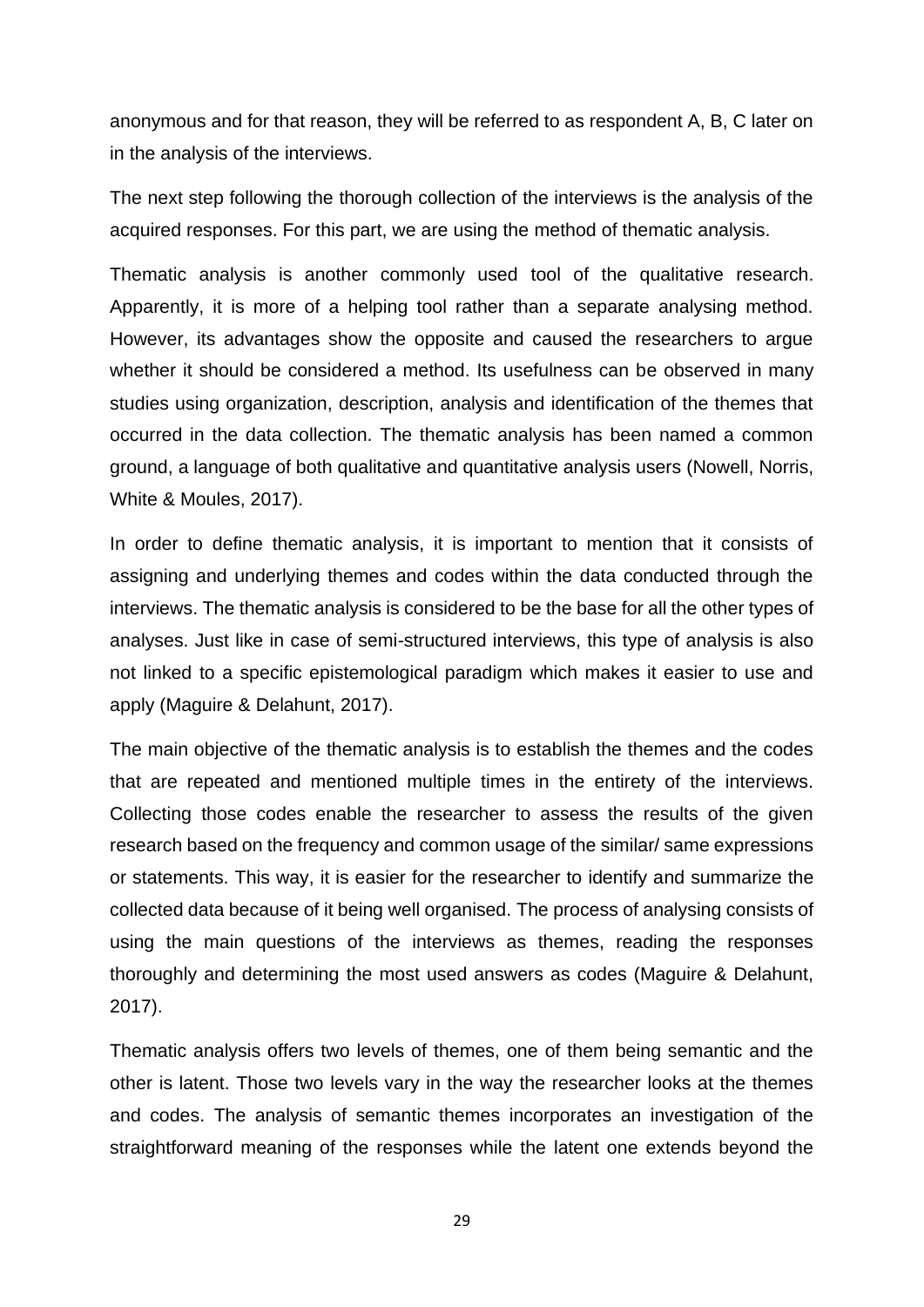exact meaning and examines the responses on a deeper level ending in the interpretation of the words (Maguire & Delahunt, 2017).

Our thesis exhibits the signs of semantic level of theme analysis. We are focusing on the expressions and the exact statements of the participants with the aim of discovering what were their motives, inspirations, influences and reasons for working in social work sphere. To make the analysis more organized and well arranged, we decided to work out a table with the majority of the codes and themes that play a relevant role in our research. The table makes the process of analysing easier since it puts all the crucial data in one place.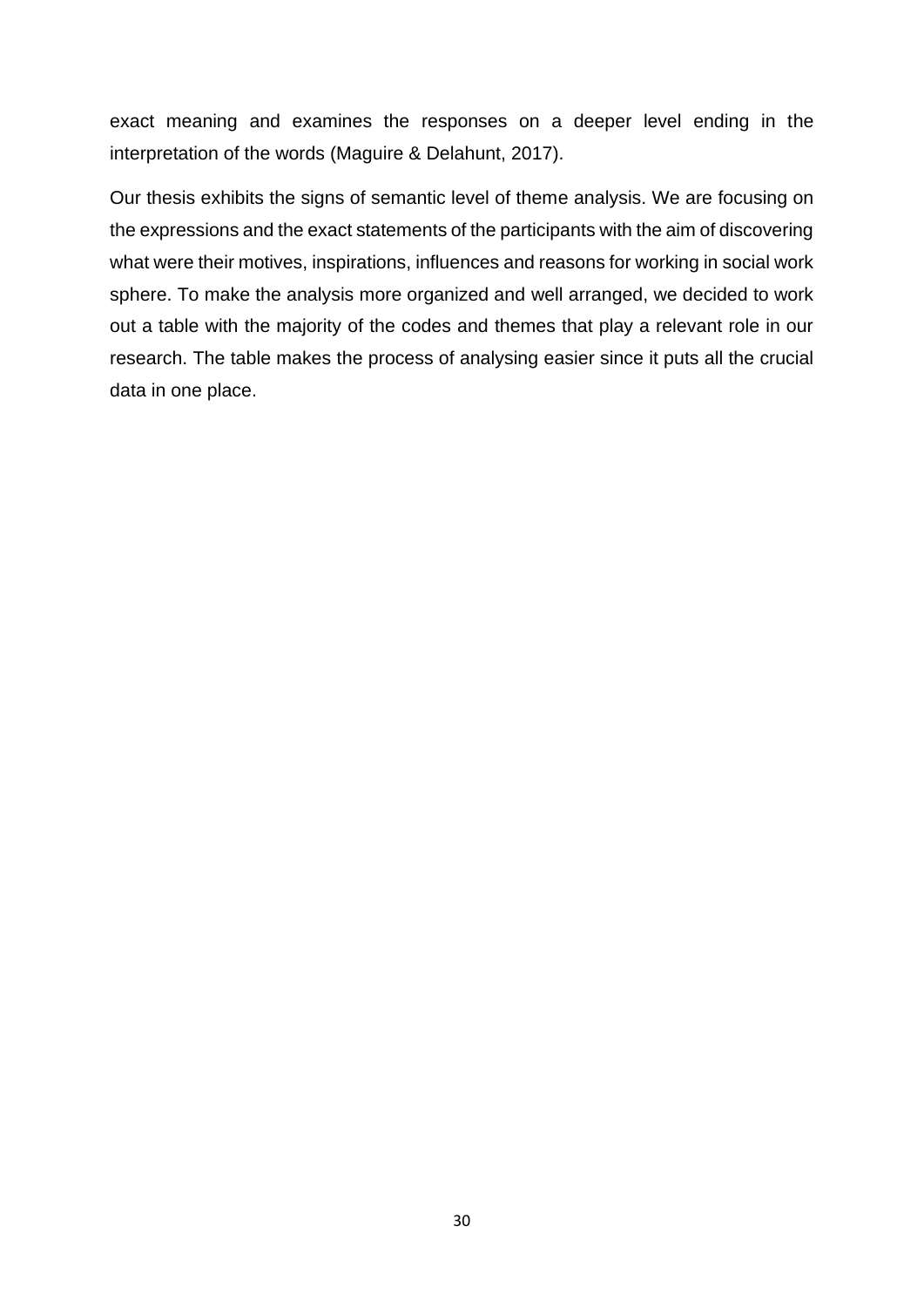# <span id="page-30-0"></span>Analysis

This part of the thesis is focused on the analysis of collected information from our semistructured interviews with two employees of Mareena and one volunteer. The respondents were asked various questions about their background motives for social work, opinions on women working in the third sector and other questions.

We will start the analysis by determining the themes and codes that were repeatedly mentioned in the responses. This allows us to gather the most common aspects and look at the interviews from a more objective point of view. Below, we can see the displayed table (Table 1) with the themes and the codes. The table offers us a recapitulation of the interviews.

| <b>Theme:</b> previous experience                                                                                                                                                                                                                    | <b>Theme:</b> bigger tendency for volunteering                                                                                                                                                                                                                                        |
|------------------------------------------------------------------------------------------------------------------------------------------------------------------------------------------------------------------------------------------------------|---------------------------------------------------------------------------------------------------------------------------------------------------------------------------------------------------------------------------------------------------------------------------------------|
| <b>Codes: volunteering, community</b>                                                                                                                                                                                                                | (men or women)                                                                                                                                                                                                                                                                        |
| work, social work, vulnerable groups                                                                                                                                                                                                                 | Codes: equal tendencies, men, women                                                                                                                                                                                                                                                   |
| <b>Theme:</b> motivation for the work                                                                                                                                                                                                                | <b>Theme:</b> influences behind volunteering                                                                                                                                                                                                                                          |
| Codes: like-minded people, helping                                                                                                                                                                                                                   | tendencies                                                                                                                                                                                                                                                                            |
| others, being part of the change,                                                                                                                                                                                                                    | <b>Codes:</b> social background, cultural                                                                                                                                                                                                                                             |
| improvement of society, community                                                                                                                                                                                                                    | background, life experiences, education,                                                                                                                                                                                                                                              |
| goals, further education, personal                                                                                                                                                                                                                   | gender roles, social bubble, surroundings,                                                                                                                                                                                                                                            |
| growth                                                                                                                                                                                                                                               | preparation for professional career                                                                                                                                                                                                                                                   |
| <b>Theme:</b> perception of the role of<br>women in volunteering community<br><b>Codes:</b> giving, powerful, inspirational,<br>care-taking sphere, educational<br>sphere, empathetic                                                                | <b>Theme:</b> pros of social work and<br>volunteering<br>Codes: different cultures, safe<br>environment, laughter, connection, act of<br>giving, informal environment, good<br>relations, helping the society, satisfaction<br>with results, diversity and challenges,<br>flexibility |
| <b>Theme:</b> impact of social work activity<br>on community<br>Codes: awareness, making refugees<br>feel safer and more welcomed,<br>changing the perception of migrants in<br>Slovakia, falsifying disinformation,<br>bringing up important topics | <b>Theme:</b> cons of social work and<br>volunteering<br>Codes: difficult time management,<br>finances, perceived as inferior, difficult to<br>set boundaries, misconceptions                                                                                                         |

**Table 1:** Themes and codes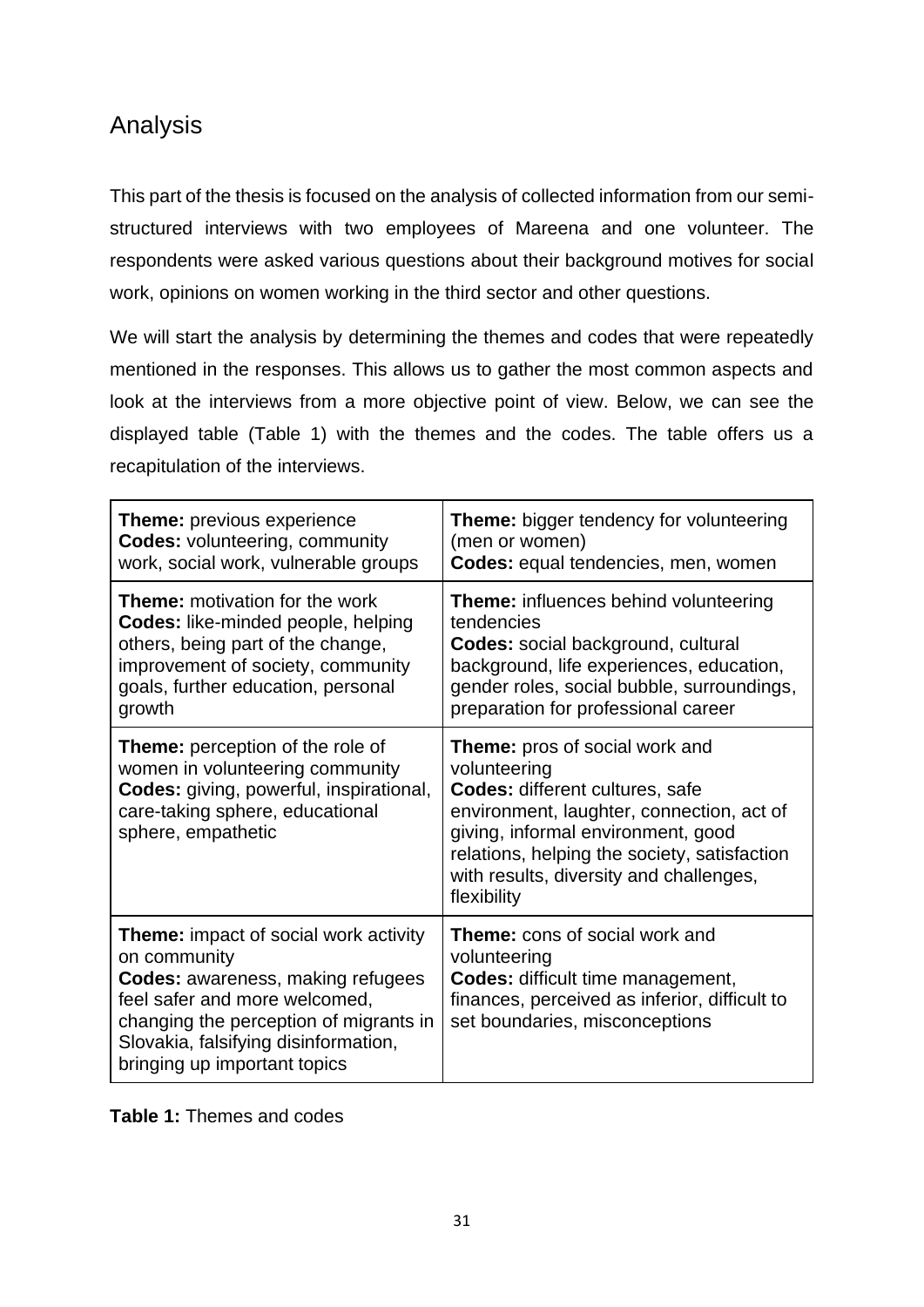We continue by presenting a thematic map (Figure 2) of the main areas and interests of our interviews and the connections between them. The arrows indicate which questions are closely interconnected. We can observe that previous experiences have an impact on future motivations for volunteering and social work. Positive experience create more motivation. Same applies to advantages of social work. On the other hand, the disadvantages of working in the third sector might be discouraging for some people. The perception of women within third sector is overall positive which leads to bigger tendency for volunteering and social work. If the results and impact of the work we do is visible and tangible, we understandably tend to be more inclined to volunteering and social work.



**Figure 2:** Thematic map

### Identification questions

The introductory questions of the interviews are focused on elementary information about our respondents such as age, work position, education and nationality. These three women are closely connected to Mareena organization and are part of a dynamic and successful female team. As we can observe from the responses, they all have a university degree and obtained a certain level of education. Only one of the respondents has a degree from social work, while the two others majored at faculties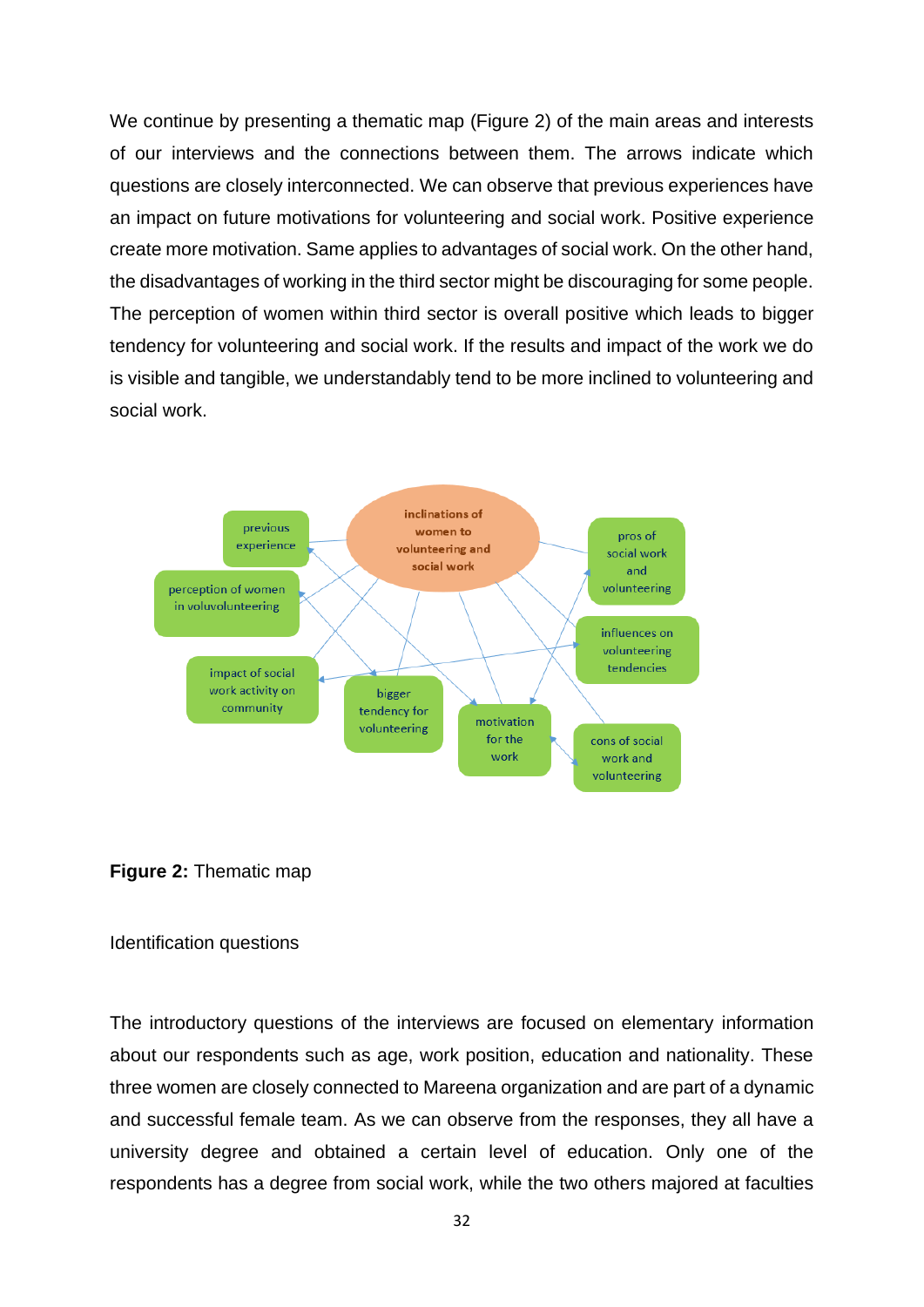of art. We will find out later on in the analysis that the level of education is one of the factors influencing the extent of social responsibility and consciousness of an individual. The age is also a determining piece of information. It determines the amount of experiences the respondent might have in the field. Even though it does not always grows exponentially with age, it is more probable that women with a degree and already existing work experiences will be able to offer more useful skills in the area of social work. We decided to ask about the nationality of the participants in order to distinguish whether they come from Slovak or different culture. We believe that the cultural background would have an impact on their answers and attitudes towards the questions. The last introductory question concerns the official work position of the participants. In two cases, we were expecting the respondents to describe their job position within Mareena alongside with their responsibilities and tasks. In case of respondent A – a volunteer, we were curious to know whether her professional job is connected to the activities performed by Mareena.

First question that we will be closely focusing on is the question number 7. In this question, we wanted to know whether the respondent had any previous experience with volunteering or social work. The replies show us whether the previous experience had influenced the decisions of respondents to dedicate their time and effort to this profession. The respondent A mentions her experience with volunteering in a community kitchen in Canada for people in need. The respondent B has multiple experiences with both short-term volunteering and social work in an organization that provided her with useful skills for the future work in the third sector. She had the opportunity to work in an organization that provides hospitals with animators visiting sick children. She also worked in an organization as a tutor with children from a disadvantaged neighbourhood. The respondent C is also significantly experienced in the sphere of social work and worked with numerous groups of people that are considered fragile and in need. Those marginalized groups included people with mental health issues, refugees and others. All those experiences and opportunities definitely influenced and motivated our respondents to dive deeper into this area of social issues and start working for Mareena. It is apparent that all three of our respondents have tendencies towards work with vulnerable groups and are willing to participate in the process of creating more prosperous community and society in Slovakia. This can serve as a proof that once the respondents had positive experiences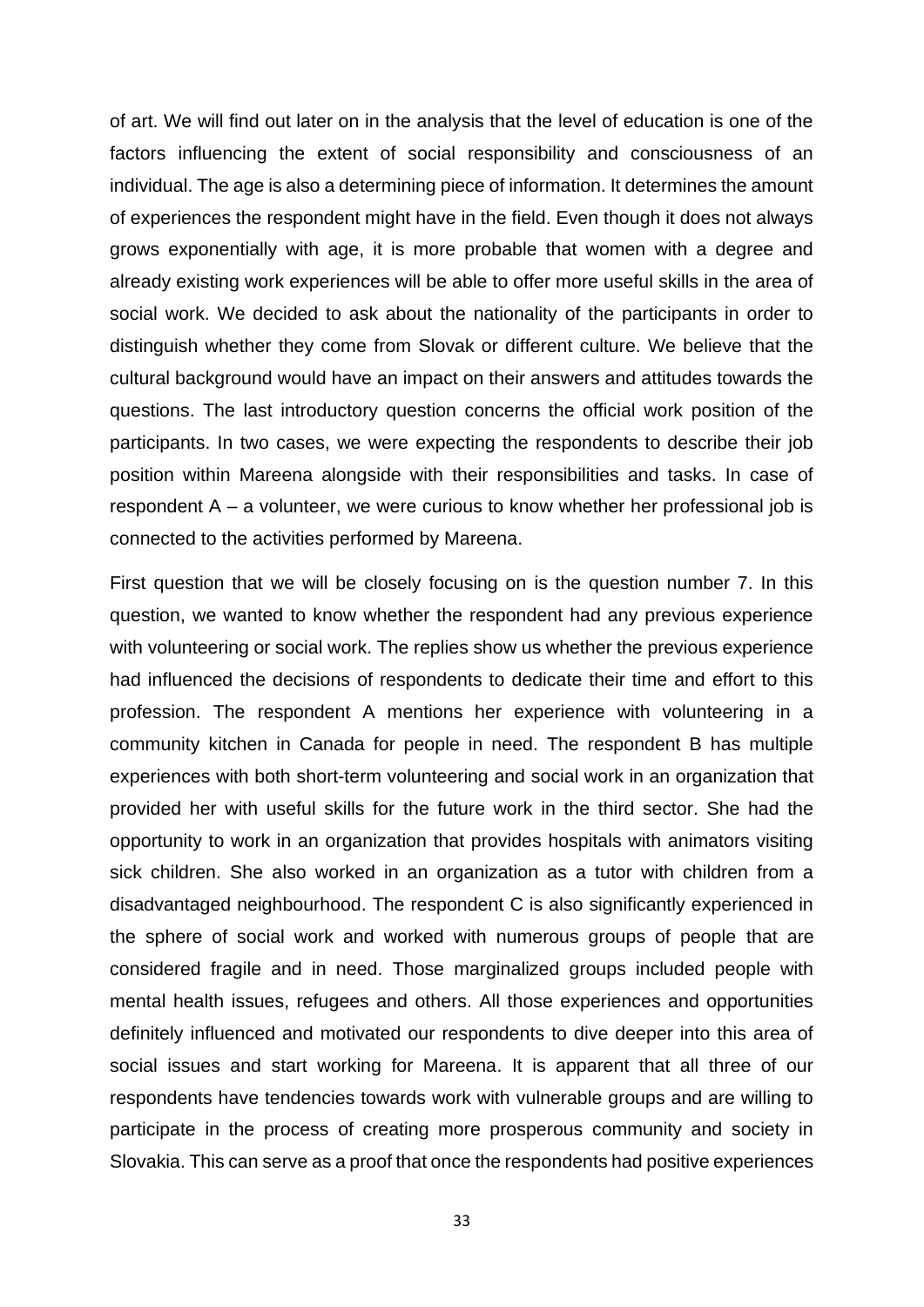with this type of work and felt comfortable participating in social spheres, it gave them the courage to continue doing so.

The next question number 8 is closely linked to the previous one. It asks directly about the motivation of the respondents for this job. We can observe that the experiences the women had in the past while volunteering or working with marginalized social groups added to the future motivation to remain in the third sector. The replies consisted of certain points that were repeated by all of the respondents such as personal growth, friendly work environment, cooperation with like-minded people with the same goals and interests, further education within the sphere, community and society improvement and help. The respondent A claims that her initial motivation for volunteering started during her studies when she was given the opportunity to participate in numerous projects in NGOs which forced her to gain a certain level of social consciousness and her responsibility towards the society. She was also part of various short-term volunteering jobs focusing on education of marginalized people, social issues, migration and so on. Another reason behind her decision to work for Mareena is the overall attitude of Slovak nation towards refugees and social issues in general. It is known that Slovaks tend to be afraid of the unknown, therefore it is common for some people to feel the need to change the perspective and contribute to the positive improvement. Our respondent also set her goal to contribute to the creation of more inclusive and welcoming society during her professional career. She found the activities of Mareena appealing and wanted to become a part of such vivid and active organization engaged in the issues that are close to her heart. The respondent C stated that she chose Mareena based on her previous experiences. She was interested in a combination of management and community potential. The opportunity to learn something new and to be in contact with people from various backgrounds and cultures was the appealing aspect for our respondent. What we can analyse from this question is that the main motivation forces are the community potential that social work sphere offers and the space for improvement and social change that can be achieved by an active engagement. All of our respondents saw the potential and decided to help shape a better functioning society.

In the following question number 9, we were asking about the perception of women's role within the volunteering community. Since one of our respondents is a volunteer in Mareena and the other two are closely working with them on daily basis, it is more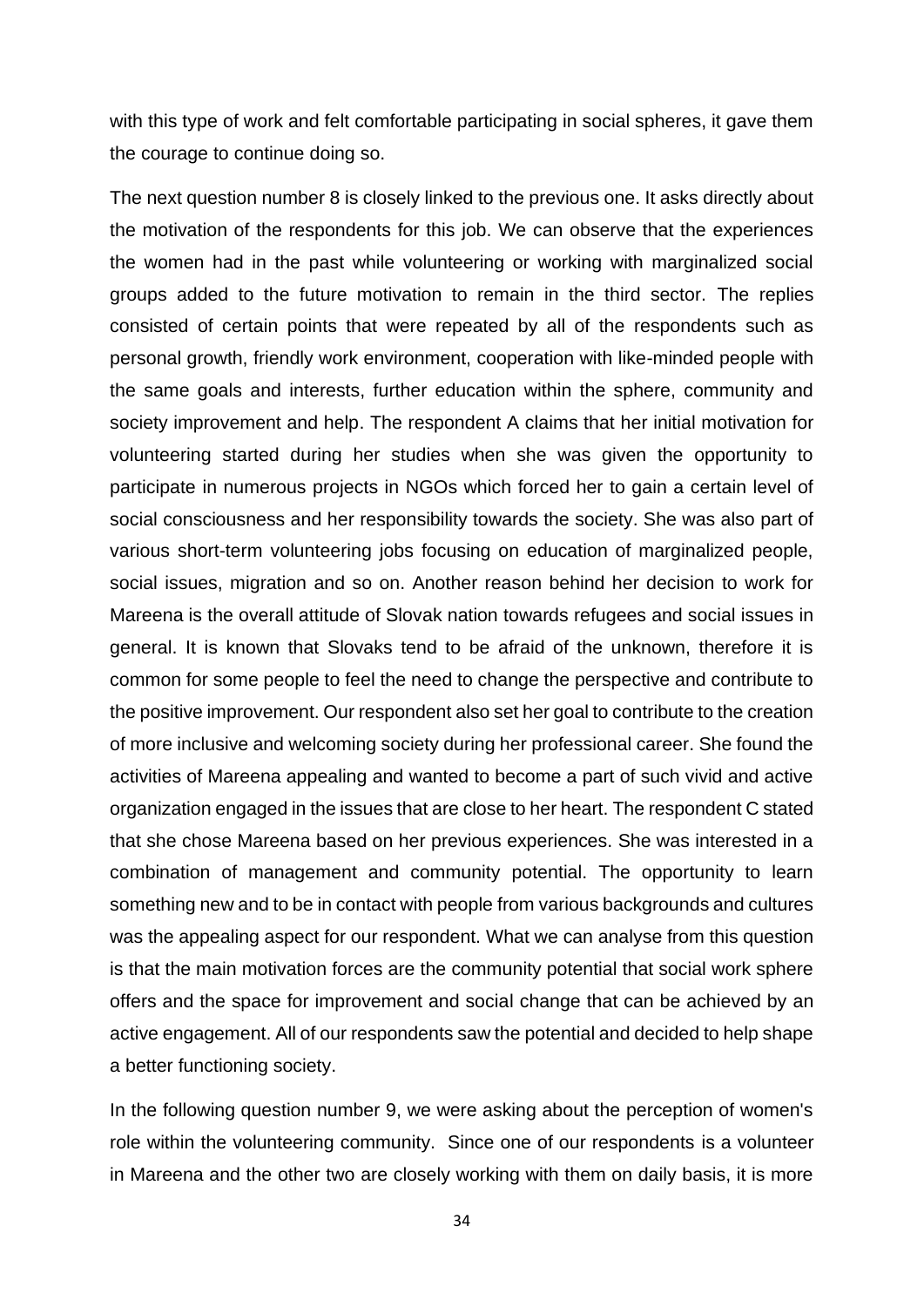than relevant to ask them this question and find out what they think is the role of women in their community. The respondent A simply explained that she thinks that women in volunteering are inspirational, powerful, strong, brave and giving. These are all ideal traits of a good volunteer. The respondent B explained that in her opinion, women are more often employed and well-suited for care-taking job positions or for work with children and vulnerable people in need. She claims that volunteering serves as a great tool for women to obtain work experiences that would be normally difficult for them to gain in a professional environment. The last respondent admits that there is a difference in the perception of men and women within the volunteering community. Considering the fact that most of her class-mates and colleagues throughout the years were women, it is obvious that the ratio is not equal. Without unnecessary generalization, we agreed that women are more inclined to certain types of volunteering however, there are exceptions. She also claims that she does not observe any performance differences between male and female volunteers in Mareena. To sum this up, the main difference is in the type of volunteering work chosen by men and women. The answers imply that women have a strong base when it comes to third sector and our respondents agreed that women in general seem to be more interested in volunteering. Both genders are suitable for volunteering and social work, however, their qualities can differ and be useful and beneficial in various areas.

The question number 10 asks directly whether the respondents think that one gender is more prone to volunteering and social work than the other. Surprisingly, the answers varied. The respondent A claims that both genders are equally prone to working as volunteers or social workers. The respondent B thinks that women have more tendencies towards social work in general, however, as we already mentioned, there are certain volunteering positions and spheres that men prefer over the ones that are preferred mostly by women. The respondent C says that if we look at the numbers of people employed NGO sector, it is obvious that women create a bigger part.

Since the question number 10 connects to the question 11, we will continue with the analysis of the next question which investigates the reasons and influences of the tendencies men and women have for social work and volunteering. According to respondent A, those tendencies are influenced by social and cultural backgrounds of an individual. She states that we are shaped by experiences from childhood, adult life and most importantly by the community that surrounds us throughout the life. Based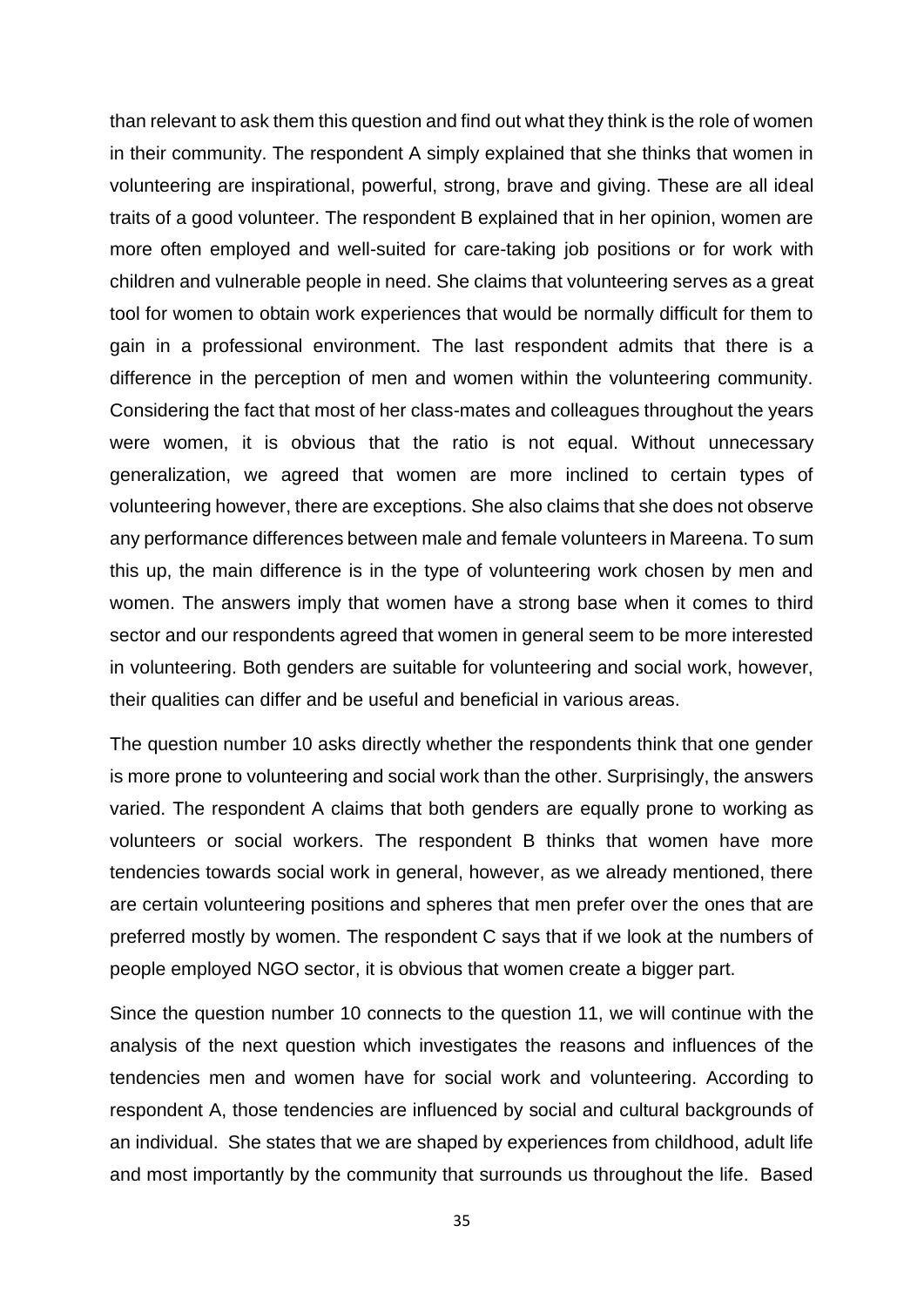on the answer from the respondent B, the inclinations of women towards care-taking jobs and volunteering are caused by gender roles and norms taught by society. It also comes from the education and values of a person. The respondent mentions that women might struggle applying for professional jobs right after university/high school, therefore they choose to start with volunteering to gain more experiences and skills without the great pressure. Men, on the other hand, feel more comfortable entering labour market. Also, in case of Mareena, women are motivated by the fact that they are often mothers and are used to being surrounded by children and for that reason they want to offer their free time for a good cause. In Mareena, men usually volunteer to gain experiences and deepen their expertise. The respondent C answered by saying that there are many factors such as upbringing and the extent of gender norms importance in one's culture. There are expectations that are passed on to children from an early age which create an idea of what women and men should be interested in. It also depends on the family background and the intellect of the parents. All these factors determine whether the individual is prone to active engagement in volunteer activities or some kind of social work. While all the respondents tried to avoid generalizations, their statements implied the same results. In general, women tend to have more empathy and are more suited for care-taking and educational roles while men might prefer manual or economic spheres. The overall common ground based on the interviews is that surroundings, family influences, upbringing and social environments all have an impact on the level of interest towards social issues and volunteer work in the future life. This means that the ratio of men and women and their engagement in the third sector vary from culture to culture.

As an addition to the question number 11, we have asked the respondent C what kind of family and social support she had in her life and how it affected her career path. According to the respondent C, her family did not express a particular attitude towards her decision to study social work, they simply accepted it even though the probably thought that studying something different would be more useful for her future. However, she mentions a specific person- a drama club teacher from high school that was influential for her and supported her decision. Since this teacher was an important figure in our respondent's young adult life, it motivated her even more to follow the path of studying social work. This example shows that anyone can serve as a role model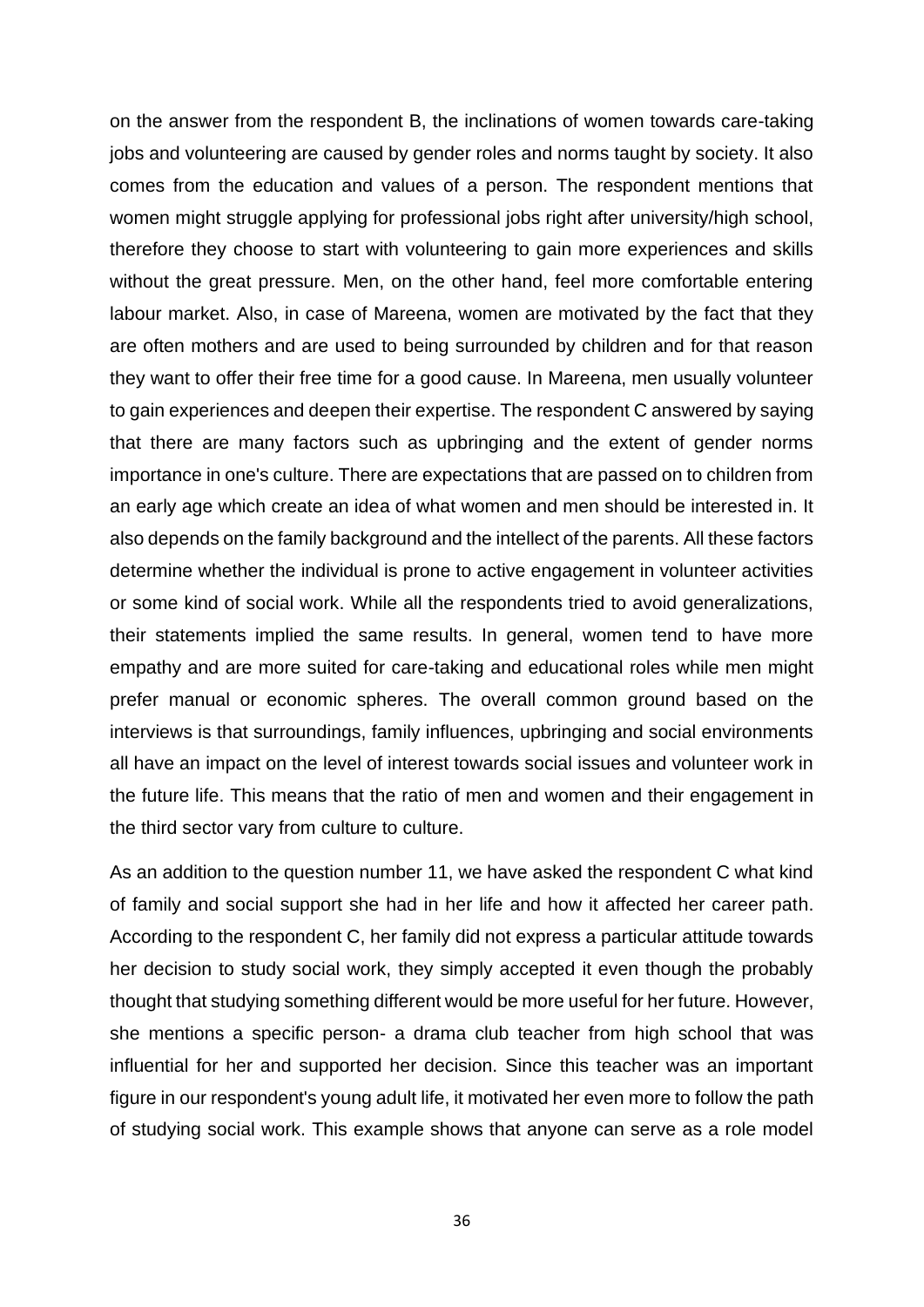and support the initial interest in volunteering and social service that can be potentially put in use effectively in the adult life.

The following question was concerned with the traits that are looked for when interviewing the applicants for volunteering work in Mareena. Since both the respondent B and C are responsible for the selection process and interview the potential volunteers, we wanted to know what the conditions and rules are in the organization. According to the answers, the most important traits of volunteers are responsibility, politeness and a selfless motivation for work. The motivation to volunteer should not be pathological and the values of the volunteers should meet the values of the organization. The refugees are vulnerable and require sensitive treatment. However, the applicants should not feel pity towards the migrants, the relationships between the migrant and the volunteer should be friendly and beneficial for both sides. Tendencies for saviour complexes and selfishness are also not welcomed. The first impression is usually the most decisive factor according to both respondents especially because there are not many official conditions.

We continue with the question focusing on the advantages and disadvantages of social work and volunteering. The respondent A consider volunteering work an opportunity to become engaged with various cultures, create a safe environment and build new connections and get to know ourselves better. The only disadvantage mentioned by our first respondent is the struggle of finding balance and time for both professional paid work and the volunteering activity. The respondent B offers pros and cons from the point of view of an official NGO employee. She states that the work environment in Mareena is friendly, informal and offers a personal growth. Working in the third sector means helping the society, pushing one's personal limits, being part of a community, seeing the outcomes of the hard work and being surrounded by like-minded people with similar aims. On the other hand, the main disadvantages of social work sphere are finances and salaries. Working in social sphere requires a certain level of privilege. This type of work is more suitable for someone without children or other liabilities. The finances for supporting various projects have to be looked for and obtained through grants or funds. Another disadvantage mentioned by the respondent B is the general perception of non-governmental sector and the job positions within the sector. Social work is often looked down on and perceived as inferior. It can be difficult for social workers to set the boundaries between personal and work life, especially when working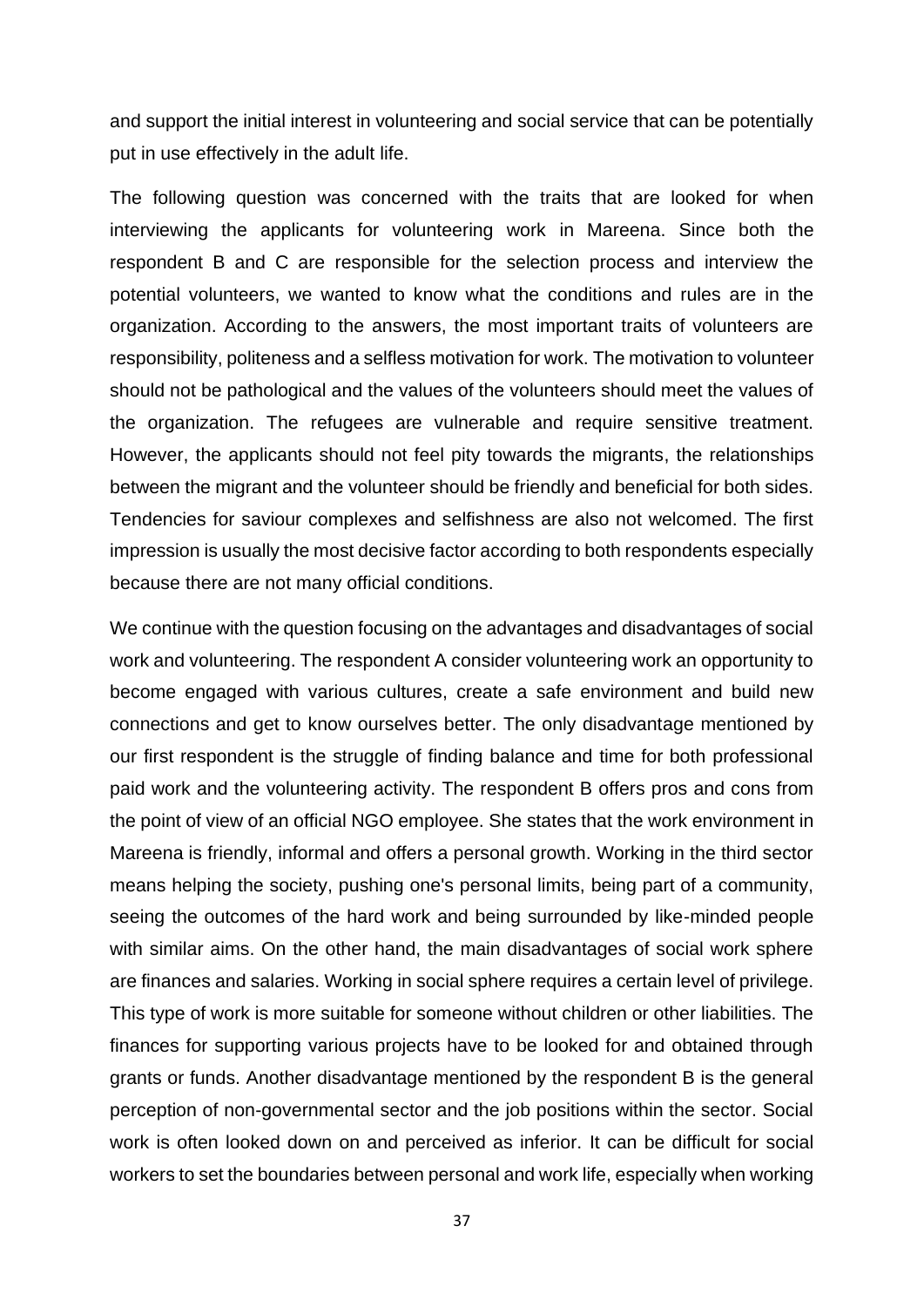for a cause that is important and personal for them. The last respondent ( C ) claims that she is well aware of both pros and cons that her job position includes. Based on her answer, the advantages include feeling content about the work that is being done, being able to work in a healthy work environment with supportive and mature women working towards the same goals. The work activities are often challenging and diverse but also fun and enriching most of the time. In Mareena, the time management and work activities are flexible. However, there are certain disadvantages. Most of the disadvantages mentioned by the respondent C were already discussed above such as struggle with boundaries, work-life balance, extreme efforts required in order to achieve outcomes, lack of finances. This proves that there are certain common patterns and codes within the answers. Lastly, she mentions the inadequate financial assessments even though the work in social sphere demands a great deal of education, expertise and dedication. As a bonus question, we have asked the respondent C what would have to happen for social work and non-governmental sector to become more appraised and financially evaluated. In this case, we agreed that it would require a significant structural change and a complete new value system of our society, especially in Slovakia. Those would have to take place on the elementary levels which will hopefully be the case in the future as the new generations take over.

Our last question discussed the impact the activities of our respondents and Mareena organization have on Slovak society and the local community. The common aspects of the answers were spreading awareness, finding similarities and breaking the stigma in our society. The respondent A claims that she perceives her volunteering activities as beneficial and impactful for the society she lives in. She believes that sharing the information about various organizations and their activities with the people from and also outside of the community is the essential positive impact of volunteering. The answer of the respondent B agrees with the statement above while adding that Mareena tries to show people that there are often more similarities than differences between locals and migrants in Slovakia. She believes that it is the repeated effort to bring up important topics and initiate the discussion that leads to better understanding and more tolerance. According to the respondent C, the direct experience and the contact between locals and migrants create the biggest positive impact on our society. It allows locals to change their perspective and the misconceptions about foreign cultures as well as to make the foreigners feel more welcome and safer in the new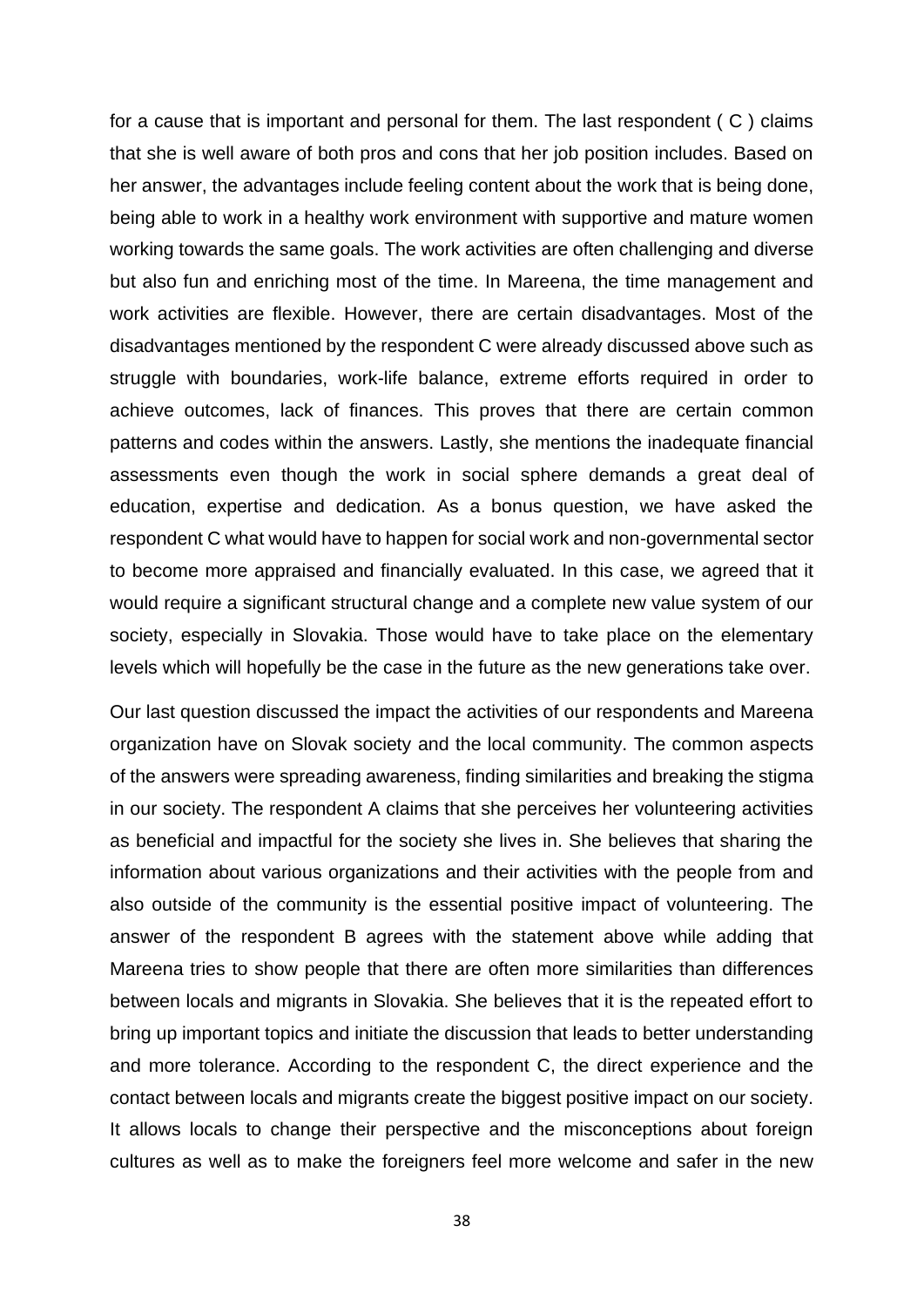country. It is obvious from the answers that all three respondents are proud and passionate about their work activities and believe that Mareena is on the right path to bringing more tolerance and making Slovakia a safer place for everyone no matter what their country of origin is.

### <span id="page-38-0"></span>**Discussion**

During the process of conceiving this master thesis, we were given the opportunity to study the inclinations and motivations of women for volunteering and social work activities. We were able to observe their tendencies and discuss the experiences from their private and professional lives. Mareena, as our case study pro-migrant organization, allowed us to infiltrate among female employees and volunteers and take a closer look at the functioning of the given work environment. The reasoning behind this particular choice of case study was a direct experience with the volunteering activity in the organization. Being familiar with the processes and goals of the NGO enabled us to collect the results and lead the interviews in a friendly and informal manner. Thanks to this, the respondents were comfortable enough to share the attitudes and opinions about their work.

Throughout the interviews, we were focusing on various questions that would lead us to the results of the research. The main objective of the research was to support either relevancy or irrelevancy of our initial hypothesis. The hypothesis assumed that women are in general more inclined to volunteering and social work while taking into consideration that there are certain influences and predispositions causing the greater tendency of women. For this reason, our interview questions were concentrating on the educational and professional background of the participants, their initial motivation for the engagement in Mareena, their opinions on women and their role within the third sector, the advantages and disadvantages of their job and lastly the impact the activities of Mareena has on the society and local community.

The common answer for the question concerning previous experiences in the third sector was not surprising. All three of our participants have previous experiences whether it is with volunteering or with professional paid social work. The experiences include working with vulnerable and marginalized groups such as refugees, mentally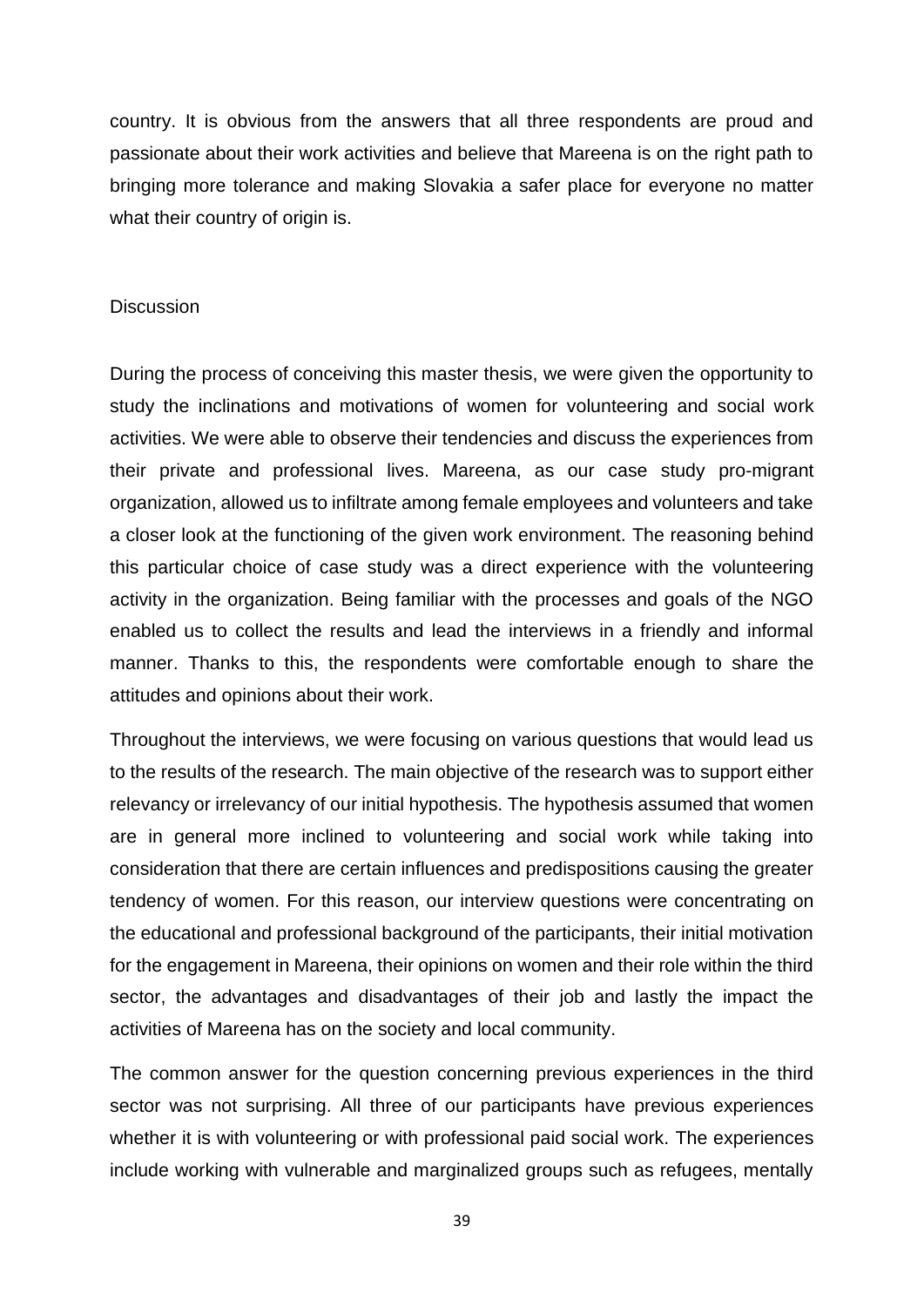ill people, socially disadvantaged people or children living in poor conditions. This involvement and the familiarity with such social groups provided them with adequate skills required for the work in Mareena.

The motivations that influenced the decision of our participants to become a part of Mareena were also very similar in each case. The answers prove that working in a non-governmental sector can be diverse and enriching. The work environment is friendly, open-minded, the work is flexible and fulfilling especially if it is for a good cause. All of our respondents agreed that their previous positive experiences motivated them to pursue a career in a pro-migrant organization. They were attracted by the feeling of strong community, usefulness in the society and the potential for a positive change. The similar results were gained from the question about the advantages and disadvantages of working in a non-governmental organization. The potential of the work, like-minded colleagues and good cause are considered the most positive attributes of social work. However, the work-life balance, boundaries and lack of finances can be demotivational.

Our research's main area of interest was the role of women in volunteering and social work. After finding out that our participants shared similar motivations and previous experiences, we will move on to the perception of women from their point of view as well as their explanation for the active engagement of women in social work sector.

The results of the interviews show that the overall opinion supports our hypothesis. Two out of the three participants expressed that they perceive women as the gender that is more prone to volunteering and social work, especially in the case of their work environment. However, as both the interviews and the statistics prove, the ratio of men and women depends on the area of interest. Since women are taught to be empathetic and caring from an early childhood, it is natural for them to engage in such activities both personally and professionally. Men, on the other hand, follow he stereotypes of less emotions and more strength, therefore, their interest in care-taking activates and volunteering work tends to be lower. In summary, the predispositions for certain work positions are a consequence of gender roles and social norms of a given culture.

Even though our research consisted of a small sample of participants, we were able to create an image of women and the importance of their role within the volunteering community. Their relevancy and the need for female contribution is undeniable and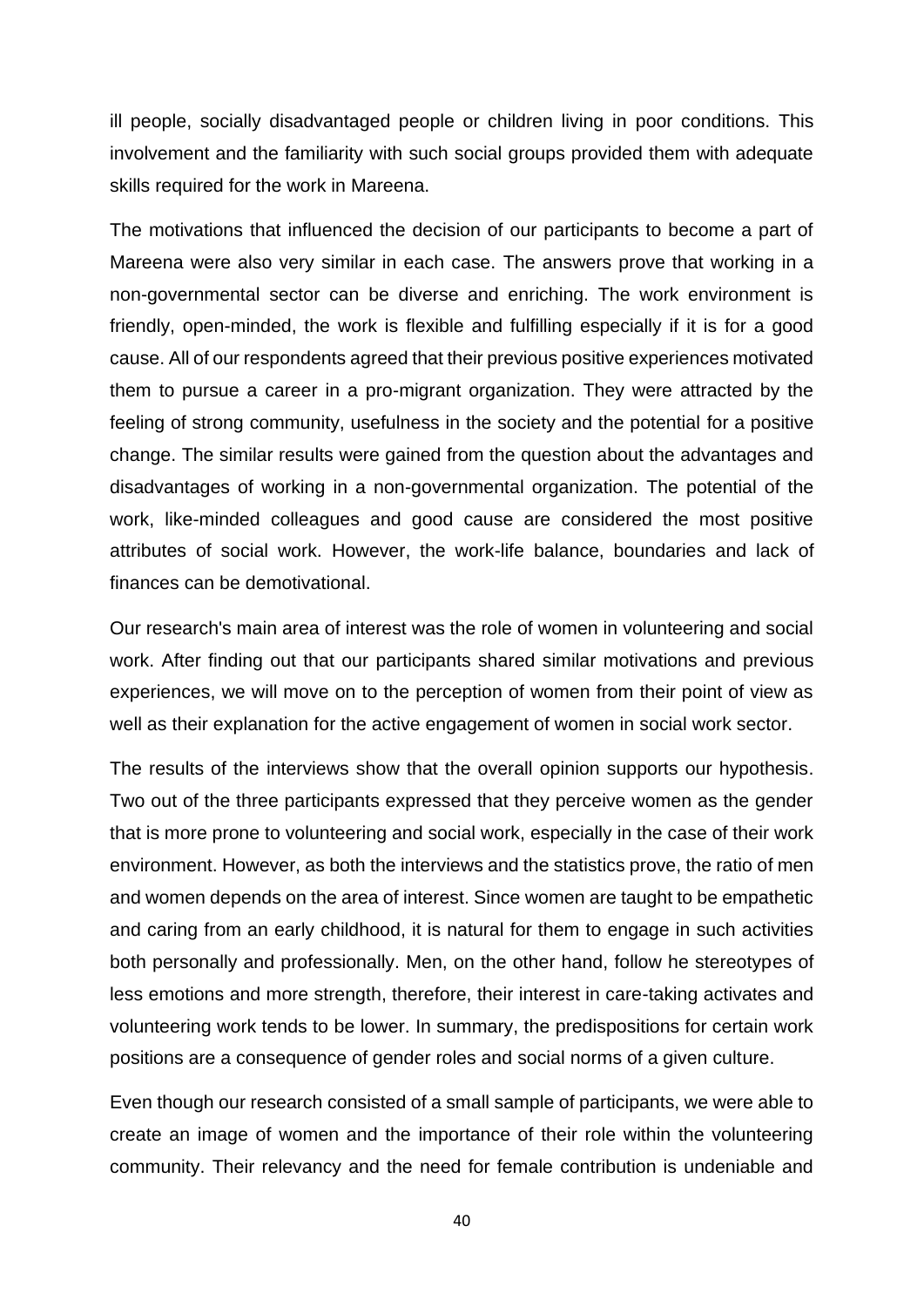can be proven to be essential when observing Mareena and its positive outcomes. It was made clear that those women represent strong, motivated, dedicated social workers who believe that their engagement will improve our society and help migrants on their way to integration. As it was mentioned in the theoretical part of the thesis, the presence of women in social work is necessary, they offer a different point of view, their own attitudes, open up discussions on topics that might be ignored by male social workers and provide the society with understanding and kindness that is much needed in the process of working with vulnerable and sensitive groups of people.

<span id="page-40-0"></span>Limitations and future research

As we can observe based on the results of the discussion, our research has brought certain facts and points worth focusing on even more in the future. Even though we have collected answers directly from the female employees of the organization that served us as a case study, it cannot be considered an official statistics because of the small amount of participants and the environment in which the answers were collected. The results can be used to initiate and support the discussion on women in social work as well as their abilities, qualities and where exactly they come from, however, it is important to state that our sample does not represent female volunteers and social workers all around the world. As we already mentioned earlier, the tendencies and motivations of women for social work vary from country to country and are strongly influenced by cultural heritage, therefore if we were to collect the same interviews in more than one country, ideally in countries with completely different cultures, it is possible that the answers would offer different results.

If the opportunity occurred in the future to elaborate a study or a research on this topic, it would be beneficial to try to collaborate with multiple organizations with different interests and various target groups. This would enable the research to cover the question of women in volunteering and social work from different point of view and made it more valuable in terms of extent and the information offered to the reader. Since we have agreed that men have a tendency to participate in different volunteering areas such as economy, manual work, technologies or engineering, it would be interesting to take a closer look at the percentage of female engagement in those spheres and compare them. It would be also enriching for the research to incorporate organizations from more than one country, therefore more than one culture. This would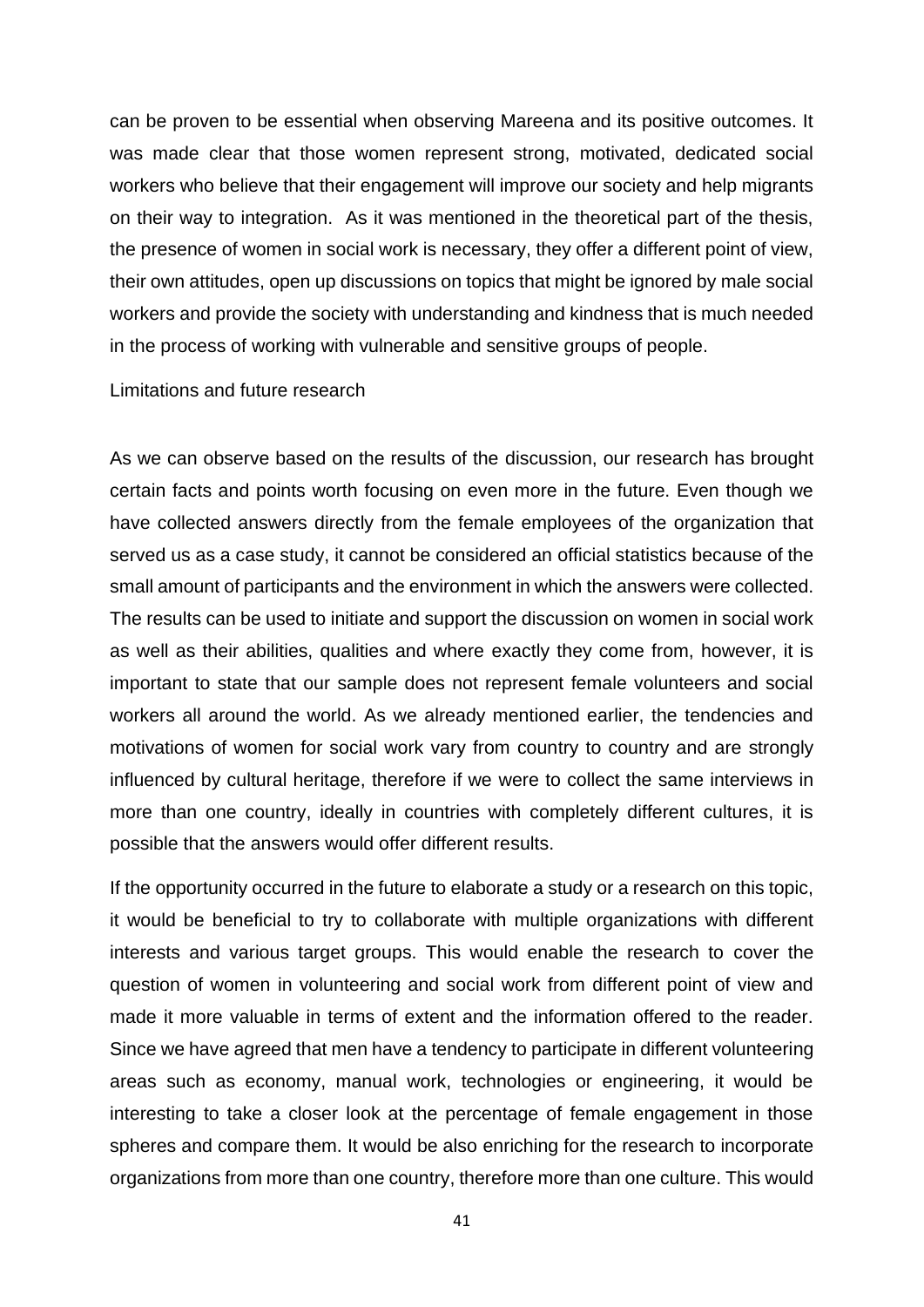allow the researchers to observe in which ways and to what extent are volunteering tendencies influenced by cultures, customs and cultural values. Another interesting addition to the research would be to investigate the amount of pro-migrant nongovernmental organizations and work closely with their employees and volunteers in order to find out whether women really make up for the majority of social workers in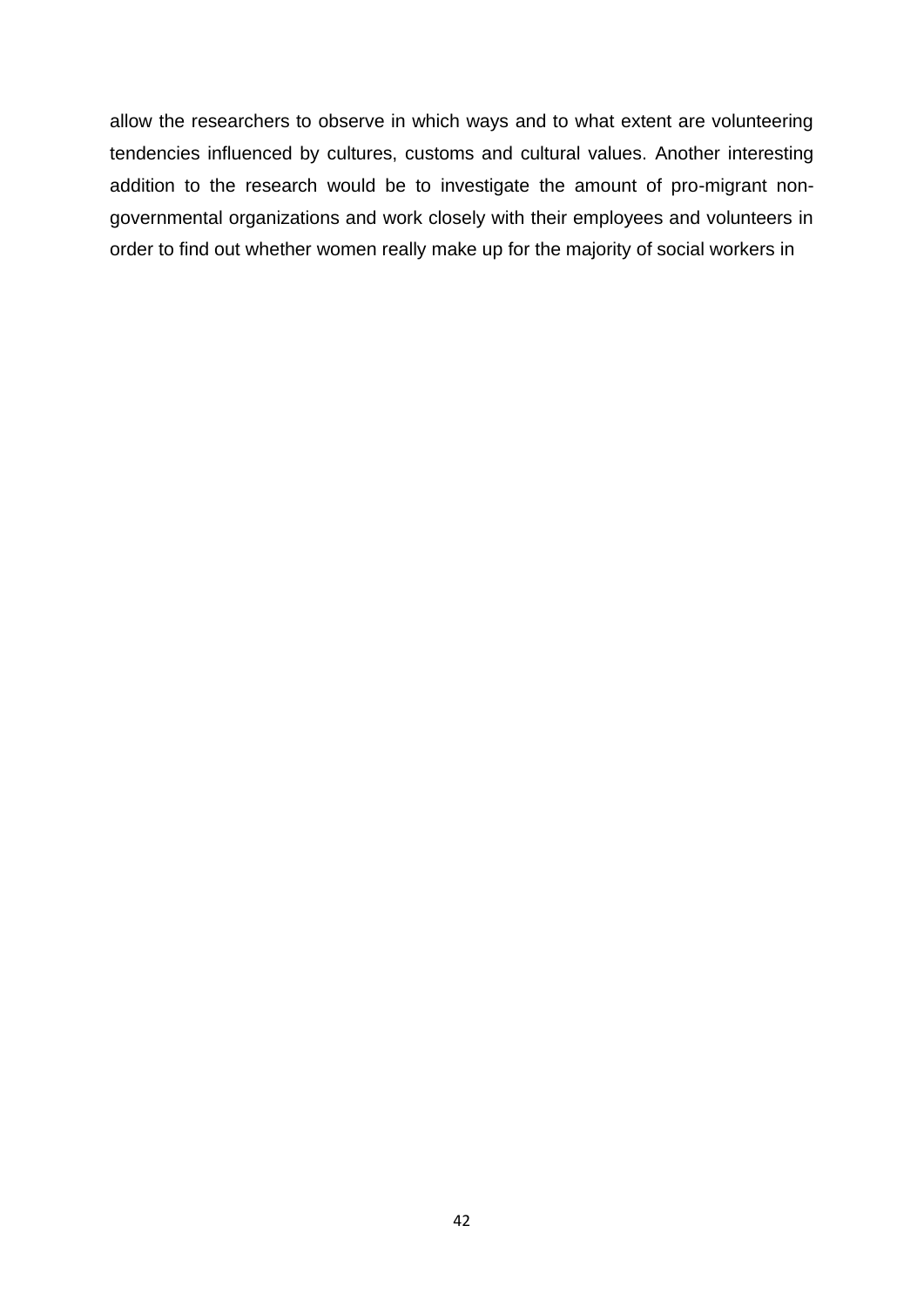# <span id="page-42-0"></span>**Conclusion**

The objective of the master's thesis with the title "Women in volunteering and social work" focuses on the inclinations and motivations of women for volunteering and social work. The aim was to discover whether there are greater tendencies for a career in a non-governmental sector focused on the social issues in case of women. It is a common perception that women find the social work sphere more comfortable and are more likely to pursue a career in this industry. The thesis starts with a theoretical base that attempts to define our themes of interest such as volunteering, social work, the role of NGOs and how much women engage in those spheres. The definitions are crucial for the further understanding of the research. Then we proceeded to investigate the active involvement of women and men in the non-governmental sector and the reasoning behind those tendencies. In order to make the research more valuable, we incorporated Slovak pro-migrant organization Mareena that operates in Slovakia. We presented the organization and took a closer look at the activities and aims of Mareena. What makes this organization special and suitable for our research is that its employees consist solely of women. Therefore, the nature of Mareena fits the image of a case study presenting both migration and gender lenses.

The statistics and the theoretical background do not reveal such big differences of the interest in social work and volunteering between men and women. More than gender, it is the age that creates bigger differences. The literature review revealed that elderly people are more prone to both formal and informal volunteering. This phenomena is caused by the fact that retired people can sacrifice more time into volunteering activities. It also helps them to feel included and active in an age when they are not perceived as the actively working group contributing to the economy. The level of engagement also depends on the geographical position because the interest in volunteer work and social sphere is highly influenced by cultural and social norms. Because the results of the literature review did not provide us with the resolute decision, we decided to conduct three semi-structured interviews with two employees of the organization and one volunteer. This way we were able to observe the motivations and attitudes of both types of women participating in the activities of the given organization. The interviews were created in a friendly environment since it was obvious that all of the participants are passionate about their work and career choices.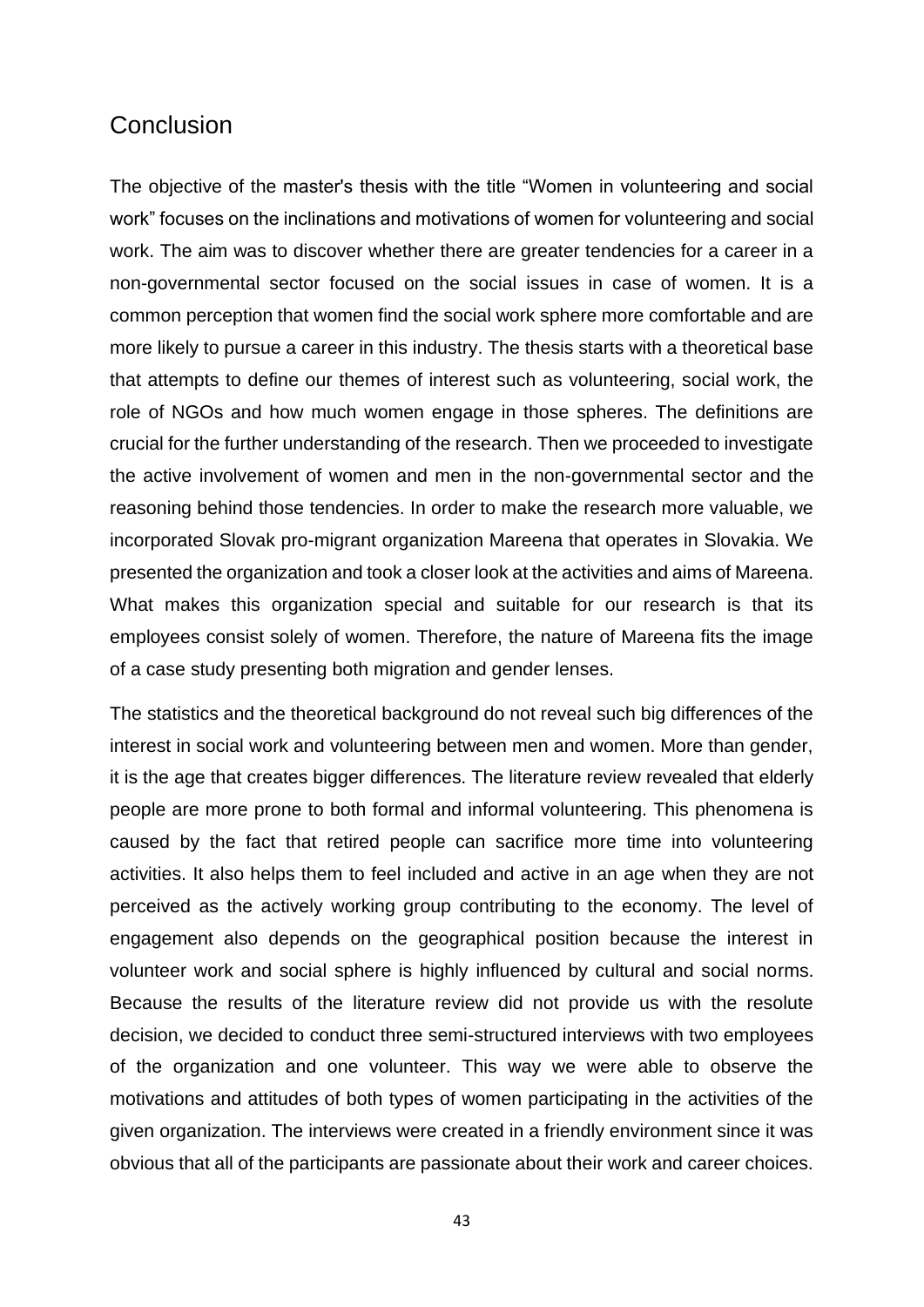Further on, the thesis focused on the analysis of the responses collected from the interviews. In order to retrieve a sufficient amount of relevant data, we used a thematic analysis based on the assignment of codes and themes that are present in most of the responses. This type of analysis allowed us to underline the most significant points and results of our research. The findings revealed that having previous experiences has a positive impact on the decisions regarding one's involvement in volunteering and social work. Each of our participants shared that they were previously engaged in various volunteering jobs. It was also made clear by the respondents that they believe in the potential their work has and they are convinced there is a positive impact brought by the activities of Mareena that can be seen in the local community but also in Slovak society in general. As our interviews were conducted in a friendly manner and they showcased numerous signs of a regular conversation, the participants agreed that women, in fact, tend to be more empathetic and sensitive which is one of the most important qualities of a person employed in the social work sector. This type of work often involves close contact with vulnerable social groups that require special treatment. The respondents also agreed that there are many factors influencing the inclinations and motivations towards volunteering such as family background, social surroundings, cultural beliefs and norms and many more. This is one of the reasons why it is difficult to generalize women's tendencies for volunteering. They can vary from case to case.

To summarize the outcomes of our research, it is important to mention that the sample of participants was not excessive, hence, a more thorough study of the topic would be required. However, we were able to approach the answer to our initial research question. Women are more prone to be active in volunteering and social work areas such as care-taking, education and work with children while men prefer to be involved in more technical, economic and manual activities.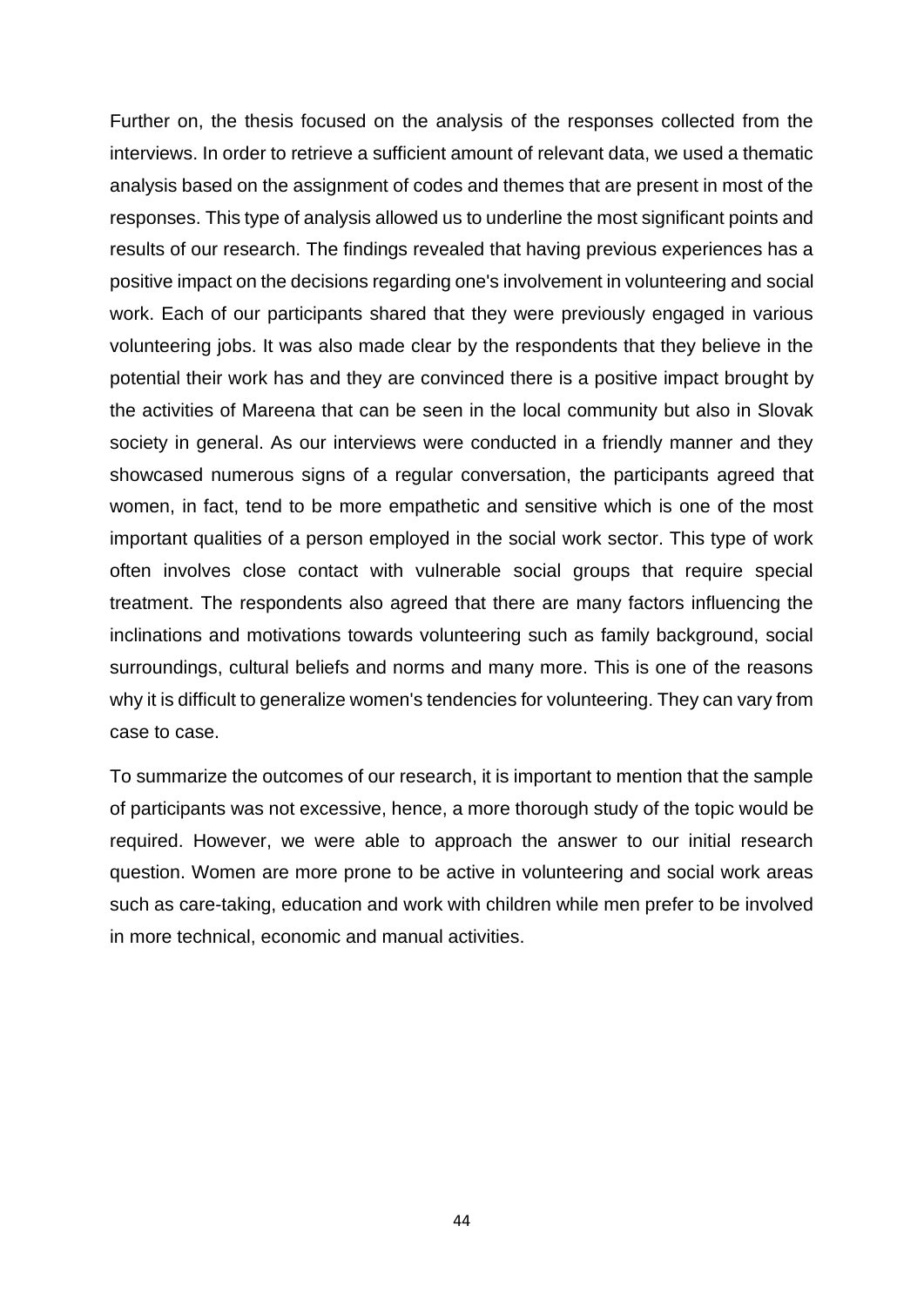# <span id="page-44-0"></span>References

- 1. Banks, S. (2020). *Ethics and Values in Social Work (Practical Social Work Series, 13)* (5th ed.). Red Globe Press.
- 2. Bán, A. (2021, February 6). *Riaditeľka združenia Mareena: vysokoškoláci vnímajú pojem utečenec kontroverznejšie ako pojmy migrant či cudzinec*. Denník N. https://dennikn.sk/2258171/riaditelka-zdruzenia-mareena-vysokoskolaci-vnimajupojem-utecenec-kontroverznejsie-ako-pojmy-migrant-ci-cudzinec/)
- 3. Borromeo, K. (2021, March). *Beyond averages: do gender disparities exist in volunteering?* UN Volunteers. Retrieved November 2021, from https://www.unv.org/Success-stories/beyond-averages-do-gender-disparities-existvolunteering
- 4. Bryman, A. (2016). *Social Research Methods* (5th ed.). Oxford University Press.
- 5. Cox, D., & Pawar, M. (2005). *International Social Work: Issues, Strategies, and Programs* (1st ed.). SAGE Publications.
- 6. Dahle, R. (2021). *Social work: A history of gender and class in the profession | ephemera*. Emphemera Journal. Retrieved October 28, 2021, from http://www.ephemerajournal.org/contribution/social-work-history-gender-and-classprofession
- 7. EduEra. (2021, June 18). *Ako nezisková organizácia Mareena pomáha cudzincom*. Retrieved 2021, from https://eduera.sk/en/ako-neziskova-organizacia-mareenapomaha-cudzincom
- 8. European Commission. (2015, September). *Managing the refugee crisis: Immediate operational, budgetary and legal measures under the European Agenda on Migration*. Retrieved September 2021, from https://ec.europa.eu/commission/presscorner/detail/en/IP\_15\_5700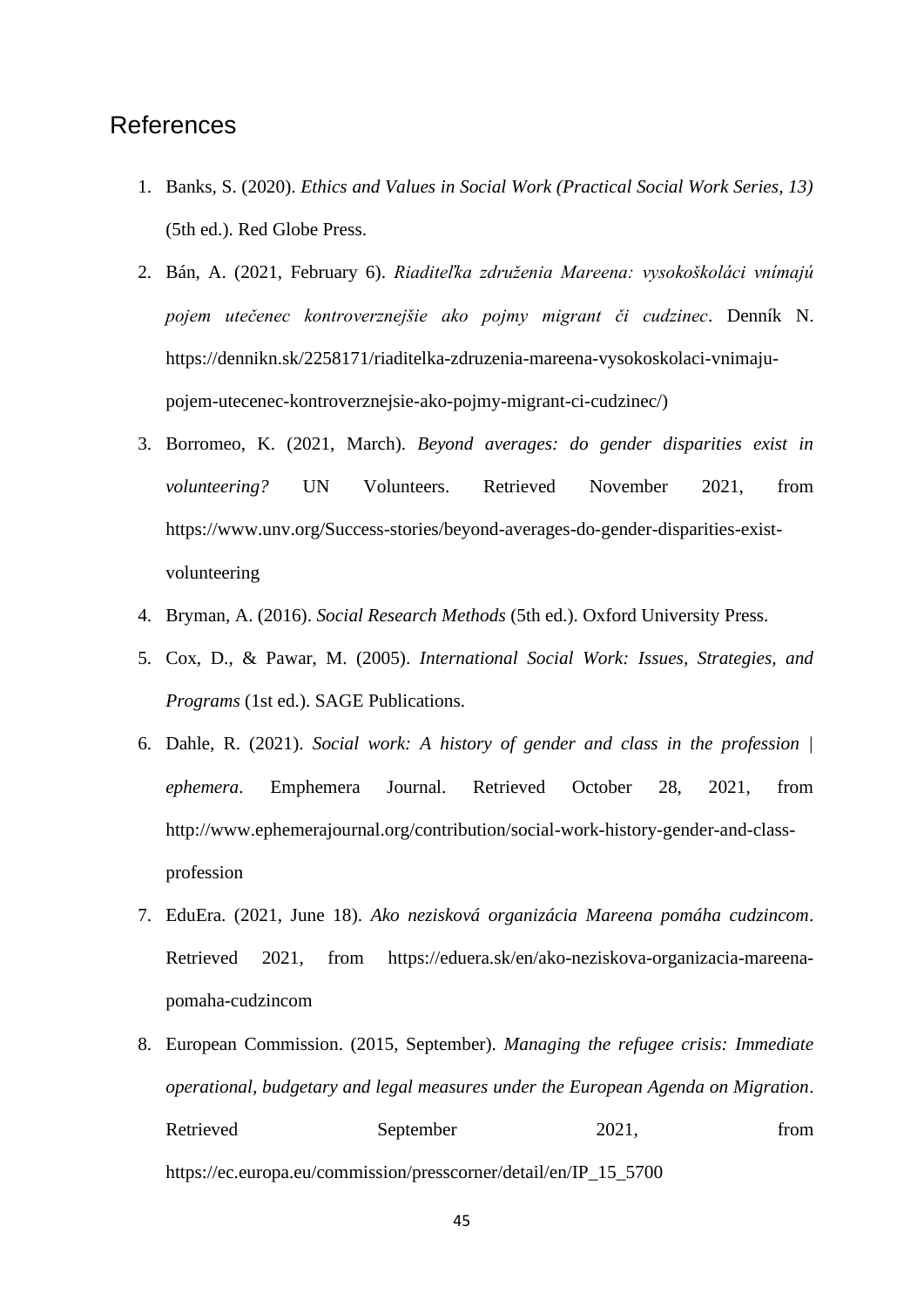- 9. Eurostat. (2017, September). *Social participation and integration statistics - Statistics Explained*. Retrieved November 2021, from https://ec.europa.eu/eurostat/statisticsexplained/index.php?title=Social\_participation\_and\_integration\_statistics#Formal\_an d\_informal\_voluntary\_activities
- 10. Giacomucci, S. (2021). *Social Work, Sociometry, and Psychodrama: Experiential Approaches for Group Therapists, Community Leaders, and Social Workers (Psychodrama in Counselling, Coaching and Education)* (1st ed. 2021 ed.). Springer.
- 11. Jahan, N., Naveed, S., Zeshan, M., & Tahir, M. A. (2016). How to Conduct a Systematic Review: A Narrative Literature Review. *Cureus*, *8*(11), e864. https://doi.org/10.7759/cureus.864
- 12. Kam, P. K. (2019). 'Social work is not just a job': The qualities of social workers from the perspective of service users. *Journal of Social Work*, *20*(6), 775–796. https://doi.org/10.1177/1468017319848109
- 13. Kaminer, W. (1984). *Women volunteering: The pleasure, pain, and politics of unpaid work from 1830 to the present* (1st ed.). Anchor Press.
- 14. Kentikelenis, A. E., & Shriwise, A. (2016). International organizations and migrant health in Europe. *Public health reviews*, *37*, 19. https://doi.org/10.1186/s40985-016- 0033-4
- 15. Kütting, G. (2002). *Conventions, Treaties And Other Responses To Global Issues: V.2*(Vol.2).EOLSS.
- 16. Lipkin, N. (2019, November 20). *Why Women Are Natural Born Leaders*. Forbes. Retrieved November 2021, from https://www.forbes.com/sites/nicolelipkin/2019/11/19/why-women-are-natural-bornleaders/?sh=7c42b8666417
- 17. Maguire, M., & Delahunt, B. (2017). Doing a Thematic Analysis: A Practical, Step-by-Step Guide for Learning and Teaching Scholars. AISHE-J, 9, 3351. http://ojs.aishe.org/index.php/aishe-j/article/view/3354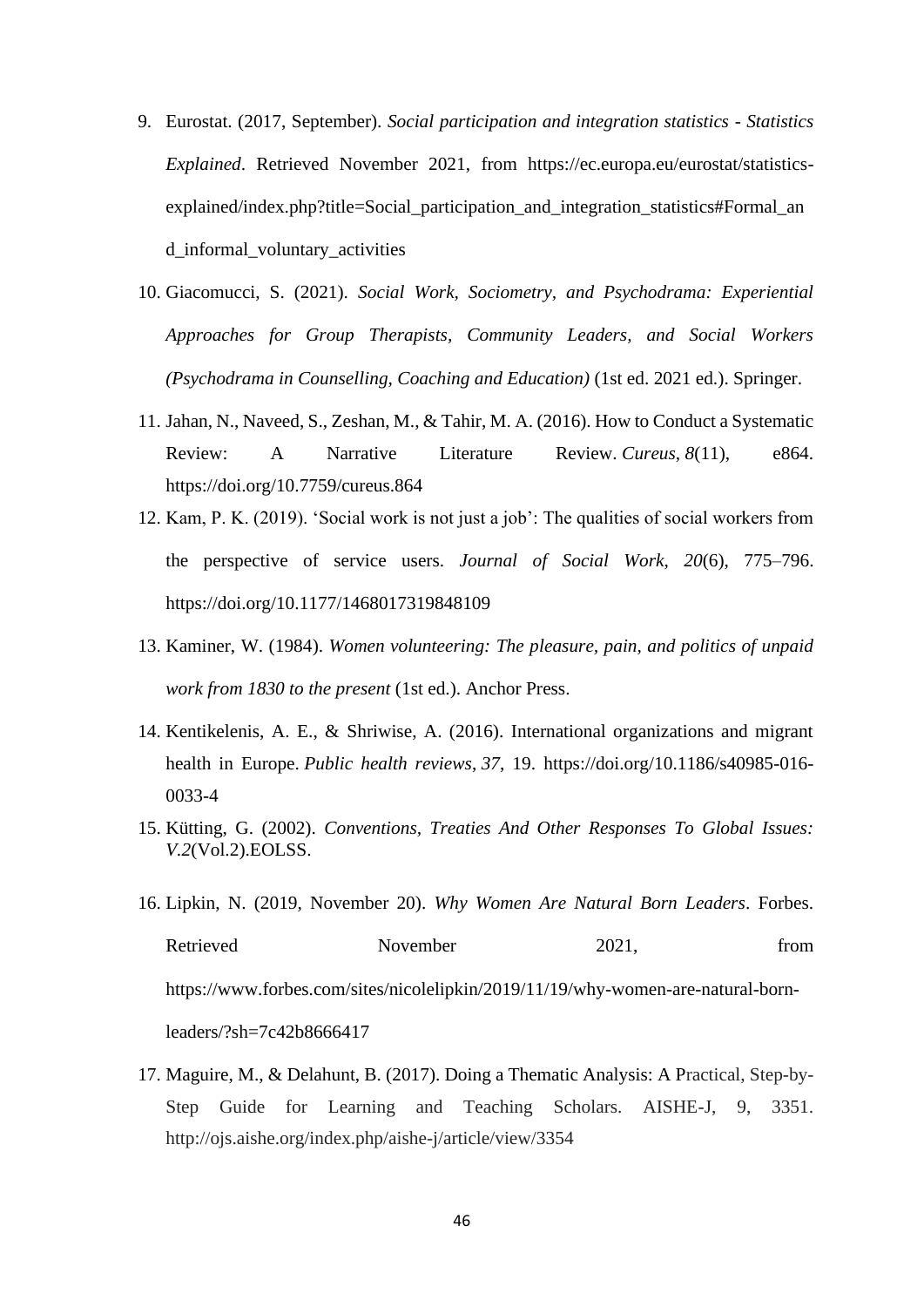- 18. Mareena. (2019). *Mareena annual report 2019* (No. 3). https://mareena.sk/assets/files/Vyrocna-sprava-2019.pdf)
- 19. Mareena. (2021). *About us | Mareena*. Mareena. Retrieved 2021, from https://mareena.sk/o-nas
- 20. Merriam, S. B. (2009). Qualitative research: A guide to design and implementation. San Francisco, CA: Jossey-Bass.
- 21. Millora, C. (2020, June). *Volunteering Practices in the Twenty-First Century*. United Nations Volunteers programme. https://www.unv.org/sites/default/files/Volunteering%20Practices%20in%20the%202 1st%20Century\_en\_1.pdf
- 22. National Committee For Responsive Philanthropy. (2020, May 13). *State of Foundation Funding*. Retrieved October 2021, from https://www.ncrp.org/initiatives/movementinvestment-project/our-active-movement-areas/pro-immigrant-and-refugeemovement/state-foundation-funding
- 23. National Council for Voluntary Organisations. (2018). *NCVO - Home*. NCVO. Retrieved November 10, 2021, from https://www.ncvo.org.uk
- 24. Nowell, L. S., Norris, J. M., White, D. E., & Moules, N. J. (2017). Thematic Analysis. *International Journal of Qualitative Methods*, *16*(1), 160940691773384. https://doi.org/10.1177/1609406917733847
- 25. Payne, M. (2006). *What Is Professional Social Work?* (2nd ed.). Oxford University Press.
- 26. Red Cross Canada. (2015, September). *Red Cross responds to Syrian refugee crisis - Canadian Red Cross*. Retrieved 2021, from https://www.redcross.ca/about-us/redcross-stories/2015/red-cross-responds-to-syrian-refugee-crisis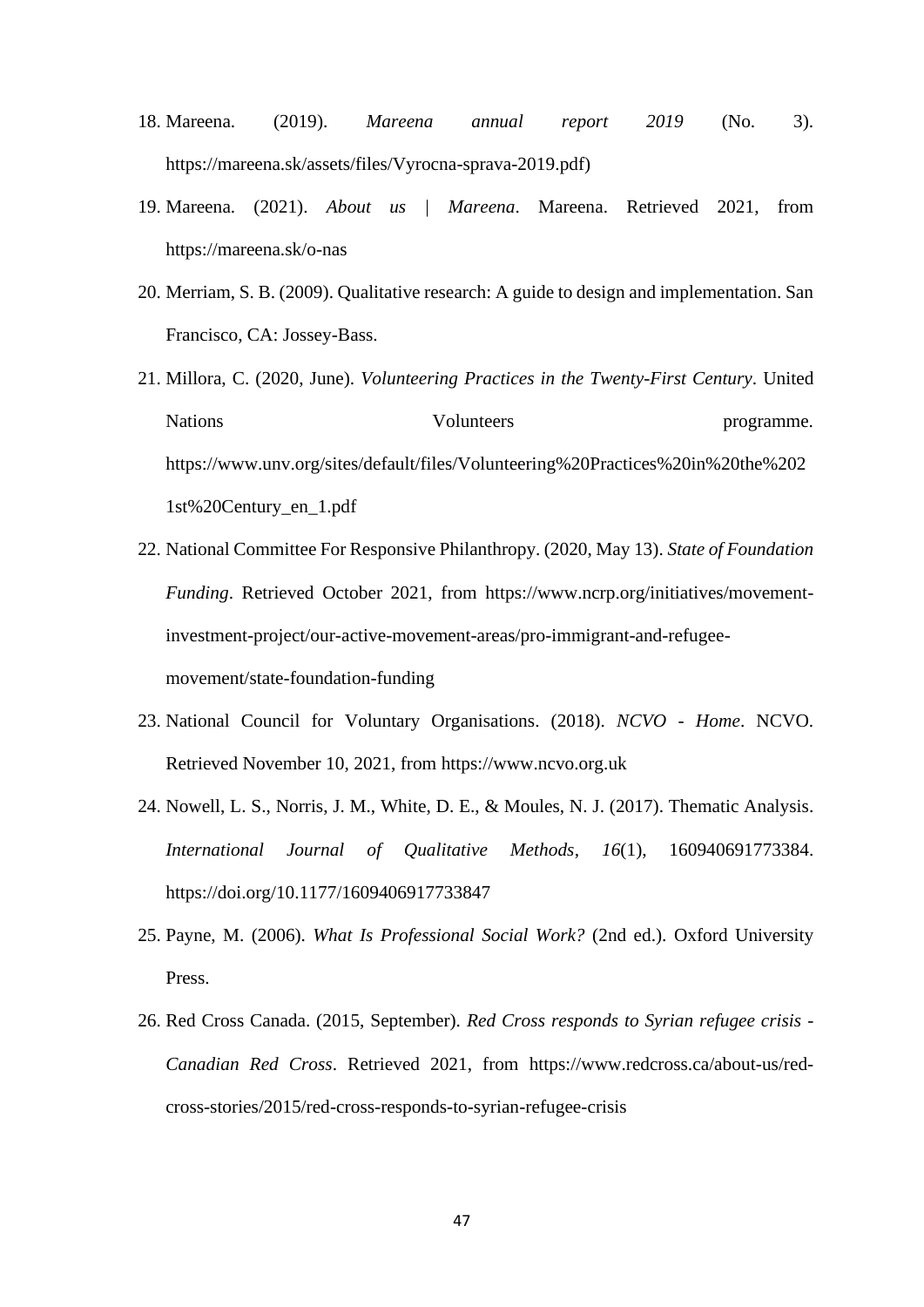- 27. Saarikoski, T. (2019, August 19). *Humanitarian work requires women*. Finnish Red Cross. Retrieved October 2021, from https://reliefweb.int/report/world/humanitarianwork-requires-women
- 28. Safrit, R.D., & Merrill, M. V. (2002). Management implications of contemporary trends in volunteerism in the United States and Canada. The Journal of Volunteer Administration, 20(2), 12-23.
- 29. Safrit, R.D., & Merrill, M.V. (2006). The Seven Habits of Highly Effective Volunteer Administrators.
- 30. SAGE Publications. (2018). *Analysing Semi-Structured Interviews Using Thematic Analysis: Exploring Voluntary Civic Participation Among Adults*. Retrieved 2021, from https://methods.sagepub.com/base/download/DatasetStudentGuide/interviewsthematic-civic-participation
- 31. Spindler, W. (2015, December 8). *2015: The year of Europe's refugee crisis*. The UN Refugee Agency. Retrieved October 2021, from https://www.unhcr.org/news/stories/2015/12/56ec1ebde/2015-year-europes-refugeecrisis.html
- 32. Taniguchi, H. (2006). *Men's and women's volunteering: Gender differences in the effects of employment and family characteristics*. Non-profit and Voluntary Sector Quarterly, 35(1), 83-101.
- 33. UN Volunteers. (2021). *Gender and Volunteering*. Retrieved 2021, from https://knowledge.unv.org/theme/gender-and-volunteering
- 34. UN Volunteers, Human Development Report Office. (2019, September). *Volunteering and inequality*. United Nations Development Programme. http://hdr.undp.org/sites/default/files/speaker\_note\_hdro\_seminar\_4\_september.pdf
- 35. UN Volunteers. (2021). *Youth and Volunteering*. Retrieved 2021, from https://knowledge.unv.org/theme/youth-and-volunteering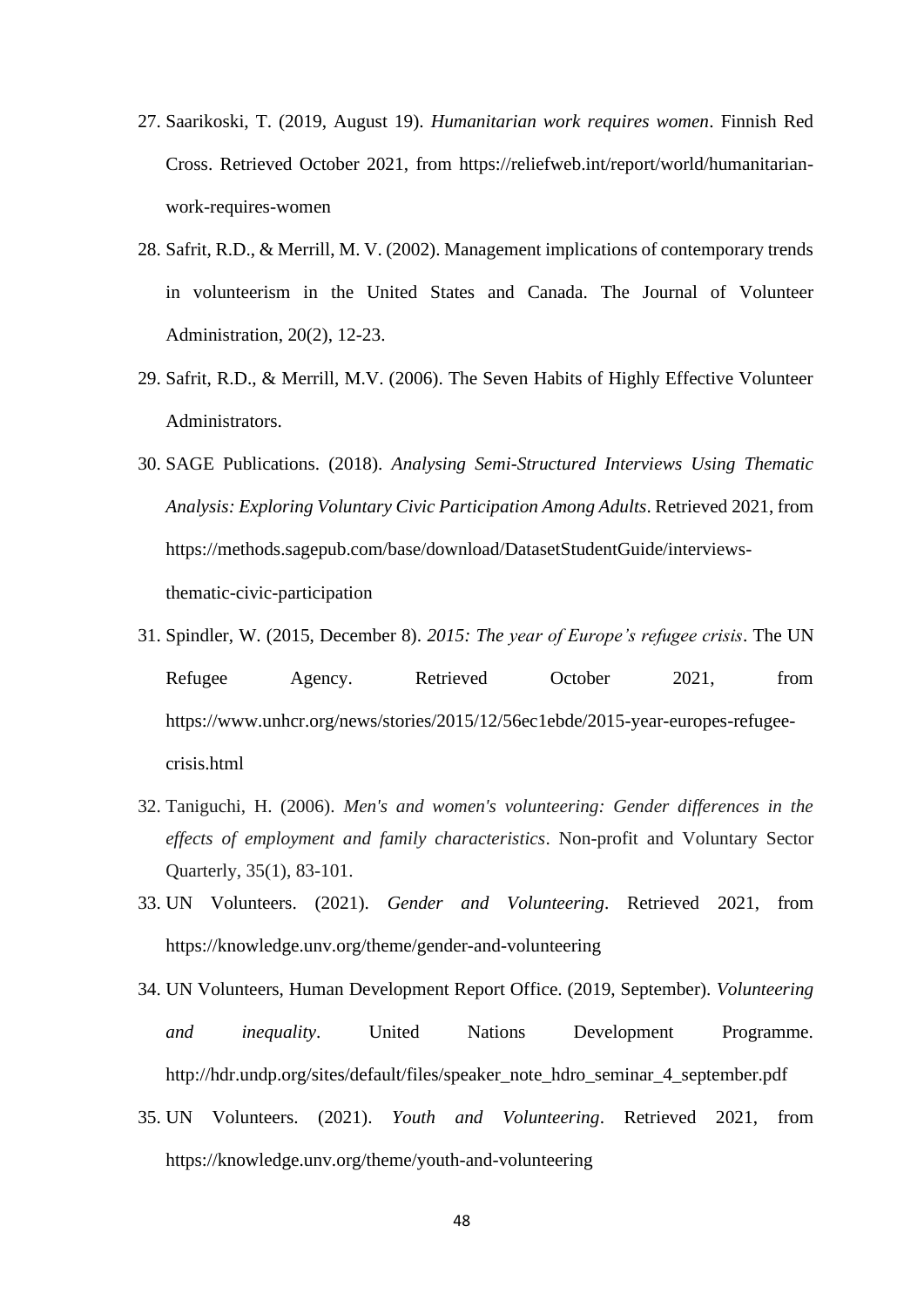- 36. UN Volunteers. (2009). Programming volunteerism in development. https://www1.undp.org
- 37. Wemlinger, E., & Berlan, M. R. (2015). Does Gender Equality Influence Volunteerism? A Cross-National Analysis of Women's Volunteering Habits and Gender Equality. *VOLUNTAS: International Journal of Voluntary and Nonprofit Organizations*, *27*(2), 853–873. https://doi.org/10.1007/s11266-015-9595-x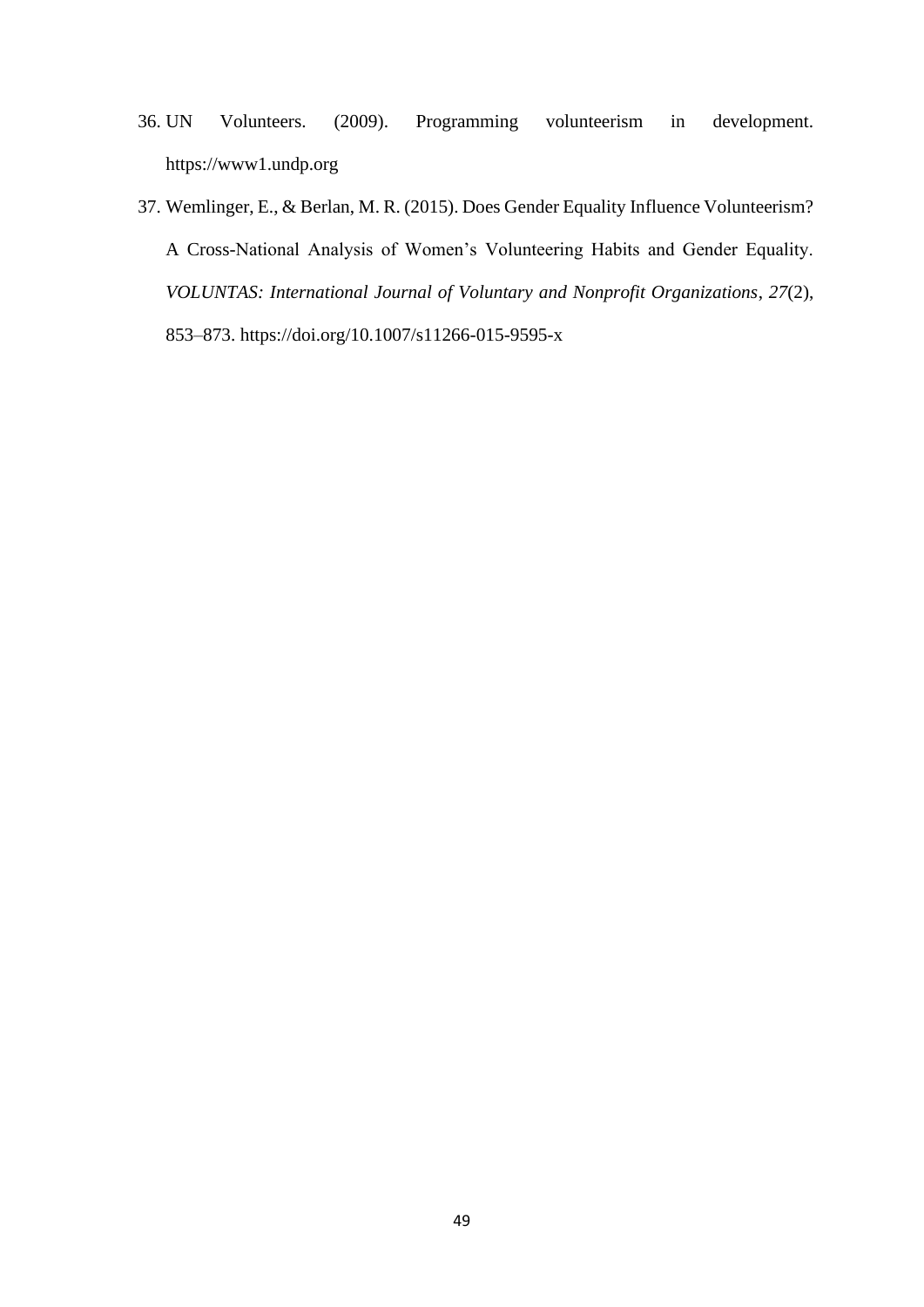# <span id="page-49-0"></span>Appendices

## Distribution of women and men UN volunteers across regions



Figure 1 retrieved from

[https://www.unv.org/Success-stories/beyond-averages-do-gender-disparities-exist](https://www.unv.org/Success-stories/beyond-averages-do-gender-disparities-exist-volunteering)[volunteering](https://www.unv.org/Success-stories/beyond-averages-do-gender-disparities-exist-volunteering)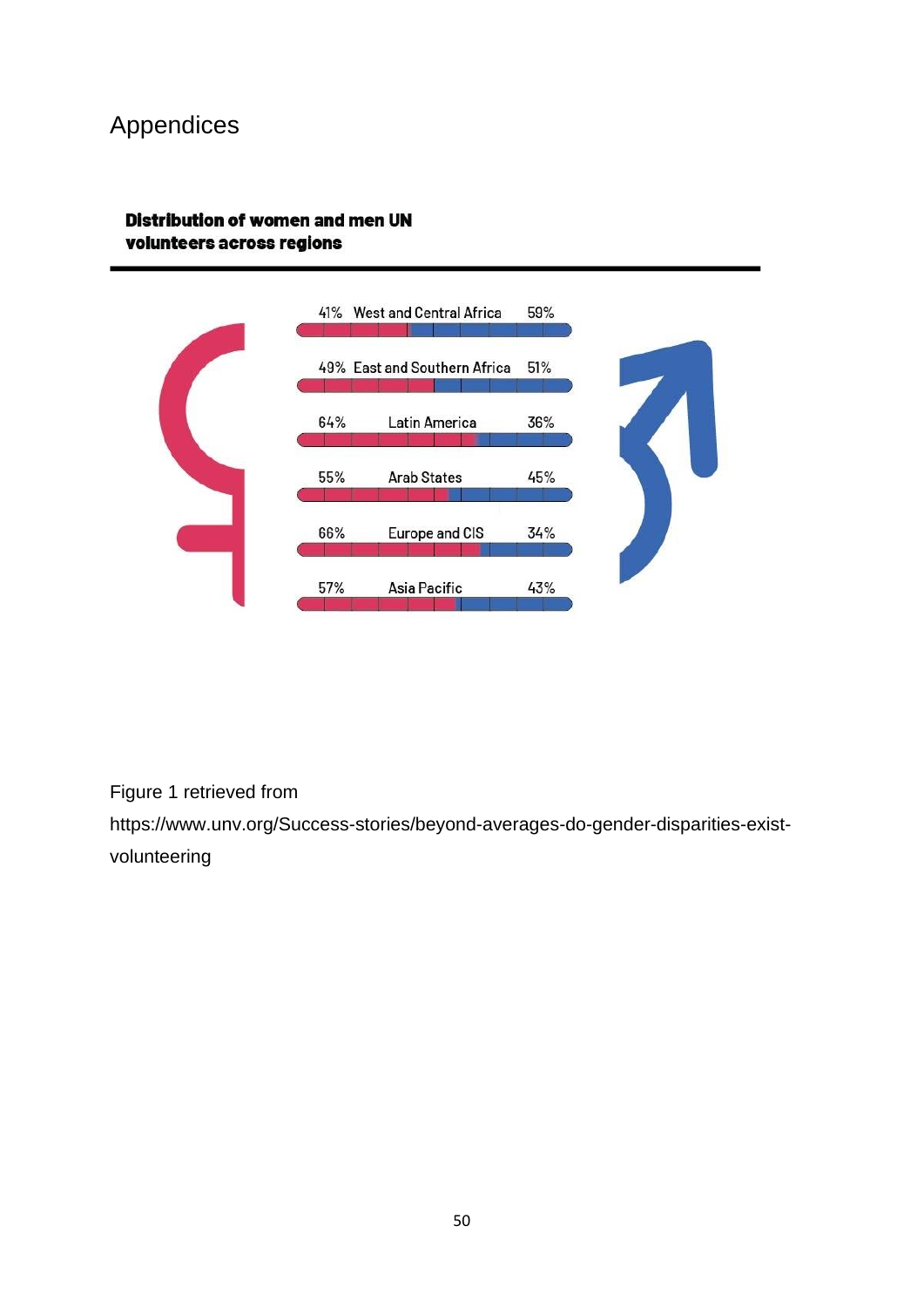| <b>Theme:</b> previous experience                                                                                                                                                                                                                           | <b>Theme:</b> bigger tendency for volunteering                                                                                                                                                                                                                                        |
|-------------------------------------------------------------------------------------------------------------------------------------------------------------------------------------------------------------------------------------------------------------|---------------------------------------------------------------------------------------------------------------------------------------------------------------------------------------------------------------------------------------------------------------------------------------|
| <b>Codes: volunteering, community</b>                                                                                                                                                                                                                       | (men or women)                                                                                                                                                                                                                                                                        |
| work, social work, vulnerable groups                                                                                                                                                                                                                        | Codes: equal tendencies, men, women                                                                                                                                                                                                                                                   |
| <b>Theme:</b> motivation for the work                                                                                                                                                                                                                       | <b>Theme:</b> influences behind volunteering                                                                                                                                                                                                                                          |
| <b>Codes:</b> like-minded people, helping                                                                                                                                                                                                                   | tendencies                                                                                                                                                                                                                                                                            |
| others, being part of the change,                                                                                                                                                                                                                           | <b>Codes:</b> social background, cultural                                                                                                                                                                                                                                             |
| improvement of society, community                                                                                                                                                                                                                           | background, life experiences, education,                                                                                                                                                                                                                                              |
| goals, further education, personal                                                                                                                                                                                                                          | gender roles, social bubble, surroundings,                                                                                                                                                                                                                                            |
| growth                                                                                                                                                                                                                                                      | preparation for professional career                                                                                                                                                                                                                                                   |
| <b>Theme:</b> perception of the role of<br>women in volunteering community<br><b>Codes:</b> giving, powerful, inspirational,<br>care-taking sphere, educational<br>sphere, empathetic                                                                       | <b>Theme:</b> pros of social work and<br>volunteering<br>Codes: different cultures, safe<br>environment, laughter, connection, act of<br>giving, informal environment, good<br>relations, helping the society, satisfaction<br>with results, diversity and challenges,<br>flexibility |
| <b>Theme:</b> impact of social work activity<br>on community<br><b>Codes:</b> awareness, making refugees<br>feel safer and more welcomed,<br>changing the perception of migrants in<br>Slovakia, falsifying disinformation,<br>bringing up important topics | <b>Theme:</b> cons of social work and<br>volunteering<br><b>Codes: difficult time management,</b><br>finances, perceived as inferior, difficult to<br>set boundaries, misconceptions                                                                                                  |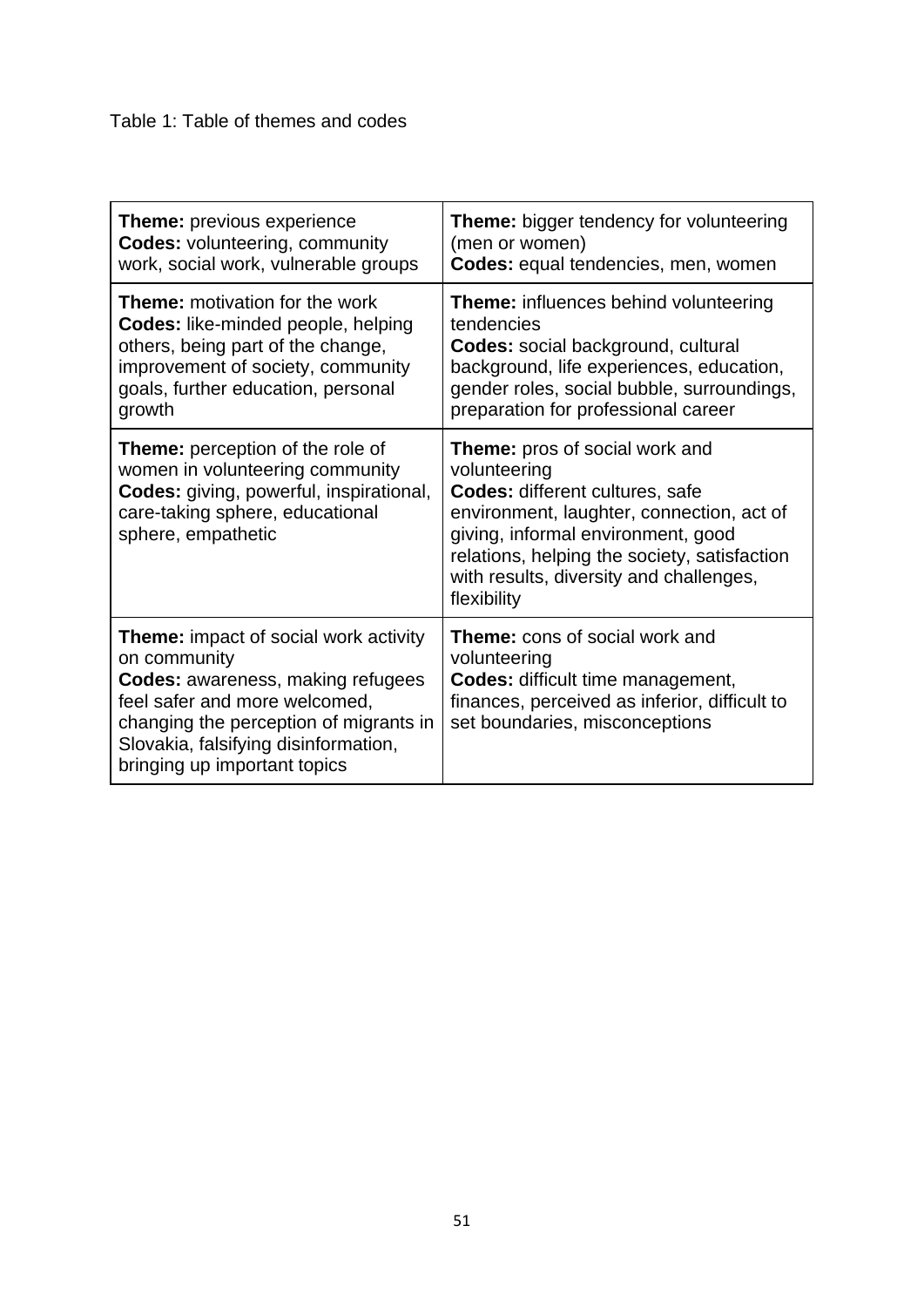# Figure 2: Thematic map

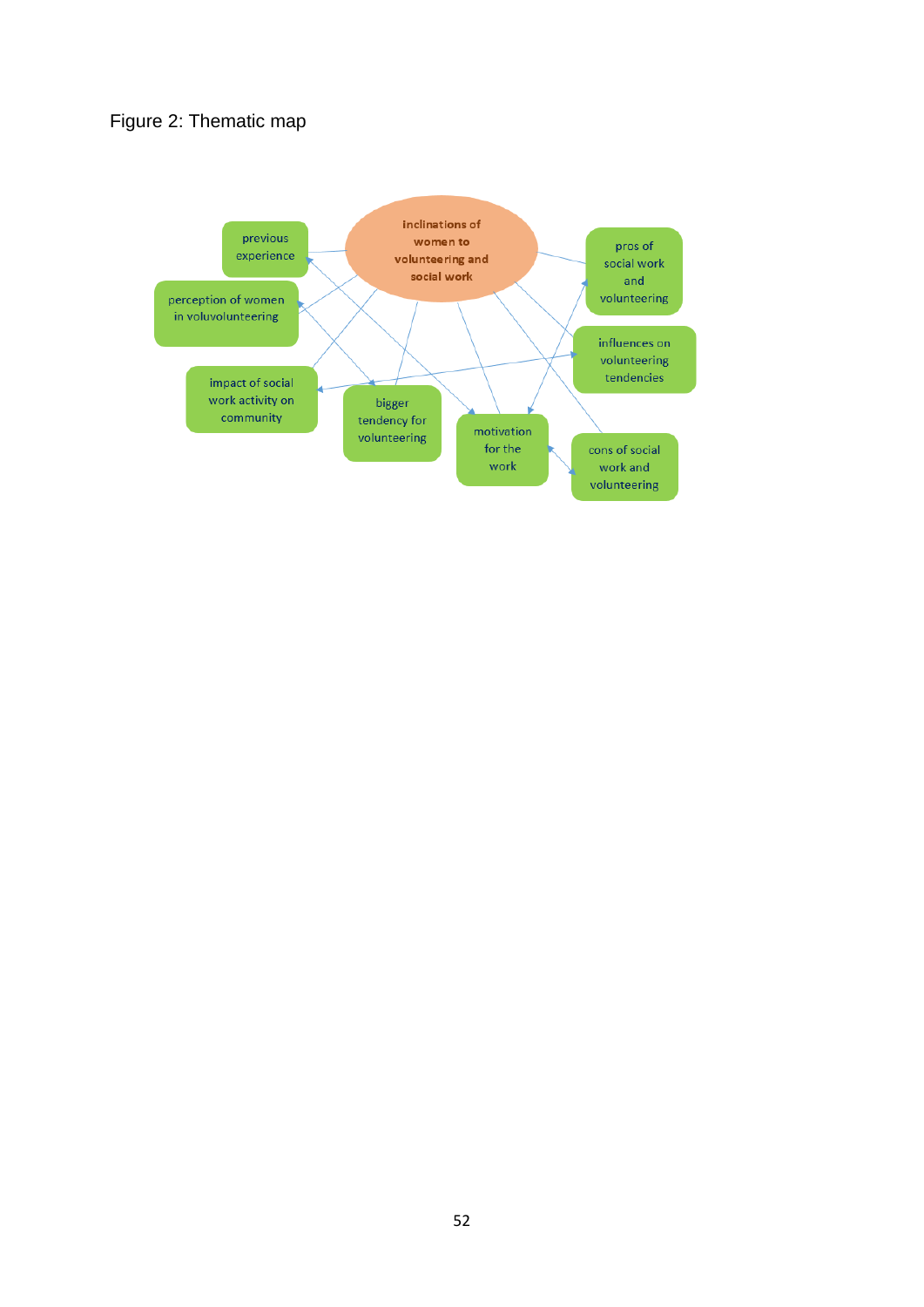#### **Interview n. 1**

### **Respondent A**

- **1. Age:** 28
- **2. Nationality:** Slovak
- **3. Education:** University
- **4. Job position:** Project and Event Manager

## **5. How would you describe your role in Mareena?**

A community volunteer where I help with organising various types of community events, also a personal volunteer where I teach Slovak and English one-on-one.

## **6. How long have you been working for Mareena?**

Two years

## **7. Do you have any previous history of activity in a non-governmental organization?**

Yes. Volunteering for an organisation in Montreal, Canada where I worked in a community kitchen which distributed lunches for 500 people in need spread across the city.

## **8. What was your motivation for this volunteering job?**

Creating a community of like-minded individuals with the aim to help, to understand and to meet somewhere where we can start changing the world, one person at a time.

**9. How do you perceive the role of women within the volunteering community?** Powerful, strong, supported, giving, inspirational.

**10. Who do you think is more prone to volunteering and social work, men or women?**  Equally the same.

**11. What do you think is the reason behind it? What are the influences behind those decisions?** (For example background, social status, upbringing,...)

The reason, I believe, depends on the social and cultural background of each individual regardless of gender. Different experiences growing up and living create different views on life in general. Once an individual is surrounded by a community which helps others restlessly, that person is more inclined to get educated on why it is a great idea and intention to give when we have enough to share.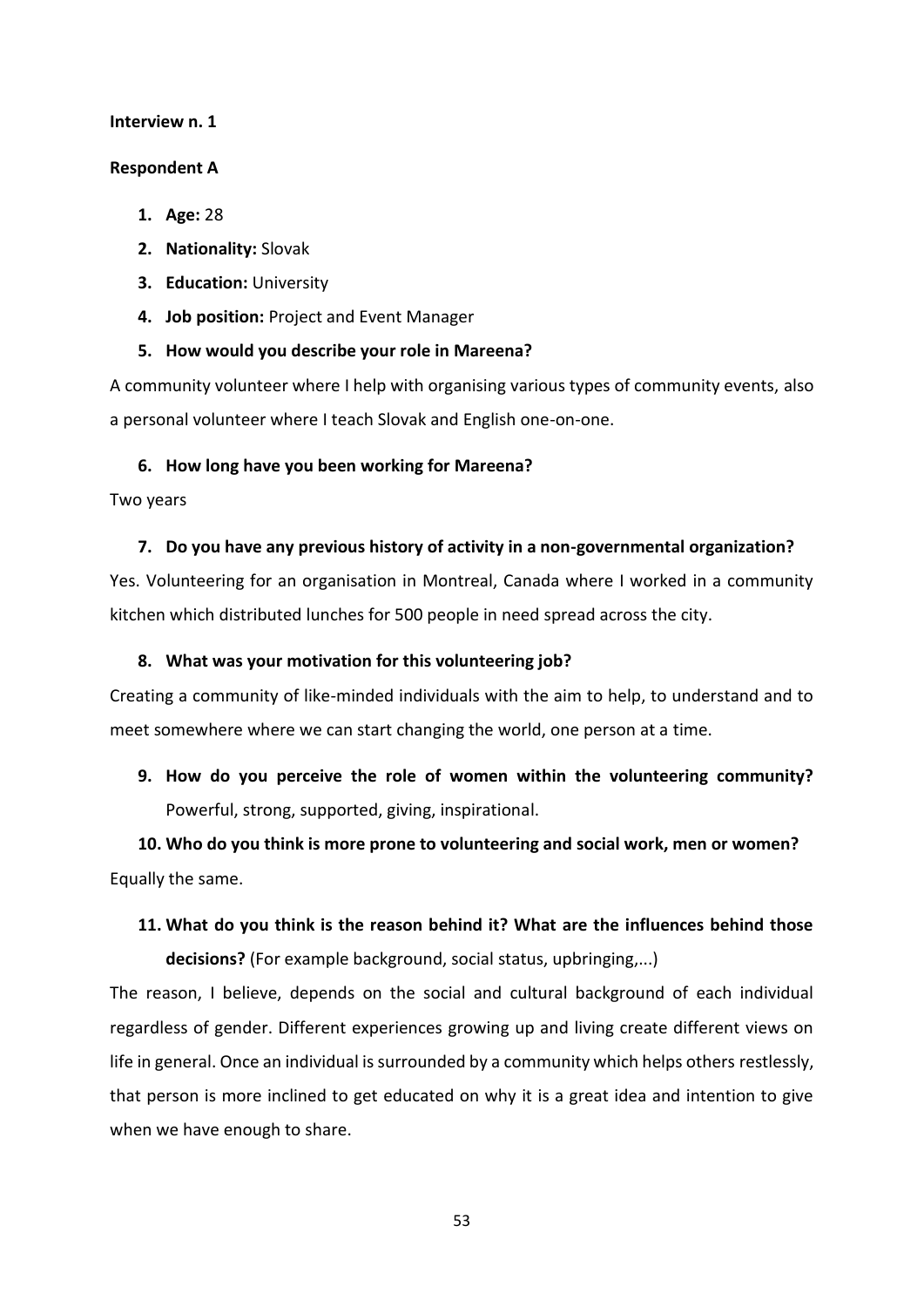#### **12. What would you say are pros and cons of your activity as a volunteer?**

Pros? So many I can't even count them! Getting engaged with different cultures, creating a safe environment for one another, getting to know ourselves through finding ourselves in new moments and experiences shared with people we volunteer with, the laughter, the connection, the simple act of giving and receiving even more.

Cons? Sometimes, dedicating time every week in between everything else the person does in life can be overwhelming. Nothing that cannot be dealt with, though.

# **13. In your opinion, what kind of impact does your work activity have on Slovak society/local community?**

Spreading the word that in Slovakia, we do have many organisations which are here to help and support living, human beings in order to help them to get a better life. Talking to my circle of people about the options of giving and sharing if one has plenty of time and resources to offer. So, to sum it up, I believe my volunteering has a very positive impact on the society I live in. It makes for happier living where more and more people trust one another.

#### **Interview n. 2**

#### **Respondent B**

- **1. Age:** 28
- **2. Nationality:** Slovak
- **3. Education:** MA degree in Theory and History of Arts and Culture/Theory of Interactive Media, Masaryk University in Brno
- **4. Job position:** Volunteer coordinator in two non-governmental organizations

### **5. How would you describe your role in Mareena?**

I work as a coordinator of volunteers in Bratislava.I manage the participation of volunteers in our activities. They aspect is monthly supervision of individual volunteers and the communication with all the volunteers and the clients of the organization. I also participate in the improvement of the overall functioning of the organization.

### **6. How long have you been working for Mareena?**

5 months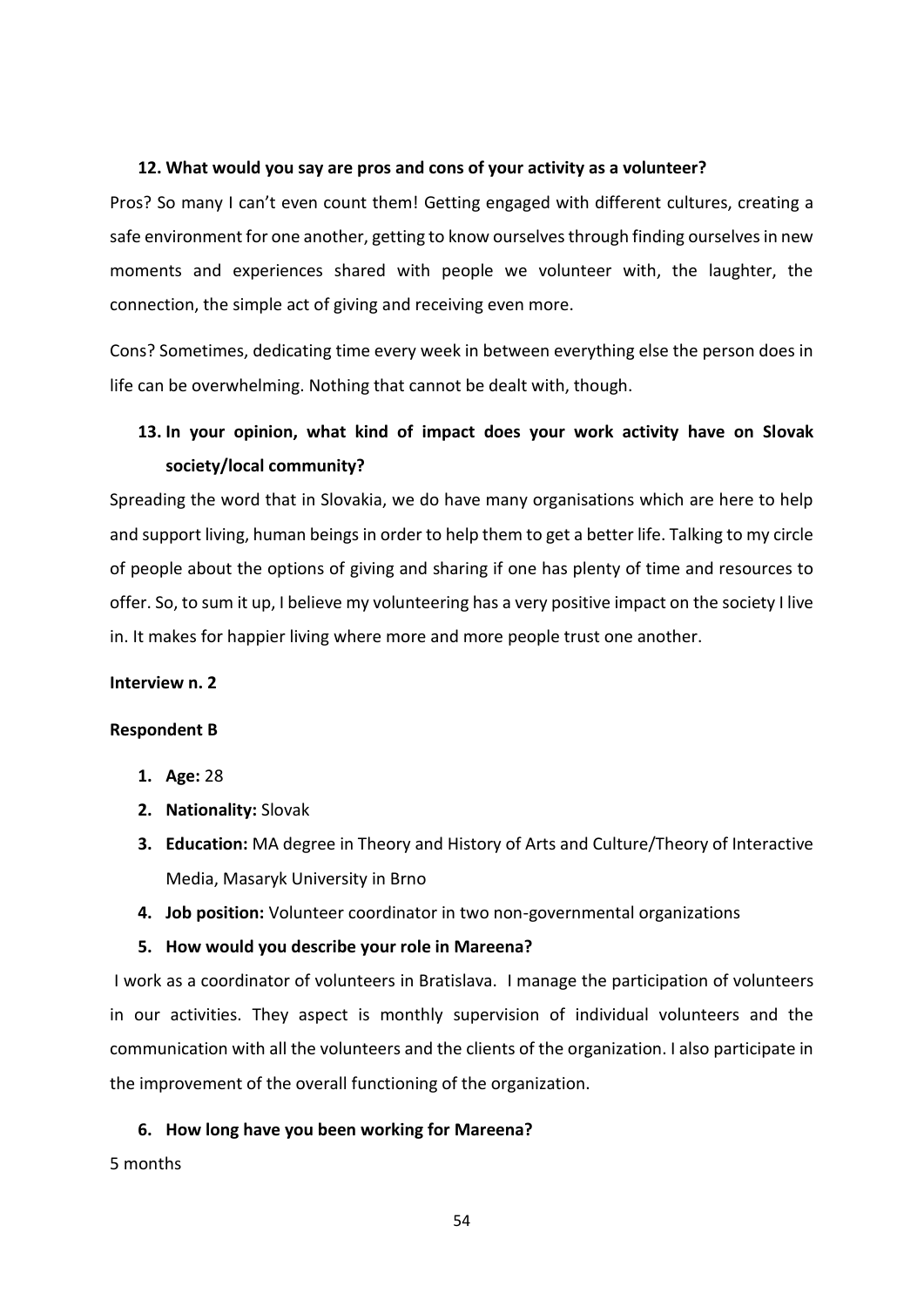#### **7. Do you have any previous history of activity in a non-governmental organization?**

I worked as a training certification coordinator in an organization -Clowndoctors for two years where I worked on coordination of educational activities for professional Clowndoctors (people working as trained animators for sick children in the hospitals) required to obtain an international certificate. Before that, I was employed by the organization Ulita where I worked as a tutor. I was helping with the creation of safe and welcoming space for children and youth from the disadvantaged neighbourhood Kopčany.

#### **8. What was your motivation for this job?**

During my university studies, while studying art studies, I had the opportunity to participate in various projects and internships in cultural institutions and non-governmental institutions. I started to think more about my social responsibility therefore, while working in the private sector, I started investing my time into one-time and short-term volunteering focusing on the topic of migration, inclusive education, education of marginalized groups and organization of events concerning social issues. I had the opportunity to visit Serbian-Hungarian border in 2016 right after the outburst of migration crisis when the atmosphere even in Slovakia was really bad. This experiences inspired me to become more interested in these issues. I felt the need to come back to Slovakia from Czech Republic and make a contribution to creating an inclusive and respectful society through my work in third sector. I have decided to employ my education and experiences and got a job at Clowndoctors where I work up to this day, however I still felt like I could do more to help and improve the society and community that I live in. I have been following the activities of Mareena since its beginnings and I have always found their visions and aims very likeable. I wanted to become a part of an organization that is actively engaged in topics and issues that are close to me and I also wanted to work in an organization that offers me the space and tools to further education in the spheres of migration, refugee issues as well as project management, fundraising and communication. These factors were my motivation but also a natural next step of my career within the third sector.

#### **9. How do you perceive the role of women within the volunteering community?**

Women are usually employed in helping professions such as care-takers, work with children etc. Majority of volunteers in Mareena are women, all of the official employees of the organization are women. I am convinced that volunteering is a great opportunity for women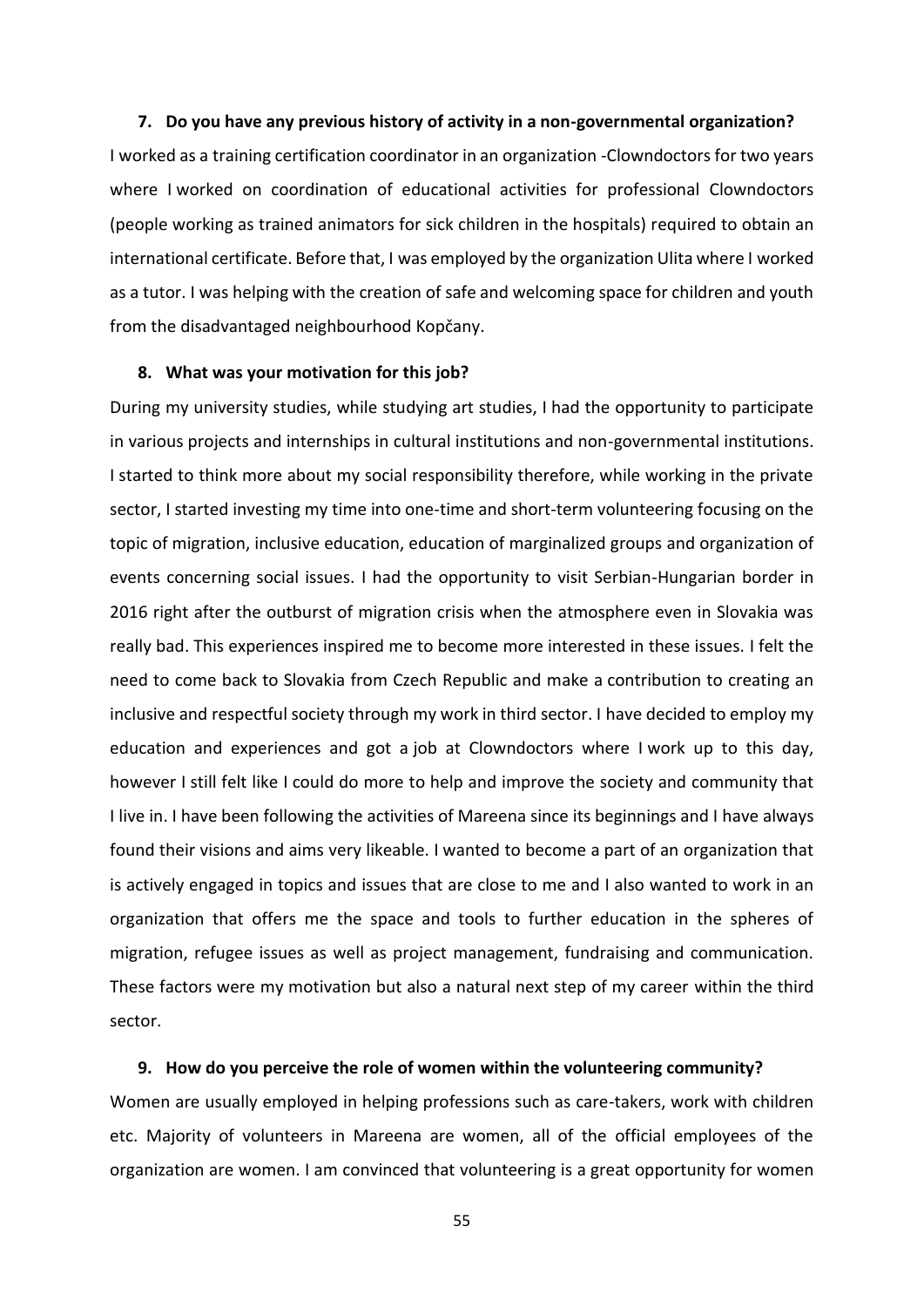to gain experiences they would not be able to gain from entry level professional work positions.

#### **10. Who do you think is more prone to volunteering and social work, men or women?**

I would say women in general however there are attempts to increase gender equality even here in Mareena. I also comes from social settings and it depends on the type of volunteering or the sphere. There are certain attributes and skills that are assigned to genders and we unfortunately often choose our interests and activities based on this. Women are more prone to volunteering and working in care-taking spheres or education while men are inclined to political, economic or manual volunteering.

# **11. What do you think is the reason behind it? What are the influences behind those decisions?**

I think that it comes from social norms and gender roles set up by society dividing them into male and female roles. It is also influenced by our values, education and interest. I would say that women find it difficult to enter environments/roles that they are not 100% confident in. On the other hand, men are more prone to start off their careers professionally right away. I think that the common motivations of female volunteers in Mareena are that they are often mothers, they feel confident and safe when working with children, they are often finishing their parental leave and do not feel ready to go back to work yet (they might not be forced to worked because their family is financially stable), they want to put their free time in use effectively. When it comes to men and their motivations for volunteer work in Mareena, it is usually to deepen their expertise so these reasons tend to be more pragmatic.

# **12. I would also like to ask what are the traits that you are looking for in a volunteer when interviewing the applicants?**

In order to remain fair, the interviews are led by two people including me. Primarily, we assess the motivation which should not be selfish or pathological. Being humble and being able to address certain worries concerning volunteer work is very important. We focus on the overall first impression and basic manners/politeness. Previous experiences are not determinative but they are an advantage. Language skills are also a plus and determine the volunteering position within the organization.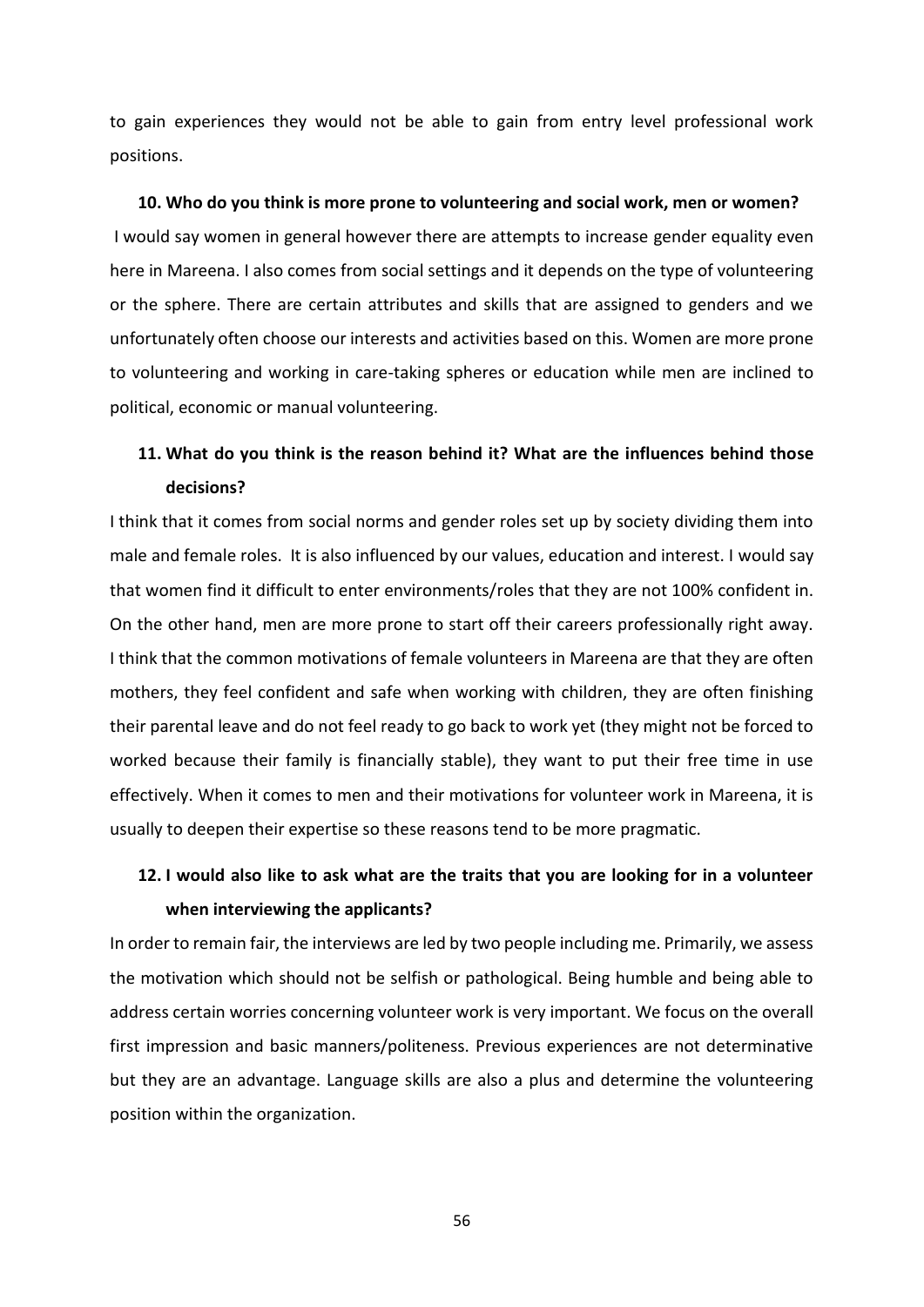#### **13. Were you trained and prepared for the interviews with the applicants?**

Mareena has an exact structure for those interviews that makes it easier to find the right people. We ask everyone the same questions. Since this was my first time doing interviews, I received a basic training and was told what to do and what not to do.

#### **14. What would you say are pros and cons of your activity as a social worker?**

Pros: The work environment is informal, tolerant, it offers a space for personal growth. Third sector offers work where we can see the outcomes, it gives us the feeling of usefulness. We are able to help individuals as well as the society as a whole. We are part of a community of like-minded people and we are given the opportunity to push our personal limits meaning everything is done by us and nothing comes for free.

Cons: The disadvantages of third sector are definitely finances. As a young woman without family responsibilities, I am privileged and able to do what I enjoy professionally even though the salary is not the best. We are forced to look for the finances, hunt for funds, grants, sponsors and projects. Another disadvantage is that the non-governmental sector is still commonly perceived as "inferior". Since we are focusing on the topics and issues that are close to our hearts, it is often difficult to set the boundaries and distinguish the work life from our personal lives. Moreover, we are still facing the misunderstandings and misconceptions from the public.

# **15. In your opinion, what kind of impact does your work activity have on Slovak society/local community?**

It is mostly the act of spreading the word, spreading the awareness. We, as an organization, are also mitigating the perception of differences between us (locals) and them (refugees). We are constantly opening up and bringing up the topics of migration and make them less taboo. We are trying to falsify disinformation. Lately, we have been also successful and helpful during the humanitarian crisis that occurred in Afghanistan. Thanks to this, we were also given recognition from authorities and people from Slovak government.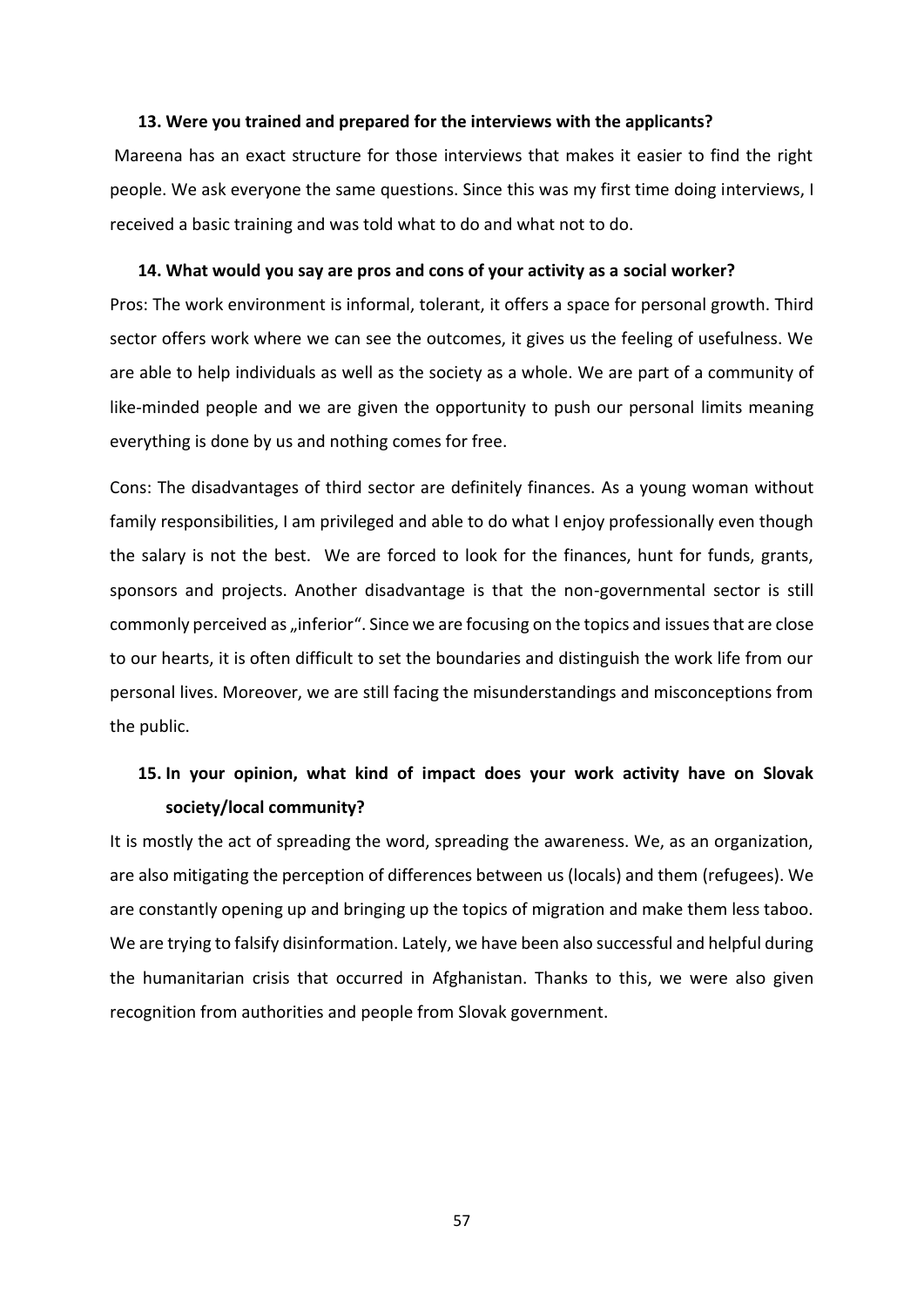#### **Interview n. 3**

#### **Respondent C**

- **1. Age:** 33
- **2. Nationality:** Slovak
- **3. Education:** PhD. from Social work
- **4. Job position:** manager of the volunteering program
- **5. How would you describe your role in Mareena?**

I started as a coordinator of volunteers and the manager of the volunteering program all at once. Later, another colleague took the position of the coordinator which enabled me to focus on one job. Since Mareena has volunteer communities not only in Bratislava but also in Nitra and Košice, I manage the whole program for all these towns and I am responsible for programs to be functioning and successful on the same level. I make sure that the plans and the goals of the program are met and done on time. I am in close contact with the coordinator of each town and I am ready to solve any issue they might face. In general, I communicate with the coordinators and manage their work. Apart from managing the coordinators, I am responsible for the hiring process of the volunteers.

#### 6. **How long have you been working for Mareena?**

#### 2 years

#### **7. Do you have any previous history of activity in a non-governmental organization?**

Throughout the years, I have worked and volunteered in numerous organizations focused on work with various marginalized groups. Those included people with mental health issues, migrants and others. Those different job positions taught me to be respectful and empathetic towards vulnerable groups.

#### **8. What was your motivation for this job?**

There were various aspects. I would say that it had to do with my life situation at the time. I knew about Mareena way before I started working there and I always liked their activities. Based on my previous experiences, I knew I wanted to do something with management. Mareena was also offering a huge community potential which made really interested in the job. For me, personally, the most important aspect of my job is to do something that makes sense to me and fulfils me. I find it interesting to move from different social groups and topics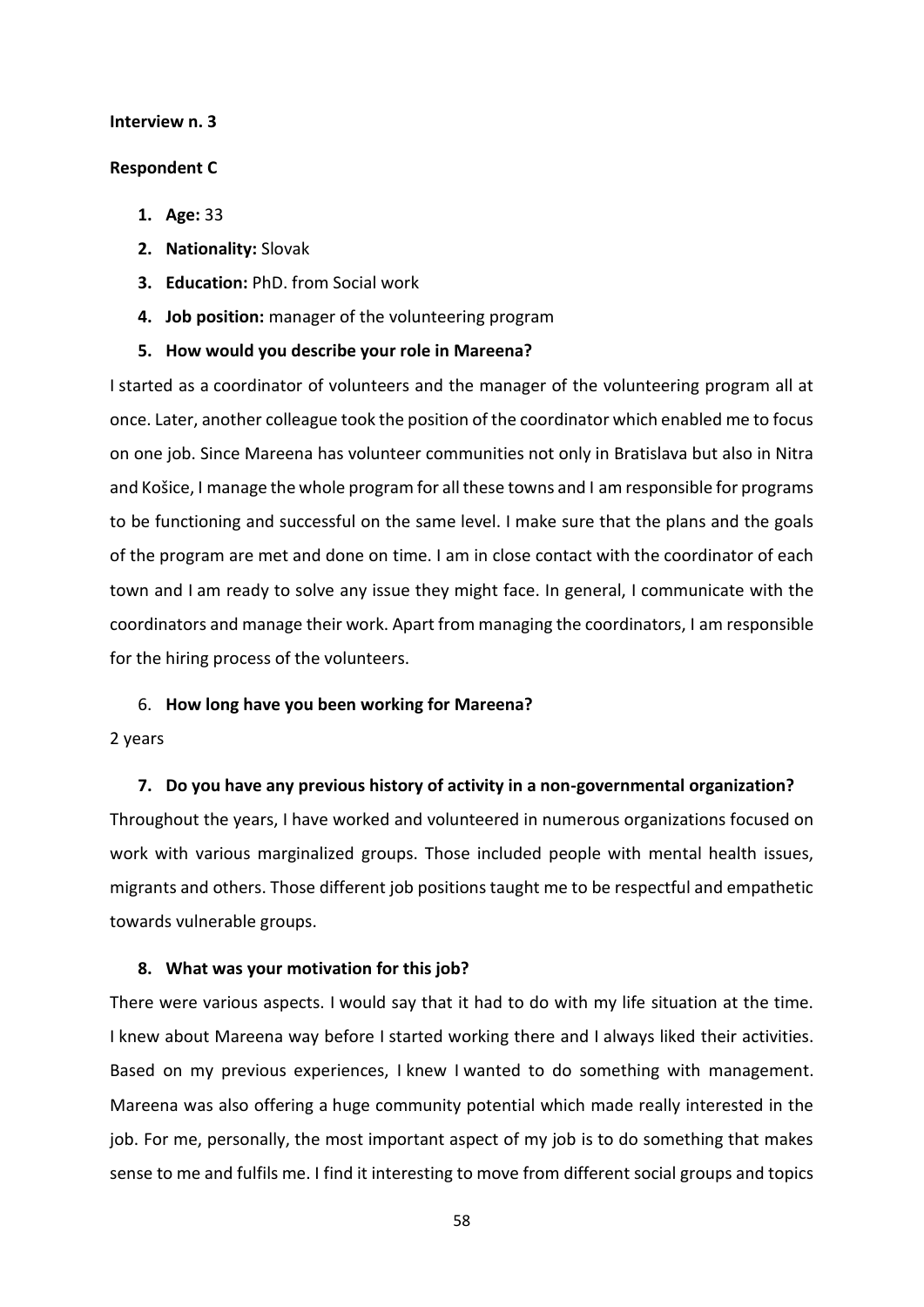to new ones and always learn something new. Since I have had previous experiences with volunteering, I liked the idea of working with volunteers in Mareena.

#### **9. How do you perceive the role of women within the volunteering community?**

This is a really difficult question. There is definitely a difference between men and women. When I think about my studies, my previous jobs in the social work sphere, it really is obvious that there is more women than men that are interested in social work. I would even say that it is statistically proven that those care-taking professions attract women more. However, I do not mean to generalize. There are exceptions or individual examples that break the stereotypes. Even here in Mareena, we are trying to include men and make the gender gap smaller but women are more interested and seem to meet the requirements more. This is in case of employees. When it comes to volunteering, we also have male volunteers and I could not say that there are visible differences in their attitudes towards work or that female volunteers tend to have more empathy. It also depends on the type of volunteering and the area. We could assume that men are more interested in more technological, engineering or manual type of spheres so in this case the ratio of women and men could be different.

**10. Who do you think is more prone to volunteering and social work, men or women?**  If we are talking numbers of people working in non-governmental sector, I think I have to say women.

# **11. What do you think is the reason behind it? What are the influences behind those decisions?**

This is again a very broad question. There are so many factors. I think it varies from country to country but if we focus on Slovakia, I think it is rooted in the upbringing and the importance of gender roles within our culture. There are certain expectations from girls and boys and certain things that they should not be doing. Therefore, this is something that we unconsciously create and teach our children since day one. Another factor is how the parents perceive the society and what are their attitudes and opinions towards the engagement of citizens. I would also mention the emotional intelligence of the parents, their intellect which play an important role. Those factors have an impact on the future decisions and the level of interest and engagement the children will show towards the society.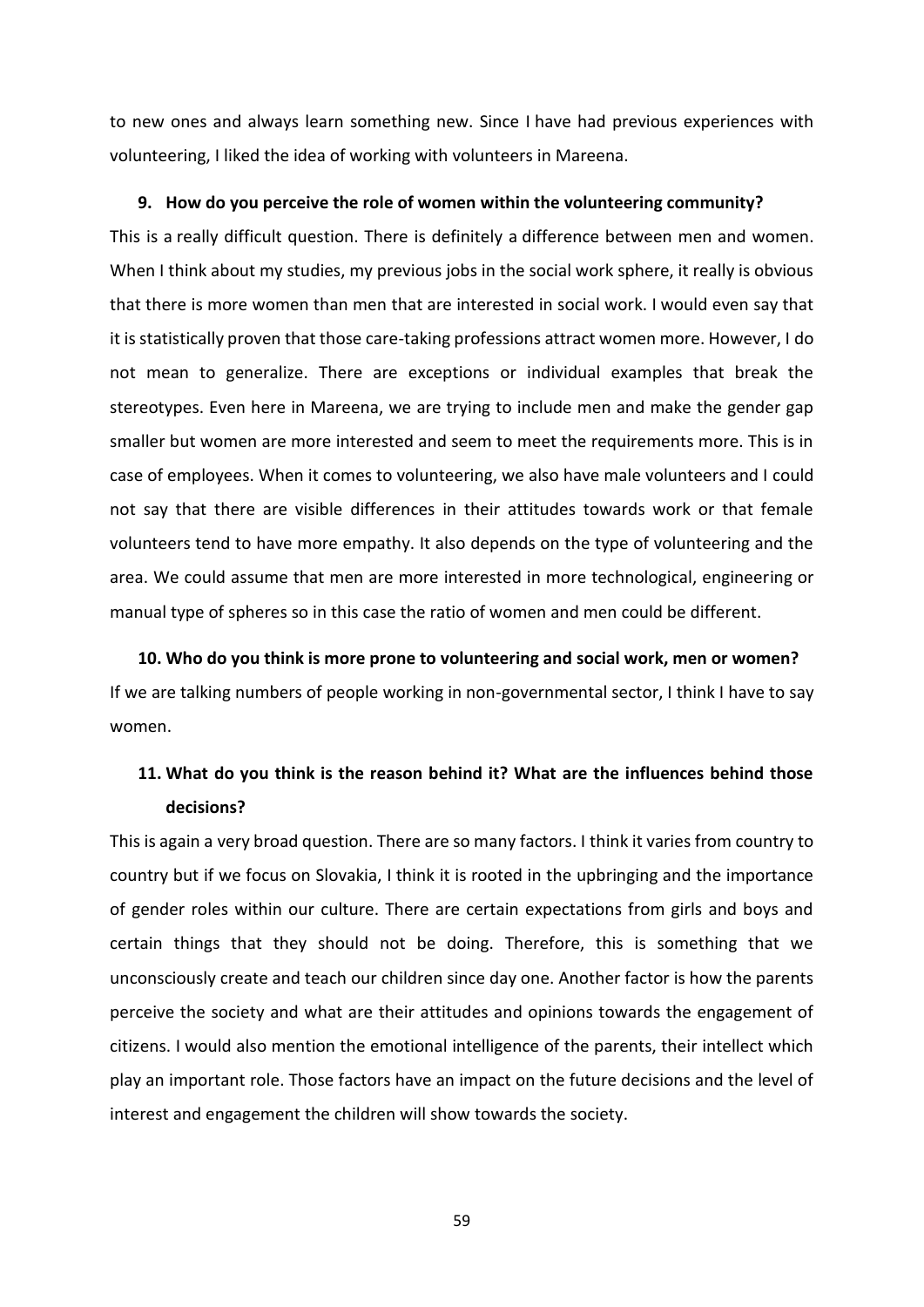But back to women. Maybe it really is caused by nature and we simply have it in us. Even though I do not like to use those generalizations in any way, I have to admit that women are more prone to em15pathy. From my personal experiences, I have to say that the most empathetic people in my surroundings are women.

# **12. And what about your experience? How did your parents react when you told them you wanted to study social work?**

I do not even know if my parents had any kind of reaction. I was trying to find the right path for a while and social work was not my first choice. I was also interested in mass media, communication and journalism. In the end, I chose social work and I think that my parents simply accepted it. Maybe, they might have thought that studying something like mass media would ensure a better job position and a better career for me, no wonder, but they did not make me feel like I was making the wrong decision in any way.

# **13. Maybe that was also one of the reasons you were confident about your decision. I feel like it makes a big difference whether you get the support from your family or not.**

Definitely. I would say that the people we have and keep around whether it is family or friends or just people we are surrounded with have a significant impact on us and your inclinations. That can be anyone a long as we perceive them as role models or examples. We all live in different "bubbles" and we get exposed to different things. For example in my case, I remember looking up to and admiring my drama club teacher from childhood. She was very inspirational and innovative to me and she kind of "broke my bubble". She used to have short hair, she was vegetarian...easily said, she was different than the rest at the time. I remember her supporting my idea of studying social work. She showed me that it could be useful in real life and in my future career. The fact that she showed support was really important to me.

# **14. I would also like to ask what are the attributes of a good volunteer when interviewing the applicants? What are the signs you are looking for in a volunteer?**

Formally, they have to be older than 18. That is the only official condition. The first thing we notice is the personality of the person. The values of the person should meet the values of our organization. Future volunteers should support the idea of integration of the migrants. The applicant should not have pathological motivations for the volunteering such as "I came here to save the world." or any kind of saviour complex. The motivation is crucial since the refugees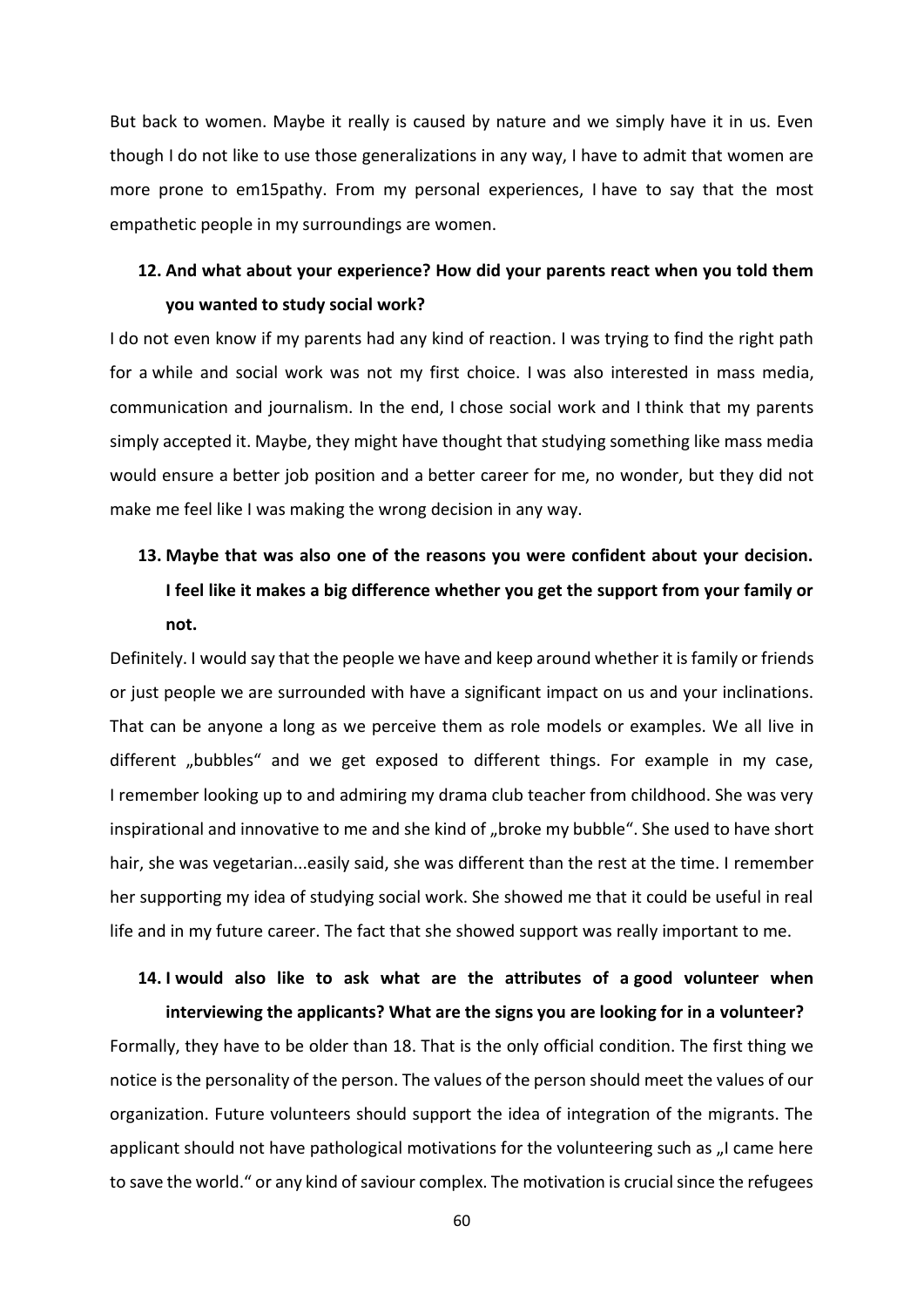are very vulnerable and the volunteers are the ones that are in close contact with them. The applicant should not want to volunteer out of pity for the refugees. Another negative sign is when someone is too invested meaning they yearn for drama and difficult life stories. Being mature, responsible and serious about the work is the key.

#### **15. What would you say are pros and cons of your activity as a social worker?**

This is actually really easy for me. I will start with pros. The biggest advantage is that I work for a cause that makes sense to me. I feel content about my job and I know why I do it. I love the feeling when something works out and the feeling of satisfaction. In Mareena, we have a very healthy work environment full of supportive, mature and respectful women. This enables me to grow not only professionally but also as a human. The work can be very diverse, full of challenges. It is often a combination of hard work and fun. I feel like I am part of something, a team and my voice is always being heard. The flexibility is also a big advantage. I have my responsibilities and it is up to me to manage them and my time.

The disadvantages...the work can be frustrating at times. In contrast to manual work, you cannot always see the results of your hard work immediately, it takes time. Another important aspect is that we have to be extremely active in order to gain things and create outcomes. This means there are many things happening at once and it can get chaotic. Time management and boundaries are important to mention. It can get really difficult to some people. Once you put your heart into something, it is easy to forget to take a break. The last thing I would mention is finances and salaries which is a typical problem of non-governmental sector. It requires experiences, education and dedication but the financial evaluation and the appraisal from the outside is not adequate. The non-governmental sector does not provide as much security as for example private sector.

# **16. What do you think would have to happen in order for social work to become more appraised and financially evaluated?**

We are talking years here. We still have a long way to go here in Slovakia. Especially lately, the spread of disinformation has caused a lot of people to change their view on non-governmental organizations. I think it is a generational thing and we have to work with following generations and spread the word about social issues. It would require a change on the elementary level.